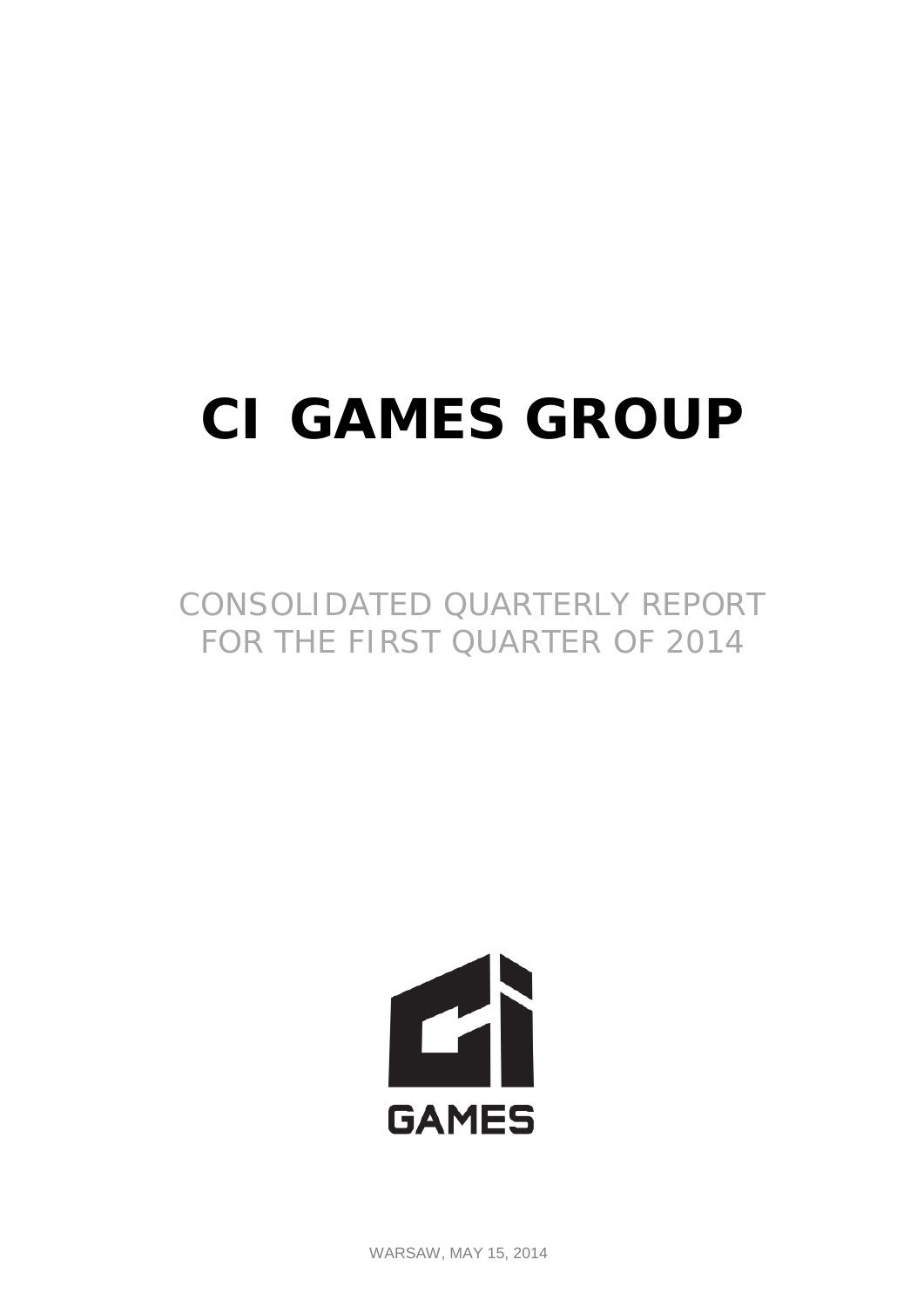# **CONTENTS**

| Τ. | CONSOLIDATED DATA FOR THE CI GAMES GROUP                                                                                                                                                                                                                                                                                                                                                                                                                                                                                                                                                                             | $\sqrt{4}$ |
|----|----------------------------------------------------------------------------------------------------------------------------------------------------------------------------------------------------------------------------------------------------------------------------------------------------------------------------------------------------------------------------------------------------------------------------------------------------------------------------------------------------------------------------------------------------------------------------------------------------------------------|------------|
| П. | SEPARATE FINANCIAL DATA - CI GAMES S.A.                                                                                                                                                                                                                                                                                                                                                                                                                                                                                                                                                                              | 13         |
|    | <b>III. FINANCIAL HIGHLIGHTS</b>                                                                                                                                                                                                                                                                                                                                                                                                                                                                                                                                                                                     | 21         |
|    | IV. NOTES TO THE FINANCIAL STATEMENTS FOR THE PERIOD FROM JANUARY<br>1 TO MARCH 31, 2014                                                                                                                                                                                                                                                                                                                                                                                                                                                                                                                             | 23         |
| 1. | Basis for presentation and preparation of the financial statements                                                                                                                                                                                                                                                                                                                                                                                                                                                                                                                                                   | 23         |
| 2. | Adopted accounting principles                                                                                                                                                                                                                                                                                                                                                                                                                                                                                                                                                                                        | 23         |
| 3. | General description of CI Games Group operations                                                                                                                                                                                                                                                                                                                                                                                                                                                                                                                                                                     | 35         |
| 4. | Organizational structure of the Issuer's Group, including consolidated<br>entities                                                                                                                                                                                                                                                                                                                                                                                                                                                                                                                                   | 36         |
| 5. | Indication of shareholders directly or indirectly through subsidiaries<br>holding at least 5% of total votes at the Parent's General Meeting as at the<br>date of publishing the quarterly report, with indication of the number of<br>shares held by such entities, their percentage in share capital, the number<br>of votes carried thereby and their percentage share in the total number of<br>votes at the General Meeting, together with indication of changes in the<br>ownership structure of significant blocks of the Issuer's shares during the<br>period from publication of the previous annual report | 37         |
| 6. | Presentation of shareholdings in CI Games S.A. or right to shares by the<br>Issuer's management or supervisory personnel as at the date of publishing<br>the quarterly report, together with indication of change in shareholding<br>during the period from publication of the previous interim report,<br>presented individually for each person                                                                                                                                                                                                                                                                    | 38         |
| 7. | Description of the Group's significant achievements or set-backs in Q1<br>2014 and events impacting its financial results                                                                                                                                                                                                                                                                                                                                                                                                                                                                                            | 38         |
| 8. | Description of factors and events, in particular extraordinary ones,<br>affecting the financial results                                                                                                                                                                                                                                                                                                                                                                                                                                                                                                              | 39         |
| 9. | Explanations concerning the seasonal or cyclical nature of the Issuer's<br>business in the reporting period                                                                                                                                                                                                                                                                                                                                                                                                                                                                                                          | 40         |
|    | 10. Indication of proceedings in progress before a court, competent authority<br>for arbitration proceedings or public administration authority                                                                                                                                                                                                                                                                                                                                                                                                                                                                      | 41         |
|    | 11. Information on change in contingent liabilities or assets which have<br>occurred since the end of the last financial year                                                                                                                                                                                                                                                                                                                                                                                                                                                                                        | 41         |
|    |                                                                                                                                                                                                                                                                                                                                                                                                                                                                                                                                                                                                                      |            |

**GAMES**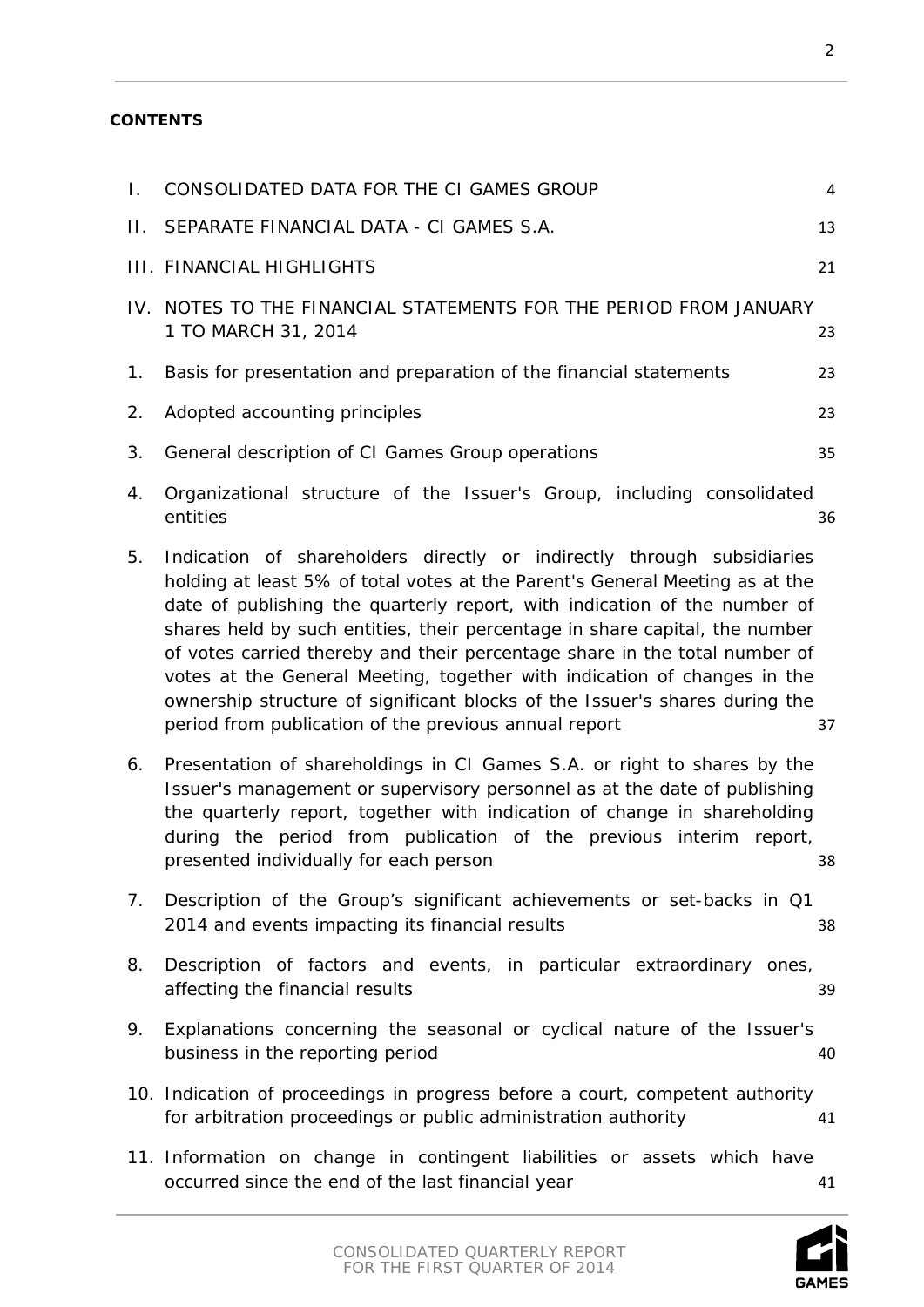CONSOLIDATED QUARTERLY REPORT FOR THE FIRST QUARTER OF 2014

3

- 12. [Information on grant by the Issuer or one of its subsidiaries of sureties for](#page-40-2)  [credit or loans or grant of guarantees –](#page-40-2) to one entity or subsidiary from [such entity if the total value of existing sureties or guarantees constitutes](#page-40-2)  [the equivalent of at least 10% of the Issuer's equity](#page-40-2) 41
- 13. [Information concerning the issue, buy-back and repayment of equity and](#page-40-3)  [debt instruments](#page-40-3) 41
- 14. [Effects of changes in organizational structure of the economic entity,](#page-40-4)  [including as a result of merging economic entities, acquisition or disposal](#page-40-4)  [of group entities, non-current investments, divisions, restructuring and](#page-40-4)  [discontinuation of activity](#page-40-4) and the state of the state  $41$
- 15. [Information on conclusion by the Issuer or one of its subsidiaries of one or](#page-41-0)  [more transactions with related entities, if these are individually](#page-41-0) or jointly [significant and were executed on conditions other than market conditions,](#page-41-0)  [with indication of their values](#page-41-0) 42
- 16. [Information concerning paid \(or declared\) dividends, both total and](#page-41-1) per [share, with division into ordinary and preferred shares](#page-41-1) 42
- 17. [Other information which the Issuer's management believes is essential for](#page-41-2)  [assessment of its HR, asset or financial situations, financial result and](#page-41-2)  [change thereto, as well as information essential for assessing the Issuer's](#page-41-2)  [ability to satisfy its liabilities](#page-41-2) 42
- 18. [Management's position concerning the possibility to meet previously](#page-41-3)  [published earnings forecasts for a given financial year in light of results](#page-41-3)  [presented in the quarterly report in relation to forecast results](#page-41-3) 42
- 19. [Indication of events which occurred after the date as of which the](#page-41-4)  [quarterly financial statements were drawn up such as were not recognized](#page-41-4)  [in the statements and which may have a significant impact on the Issuer's](#page-41-4)  [future financial results](#page-41-4) 42
- 20. [Indication of factors which, in the opinion of the Issuer's management,](#page-42-0)  [may have an impact on achievement by the company of financial results in](#page-42-0)  [the perspective of at least the subsequent quarter](#page-42-0)  $\frac{43}{4}$

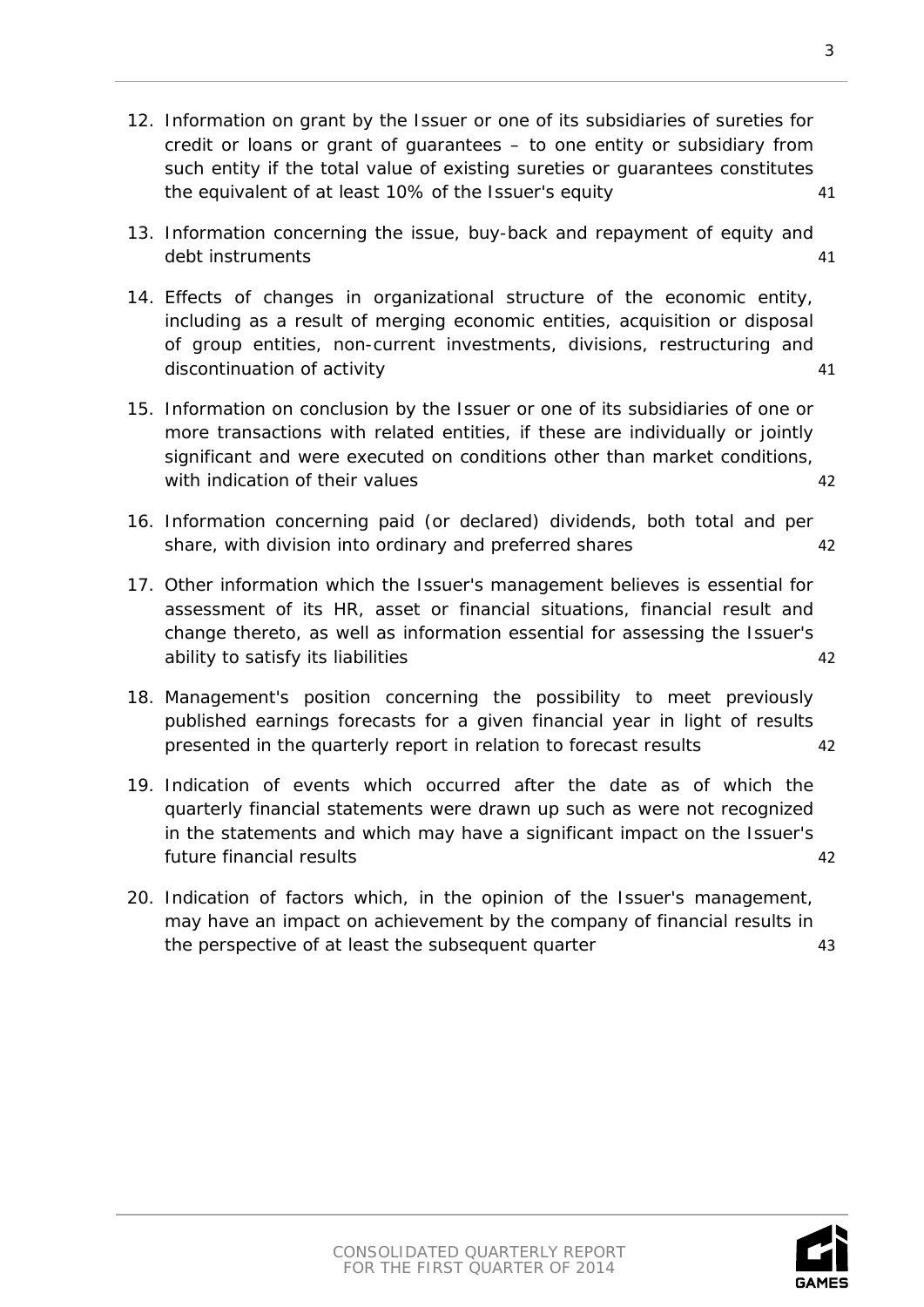# <span id="page-3-0"></span>**I. CONSOLIDATED DATA FOR THE CI GAMES GROUP**

#### CONSOLIDATED BALANCE SHEET

# as at March 31, 2014 PLN

|    | <b>ASSETS</b>                                                            | As at<br>Mar 31, 2014    | As at<br>Mar 31, 2013    | As at<br>Dec 31, 2013 |
|----|--------------------------------------------------------------------------|--------------------------|--------------------------|-----------------------|
| А. | <b>NON-CURRENT ASSETS</b>                                                | 74 377                   | 43773                    | 68 237                |
|    | Property, plant and equipment                                            | 1872                     | 1548                     | 1967                  |
|    | Intangible assets                                                        | 50 250                   | 37 919                   | 43 784                |
|    | Interests in subsidiaries, associates and jointly<br>controlled entities | 5                        | 18                       | 5                     |
|    | Deferred income tax assets                                               | 22 250                   | 4 2 5 5                  | 22 479                |
|    | Other non-current assets                                                 | $\overline{\phantom{a}}$ | 34                       |                       |
| В. | <b>CURRENT ASSETS</b>                                                    | 21 24 2                  | 84 276                   | 29 760                |
|    | Inventory                                                                | 2 4 0 5                  | 3822                     | 3 3 3 6               |
|    | <b>Current investments</b>                                               | 19                       | 32                       | 27                    |
|    | Advance payments                                                         | 408                      | 1 3 5 3                  | 473                   |
|    | Trade receivables                                                        | 7485                     | 59 515                   | 9527                  |
|    | Income tax receivables                                                   | 3 4 1 8                  | $\overline{\phantom{a}}$ | 3 1 2 5               |
|    | Cash and cash equivalents                                                | 5 0 8 0                  | 18 051                   | 11 208                |
|    | Other current assets                                                     | 2 4 2 7                  | 1 504                    | 2 0 6 4               |
|    | <b>TOTAL ASSETS</b>                                                      | 95 620                   | 128 049                  | 97997                 |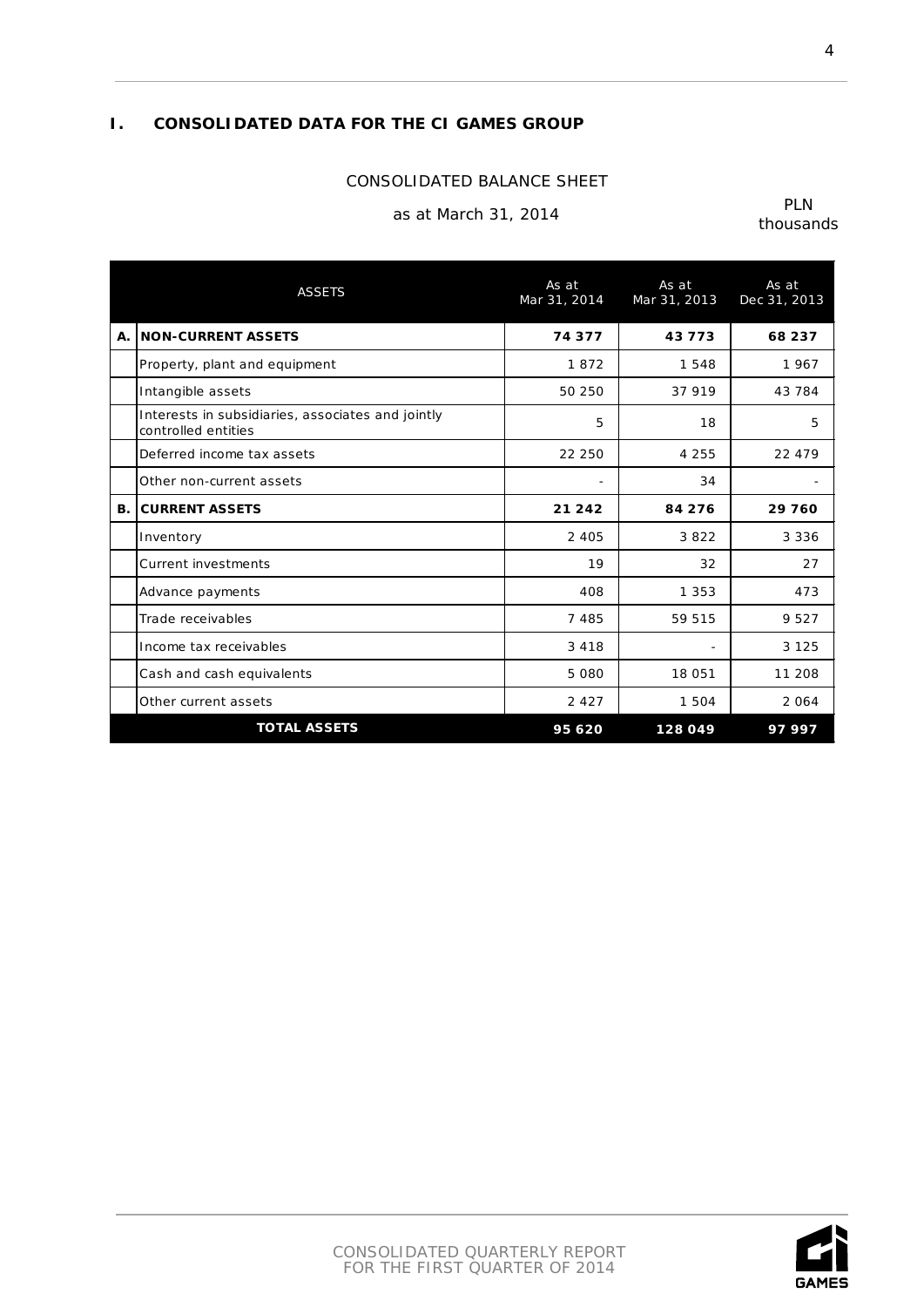thousands

As at

As at

| <b>PLN</b>         |                                  |
|--------------------|----------------------------------|
|                    | as at March 31, 2014 (continued) |
| $+$ <b>60.1000</b> |                                  |

CONSOLIDATED BALANCE SHEET

EQUITY AND LIABILITIES As at a media of the AS at a series and as at a series and as a series at a series and  $\alpha$ 

**A. EQUITY** 

**B.** LIABILITIES

|                                                                   | Mar 31, 2014 | Mar 31, 2013 | Dec 31, 2013 |
|-------------------------------------------------------------------|--------------|--------------|--------------|
| <b>EQUITY</b>                                                     | 79073        | 63 563       | 80 547       |
| Share capital                                                     | 1 3 9 1      | 1 265        | 1 3 9 1      |
| Share premium                                                     | 15 530       | 4 5 5 6      | 15 530       |
| Exchange differences on translation of foreign<br>operations      | 5            | 664          |              |
| Revaluation reserve                                               |              | $-987$       |              |
| Exchange differences on net investments in foreign<br>operations  |              | $-26$        | 22           |
| Buy-back provision                                                | 16 000       | 16 000       | 16 000       |
| Retained earnings                                                 | 46 148       | 42 092       | 47 604       |
| including profit (loss) for the period                            | $-1455$      | 24 201       | 29 713       |
| Equity attributable to owners of the Parent                       | 79 073       | 63 563       | 80 547       |
| Equity attributable to non-controlling interests                  |              |              |              |
| <b>LIABILITIES</b>                                                | 16547        | 64 486       | 17 450       |
| <b>Non-current liabilities</b>                                    | 781          | 1838         | 1 1 2 2      |
| Employee benefit provisions                                       | 33           | 67           | 33           |
| Finance lease liabilities                                         |              | 33           | 13           |
| Deferred income tax provision                                     | 747          | 1 738        | 1 0 7 5      |
| <b>Current liabilities</b>                                        | 15 766       | 62 648       | 16 3 28      |
| Borrowings including credits, loans and other debt<br>instruments | 5 7 0 3      | 21 1 20      | 5 7 2 0      |
| Tax payables                                                      | 251          | 2698         | 492          |
| Trade payables                                                    | 7986         | 19 1 26      | 8 2 9 0      |
| Finance lease liabilities                                         | 33           | 45           | 25           |
| Other financial liabilities                                       |              | 12 768       |              |

|                                 | Other current provisions            | 1 3 3 7 | 6 147   |        |  |
|---------------------------------|-------------------------------------|---------|---------|--------|--|
|                                 | Deferred revenue                    | -       | 264     |        |  |
|                                 | <b>TOTAL EQUITY AND LIABILITIES</b> | 95 6 20 | 128 049 | 97997  |  |
|                                 | Book value (in PLN thousands)       | 79 073  | 63 563  | 80 547 |  |
| Number of shares (in thousands) |                                     | 13 914  | 12 650  | 13 914 |  |
|                                 | Book value per share (in PLN)       | 5.68    | 5.02    | 5.79   |  |
|                                 |                                     |         |         |        |  |

Other liabilities  $\begin{array}{|c|c|c|c|c|c|c|c|c|} \hline & & & & & 457 & & 480 & & 302 \ \hline \end{array}$ 

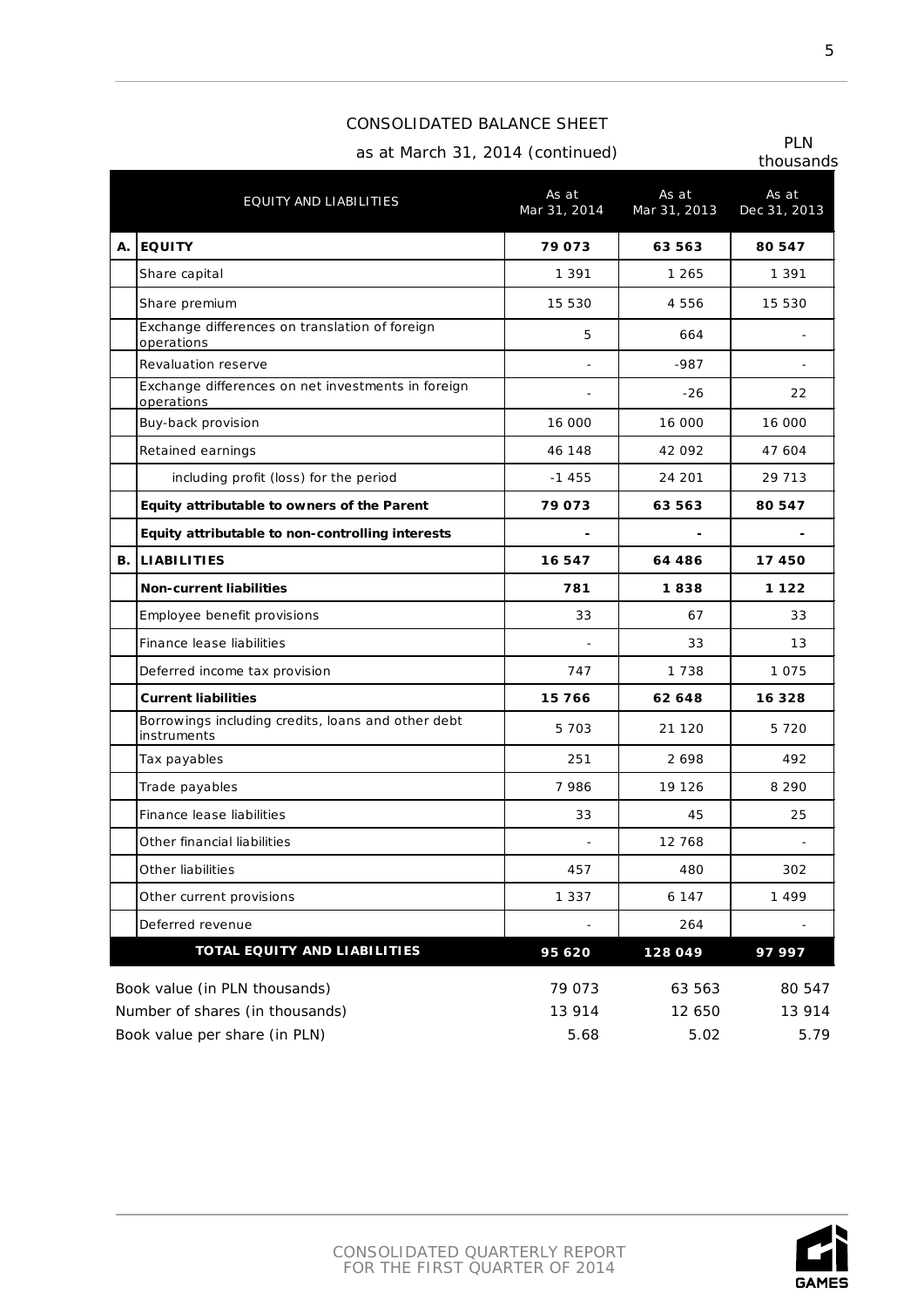# CONSOLIDATED STATEMENT OF PROFIT AND LOSS

#### for the period from January 1 to March 31, 2014

# (multiple-step format) PLN

|                                                      | Jan 1 - Mar<br>31, 2014 | Jan 1 - Mar<br>31, 2013 | for the period for the period for the period<br>Jan 1 - Dec 31,<br>2013 |
|------------------------------------------------------|-------------------------|-------------------------|-------------------------------------------------------------------------|
|                                                      |                         |                         |                                                                         |
| <b>Continuing operations</b>                         |                         |                         |                                                                         |
| Net revenue from sales                               | 6673                    | 79 395                  | 107 290                                                                 |
| Revenue from sale of products and services           | 6496                    | 79 705                  | 66 188                                                                  |
| Revenue from sale of goods for resale and materials  | 177                     | $-310$                  | 41 102                                                                  |
| Cost of products, goods for resale and services sold | 5794                    | 35 207                  | 57 590                                                                  |
| Cost of manufacture of products sold                 | 5 6 2 5                 | 34 966                  | 56 984                                                                  |
| Value of goods for resale and materials sold         | 169                     | 241                     | 606                                                                     |
| Gross profit (loss) on sales                         | 880                     | 44 188                  | 49 700                                                                  |
| Other operating revenue                              | 241                     | 79                      | 1 1 7 5                                                                 |
| Distribution costs                                   | 1 1 5 8                 | 10835                   | 18 269                                                                  |
| Administrative expenses                              | 1 266                   | 1829                    | 6 6 1 2                                                                 |
| Other operating expenses                             | 158                     | 705                     | 10 236                                                                  |
| Profit (loss) on operating activities                | $-1460$                 | 30897                   | 15 757                                                                  |
| Finance income                                       | 74                      | 68                      | 107                                                                     |
| Finance costs                                        | 154                     | 533                     | 1827                                                                    |
| Profit (loss) before tax                             | $-1540$                 | 30 432                  | 14 038                                                                  |
| Income tax                                           | -84                     | 6 2 3 1                 | 15 675                                                                  |
| Profit (loss) on continuing operations               | $-1455$                 | 24 201                  | 29 7 13                                                                 |
| <b>Discontinued operations</b>                       |                         |                         |                                                                         |
| Loss on discontinued operations                      |                         |                         |                                                                         |
| <b>NET PROFIT (LOSS)</b>                             | $-1455$                 | 24 201                  | 29 713                                                                  |
| Net profit (loss) (in PLN thousands)                 | $-1455$                 | 24 201                  | 29 713                                                                  |
| Number of shares (in thousands)                      | 13 914                  | 12 650                  | 13 914                                                                  |
| Profit (loss) per ordinary share (in PLN)            | $-0.10$                 | 1.91                    | 2.14                                                                    |

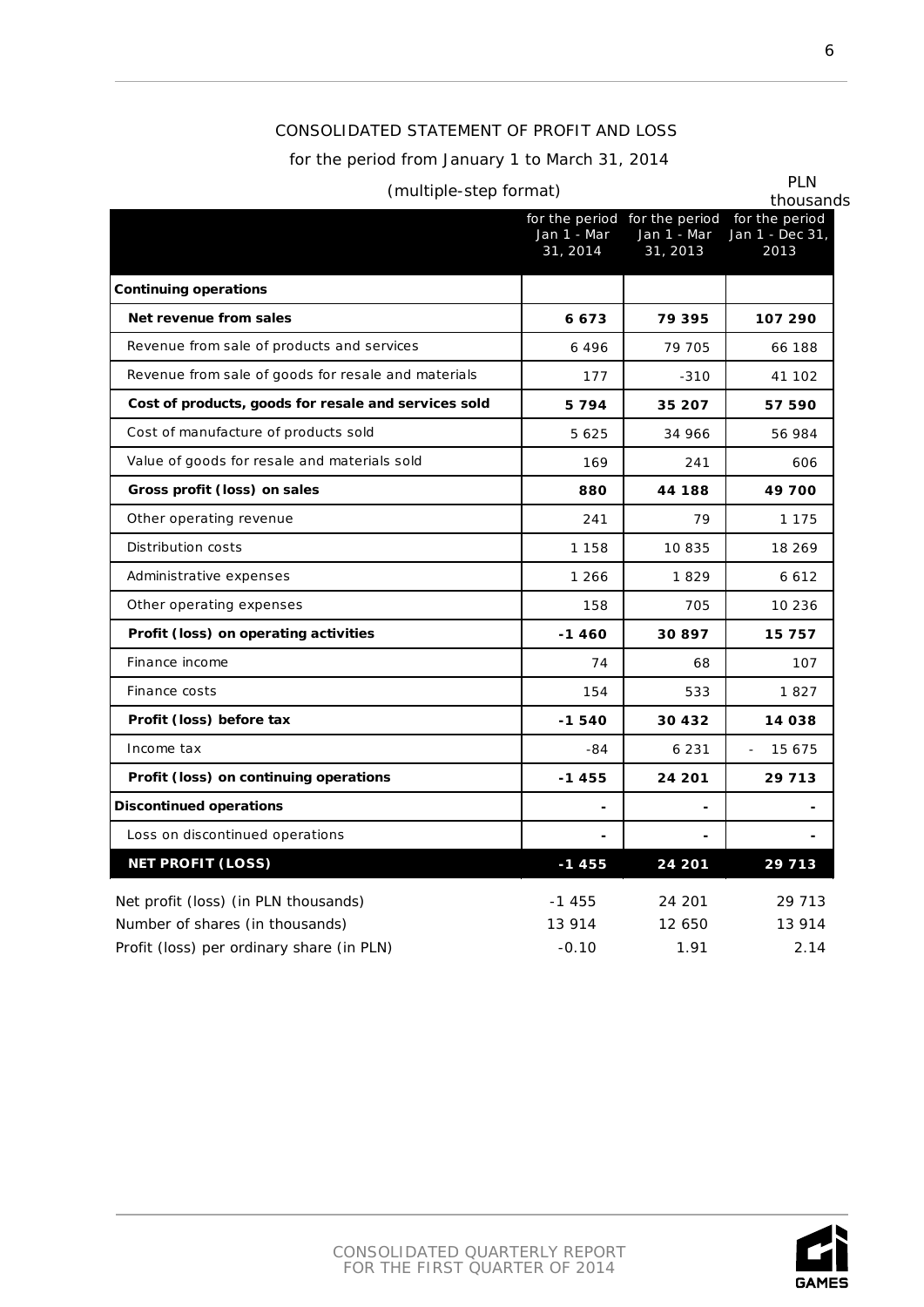| NSOLIDATED STATEMENT OF COMPREHENSIVE INCOME                                        |               |
|-------------------------------------------------------------------------------------|---------------|
| for the period from January 1 to March 31, 2014                                     | PLN thousands |
| for the period for the period for the period<br>Jan 1 - Mar Jan 1 - Mar Jan 1 - Dec |               |

7

|                                                           | for the period<br>Jan 1 - Mar<br>31, 2014 | for the period<br>Jan 1 - Mar<br>31, 2013 | for the period<br>Jan 1 - Dec<br>31, 2013 |
|-----------------------------------------------------------|-------------------------------------------|-------------------------------------------|-------------------------------------------|
|                                                           |                                           |                                           |                                           |
| Net profit (loss)                                         | $-1455$                                   | 24 201                                    | 29 7 13                                   |
| Total other comprehensive income                          | 5                                         | $-295$                                    | 76                                        |
| Effect of translation of foreign operations               |                                           | 28                                        | 76                                        |
| Effect of hedging instrument measurements                 |                                           | $-987$                                    |                                           |
| Exchange differences on translation of foreign operations | 5                                         | 664                                       |                                           |
| Total comprehensive income                                | $-1451$<br>23 906                         |                                           | 29 789                                    |
| Total comprehensive income attributable to:               |                                           |                                           |                                           |
| % share attributable to the parent                        | 100%                                      | 100%                                      | 100%                                      |
| owners of the parent                                      | $-1451$                                   | 23 906                                    | 29 789                                    |
| non-controlling interests                                 |                                           |                                           |                                           |
| Total                                                     | $-1451$                                   | 23 906                                    | 29789                                     |

# CONSOLIDATED STATEMENT OF COMPREH

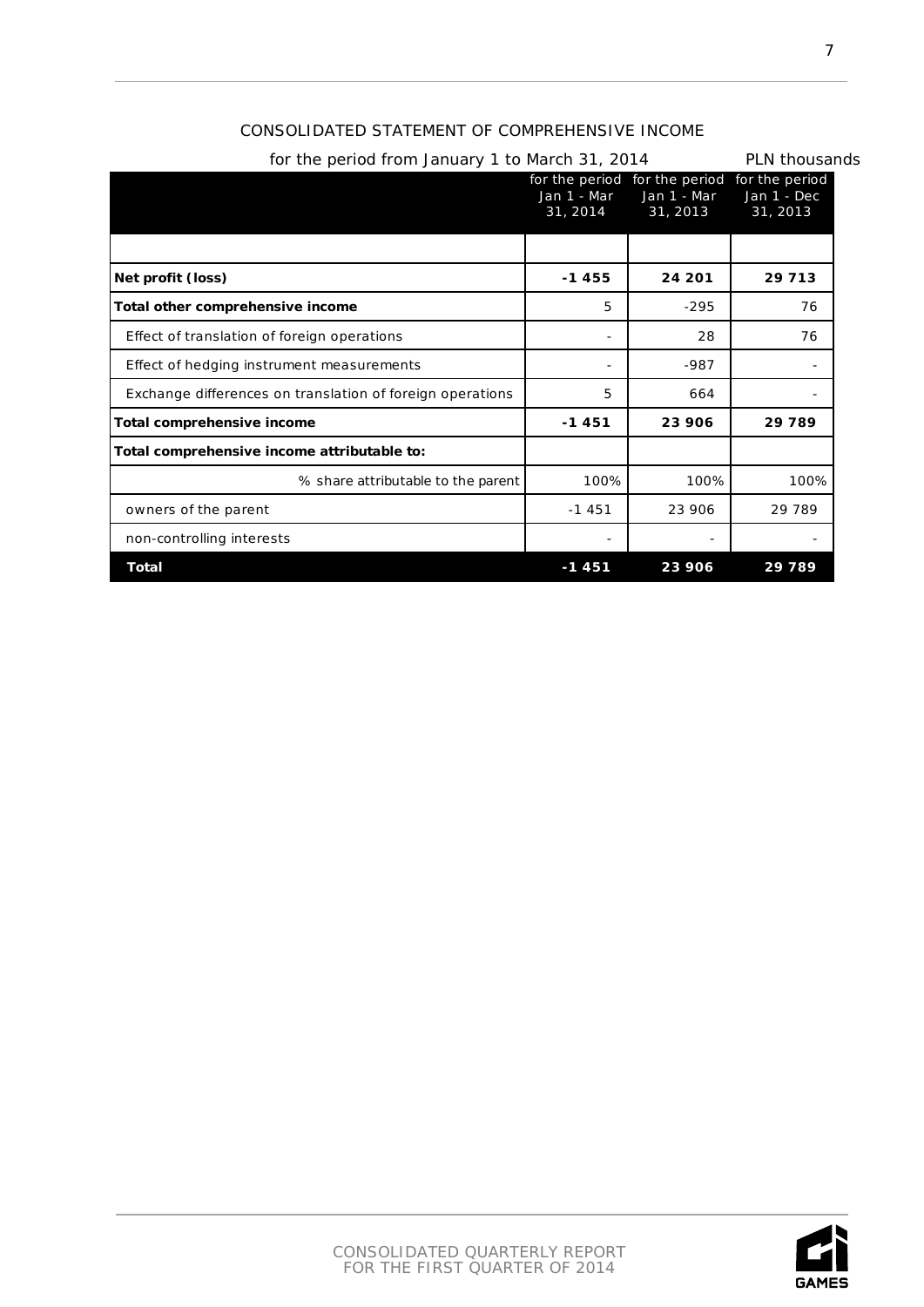# CONSOLIDATED STATEMENT OF CHANGES IN EQUITY

for the period from January 1 to March 31, 2014 PLN

| For the period Jan 1 - Mar 31, 2014                          | <b>Share</b><br>capital  | Share premium  | Buy-back<br>provision    | Translation<br>of foreign<br>operations | Revaluation<br>reserve   | Exchange<br>differences on<br>translation of<br>foreign<br>operations | Retained<br>earnings     | Total equity |
|--------------------------------------------------------------|--------------------------|----------------|--------------------------|-----------------------------------------|--------------------------|-----------------------------------------------------------------------|--------------------------|--------------|
| Balance as at January 1, 2014                                | 1391                     | 15 530         | 16 000                   | 22                                      |                          | $\sim$                                                                | 47 604                   | 80 547       |
| Changes in accounting principles                             |                          |                | $\overline{\phantom{a}}$ | $\overline{\phantom{a}}$                |                          | $\overline{\phantom{0}}$                                              |                          | -            |
| Balance as at January 1, 2014, after<br>restatement          | 1391                     | 15 530         | 16 000                   | 22                                      |                          | $\sim$                                                                | 47 604                   | 80 547       |
| Changes in equity during the first quarter of 2014           |                          |                |                          |                                         |                          |                                                                       |                          |              |
| Profit (loss) for the period                                 | $\overline{\phantom{0}}$ | $\overline{a}$ | $\overline{\phantom{a}}$ | $\overline{\phantom{a}}$                | $\overline{\phantom{0}}$ | $\overline{\phantom{a}}$                                              | $-1455$                  | $-1455$      |
| Exchange differences on translation of<br>foreign operations | $\overline{\phantom{0}}$ | $\overline{a}$ | $\overline{\phantom{a}}$ | $\overline{\phantom{a}}$                | $\overline{\phantom{0}}$ | 5                                                                     | $\overline{\phantom{0}}$ | 5.           |
| Translation of foreign operations                            |                          |                | $\overline{\phantom{0}}$ | $-22$                                   |                          | $\overline{\phantom{a}}$                                              |                          | $-22$        |
| Balance as at March 31, 2014                                 | 1391                     | 15 530         | 16 000                   | $\overline{\phantom{a}}$                |                          | 5                                                                     | 46 148                   | 79073        |

**GAMES**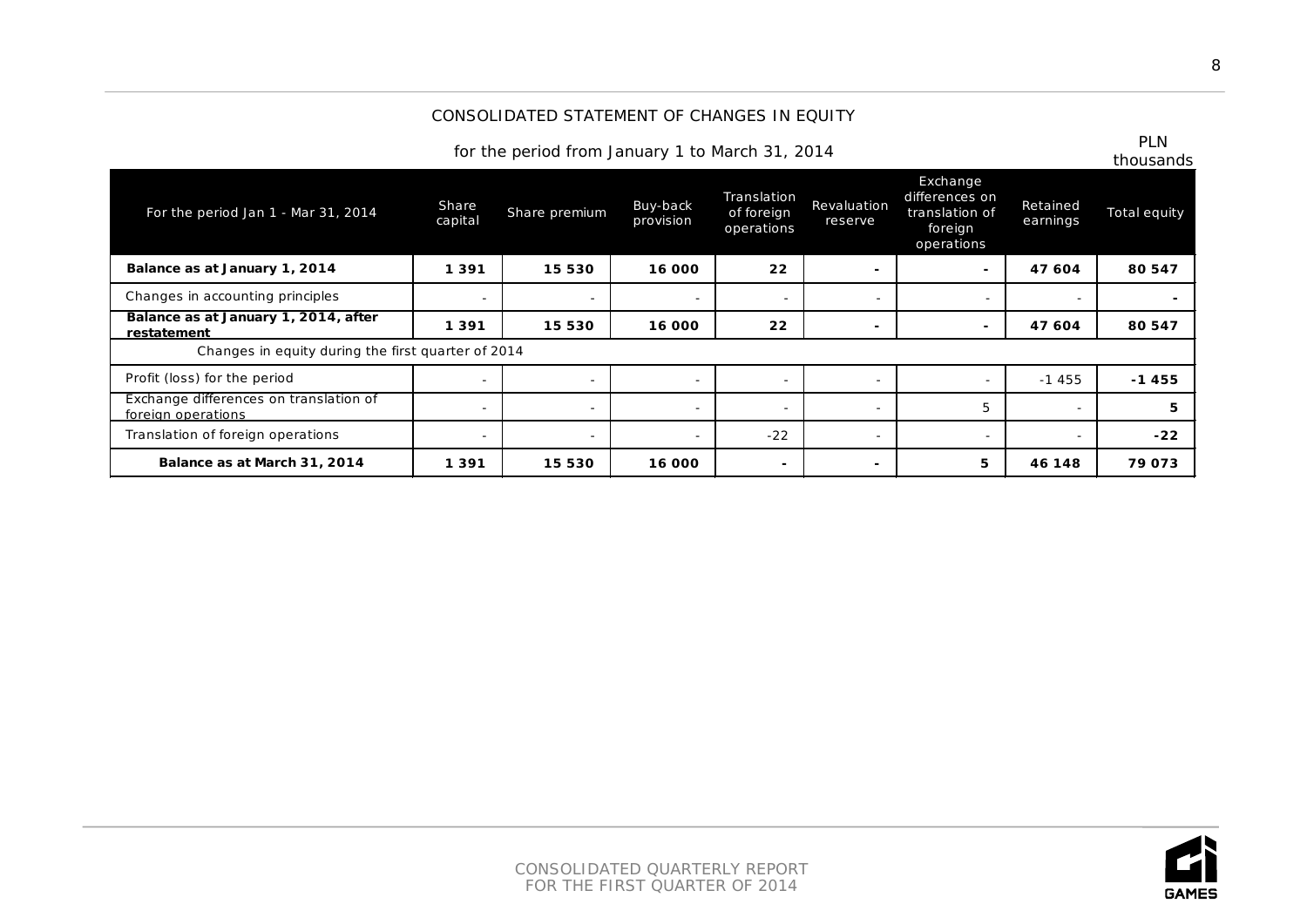| For the period Jan 1 - Mar 31, 2013                          | Share<br>capital         | Share premium            | Buy-back<br>provision    | Translation<br>of foreign<br>operations | Revaluation<br>reserve   | Exchange<br>differences on<br>translation of<br>foreign<br>operations | Retained<br>earnings     | Total equity |
|--------------------------------------------------------------|--------------------------|--------------------------|--------------------------|-----------------------------------------|--------------------------|-----------------------------------------------------------------------|--------------------------|--------------|
| Balance as at January 1, 2013                                | 1 2 6 5                  | 4556                     | 16 000                   | -54                                     | $\overline{\phantom{0}}$ | $\sim$                                                                | 17891                    | 39 657       |
| Changes in accounting principles                             | $\overline{\phantom{0}}$ | $\overline{\phantom{a}}$ | $\overline{\phantom{a}}$ | $\overline{\phantom{a}}$                |                          | $\overline{\phantom{a}}$                                              |                          | $\sim$       |
| Balance as at January 1, 2013, after<br>restatement          | 1 2 6 5                  | 4 5 5 6                  | 16 000                   | -54                                     | -                        | $\sim$                                                                | 17891                    | 39 657       |
| Changes in equity during the first quarter of 2013           |                          |                          |                          |                                         |                          |                                                                       |                          |              |
| Profit (loss) for the period                                 |                          |                          | $\overline{\phantom{0}}$ | $\overline{\phantom{a}}$                |                          | $\overline{\phantom{a}}$                                              | 24 201                   | 24 201       |
| Exchange differences on translation of<br>foreign operations | $\overline{\phantom{0}}$ | $\overline{\phantom{0}}$ | $\overline{\phantom{0}}$ | $\overline{\phantom{a}}$                |                          | 664                                                                   |                          | 664          |
| Translation of foreign operations                            | $\sim$                   | $\overline{\phantom{a}}$ | $\overline{\phantom{a}}$ | 28                                      | $\overline{\phantom{0}}$ | $\overline{\phantom{a}}$                                              | $\overline{\phantom{0}}$ | 28           |
| Measurement of hedging instruments                           | $\overline{\phantom{0}}$ | $\overline{\phantom{a}}$ | $\overline{\phantom{a}}$ | $\overline{\phantom{a}}$                | 987                      | $\overline{\phantom{a}}$                                              |                          | -987         |
| Balance as at March 31, 2013                                 | 1 2 6 5                  | 4556                     | 16 000                   | $-26$                                   | -987                     | 664                                                                   | 42092                    | 63 563       |

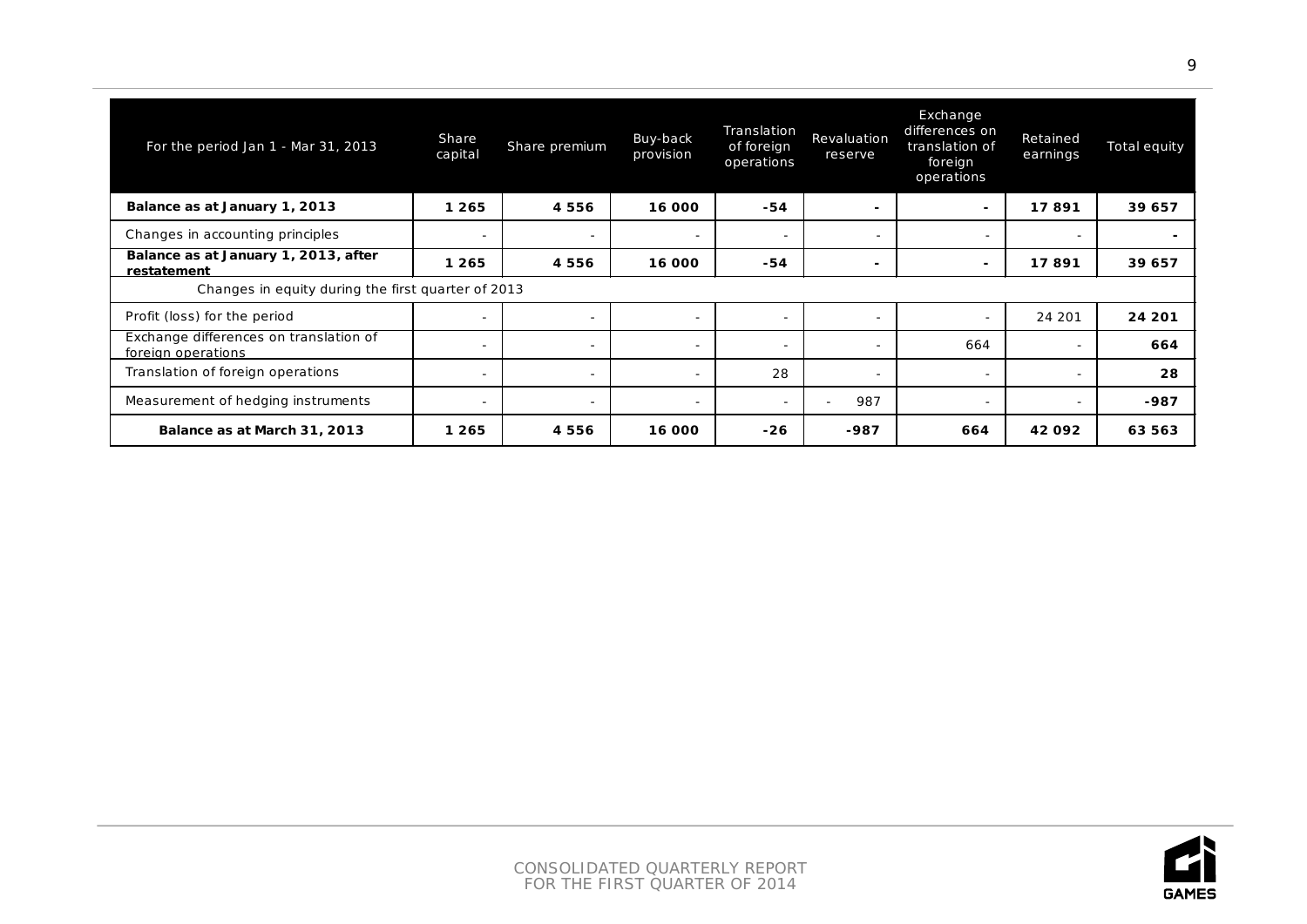#### CONSOLIDATED STATEMENT OF CHANGES IN EQUITY

for the period from January 1 to March 31, 2014 (continued)

| For the period Jan 1 - Dec 31, 2013                 | Share<br>capital | Share premium            | Buy-back<br>provision    | Translation<br>of foreign<br>operations | Revaluation<br>reserve   | Exchange<br>differences on<br>translation of<br>foreign<br>operations | Retained<br>earnings     | thousands<br>Total equity |
|-----------------------------------------------------|------------------|--------------------------|--------------------------|-----------------------------------------|--------------------------|-----------------------------------------------------------------------|--------------------------|---------------------------|
| Balance as at January 1, 2013                       | 1 2 6 5          | 4556                     | 16 000                   | $-54$                                   | $\overline{\phantom{0}}$ | ۰.                                                                    | 17891                    | 39 657                    |
| Changes in accounting principles                    |                  | $\overline{\phantom{a}}$ | $\overline{\phantom{a}}$ | $\overline{\phantom{a}}$                | $\overline{\phantom{a}}$ | $\overline{\phantom{a}}$                                              | $\overline{\phantom{a}}$ |                           |
| Balance as at January 1, 2013, after<br>restatement | 1 2 6 5          | 4556                     | 16 000                   | $-54$                                   |                          | $\blacksquare$                                                        | 17891                    | 39 567                    |
| Changes in equity in 2013                           |                  |                          |                          |                                         |                          |                                                                       |                          |                           |
| Profit (loss) for the period                        |                  | $\sim$                   | $\sim$                   | $\overline{\phantom{a}}$                | $\overline{\phantom{0}}$ | $\sim$                                                                | 29 7 13                  | 29 7 13                   |
| Share issue                                         | 126              | 11 259                   | $\overline{\phantom{a}}$ | $\overline{\phantom{a}}$                | $\overline{\phantom{a}}$ | $\overline{\phantom{a}}$                                              | $\overline{\phantom{a}}$ | 11 3 8 5                  |
| Share issue costs                                   |                  | $-285$                   | $\overline{\phantom{a}}$ | $\overline{\phantom{a}}$                | $\overline{\phantom{0}}$ | $\overline{\phantom{a}}$                                              | $\overline{\phantom{a}}$ | $-285$                    |
| Translation of foreign operations                   |                  | $\overline{\phantom{a}}$ | $\overline{\phantom{a}}$ | 76                                      | $\overline{\phantom{0}}$ | $\overline{\phantom{a}}$                                              | $\overline{\phantom{a}}$ | 76                        |
| Balance as at December 31, 2013                     | 1391             | 15 530                   | 16 000                   | 22                                      | -                        | $\blacksquare$                                                        | 47 604                   | 80 547                    |

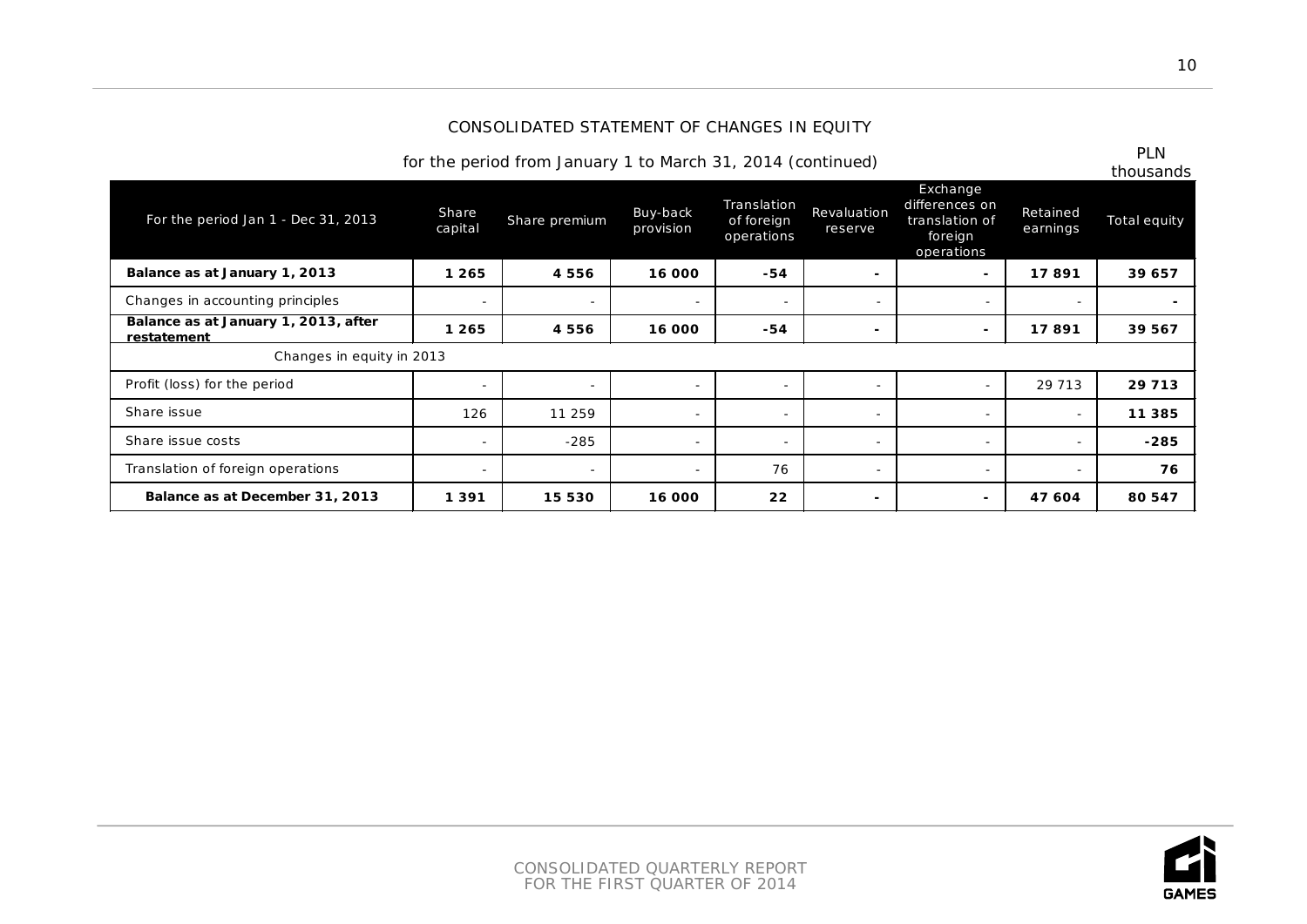# CONSOLIDATED STATEMENT OF CASH FLOWS

# for the period from January 1 to March 31, 2014 PLN thousands

(indirect method)

|                                                       | Jan 1 - Mar<br>31, 2014 | Jan 1 - Mar<br>31, 2013 | for the period for the period for the period<br>Jan 1 - Dec 31,<br>2013 |
|-------------------------------------------------------|-------------------------|-------------------------|-------------------------------------------------------------------------|
| <b>CASH FLOWS FROM OPERATING ACTIVITIES</b>           |                         |                         |                                                                         |
| Gross profit (loss)                                   | $-1540$                 | 30 4 3 2                | 14 038                                                                  |
| <b>Total adjustments</b>                              | 3920                    | $-35549$                | 16 421                                                                  |
| Depreciation                                          | 2 0 6 5                 | 6 6 5 3                 | 16 750                                                                  |
| Impairment loss (reversal)                            | $\qquad \qquad -$       |                         | 8 0 0 0                                                                 |
| Gain (loss) on exchange differences                   |                         | 804                     | 18                                                                      |
| Interest                                              | 34                      | 379                     | 665                                                                     |
| Commission on bonds                                   | $\overline{a}$          |                         | 43                                                                      |
| Gain (loss) on sale of non-current assets             |                         | $-3$                    | -5                                                                      |
| Change in receivables                                 | 2 0 5 8                 | $-43104$                | $-3419$                                                                 |
| Change in inventory                                   | 930                     | $-1463$                 | $-1.351$                                                                |
| Change in trade and other payables                    | $-390$                  | 3 1 3 2                 | 1 2 7 9                                                                 |
| Change in employee benefit provisions and liabilities | $-162$                  | 35                      | 2                                                                       |
| Change in other current assets                        | $-362$                  | 869                     | 460                                                                     |
| Exclusion of financial asset measurements             | $\overline{a}$          | 182                     |                                                                         |
| Income taxes paid                                     | $-284$                  | $-568$                  | $-3.354$                                                                |
| Deferred revenue                                      |                         | $-2465$                 | $-2728$                                                                 |
| Commission on bonds                                   | 30                      |                         |                                                                         |
| Other adjustments                                     |                         |                         | 64                                                                      |
| Net cash flows from operating activities              | 2 3 8 0                 | $-5117$                 | 30 459                                                                  |

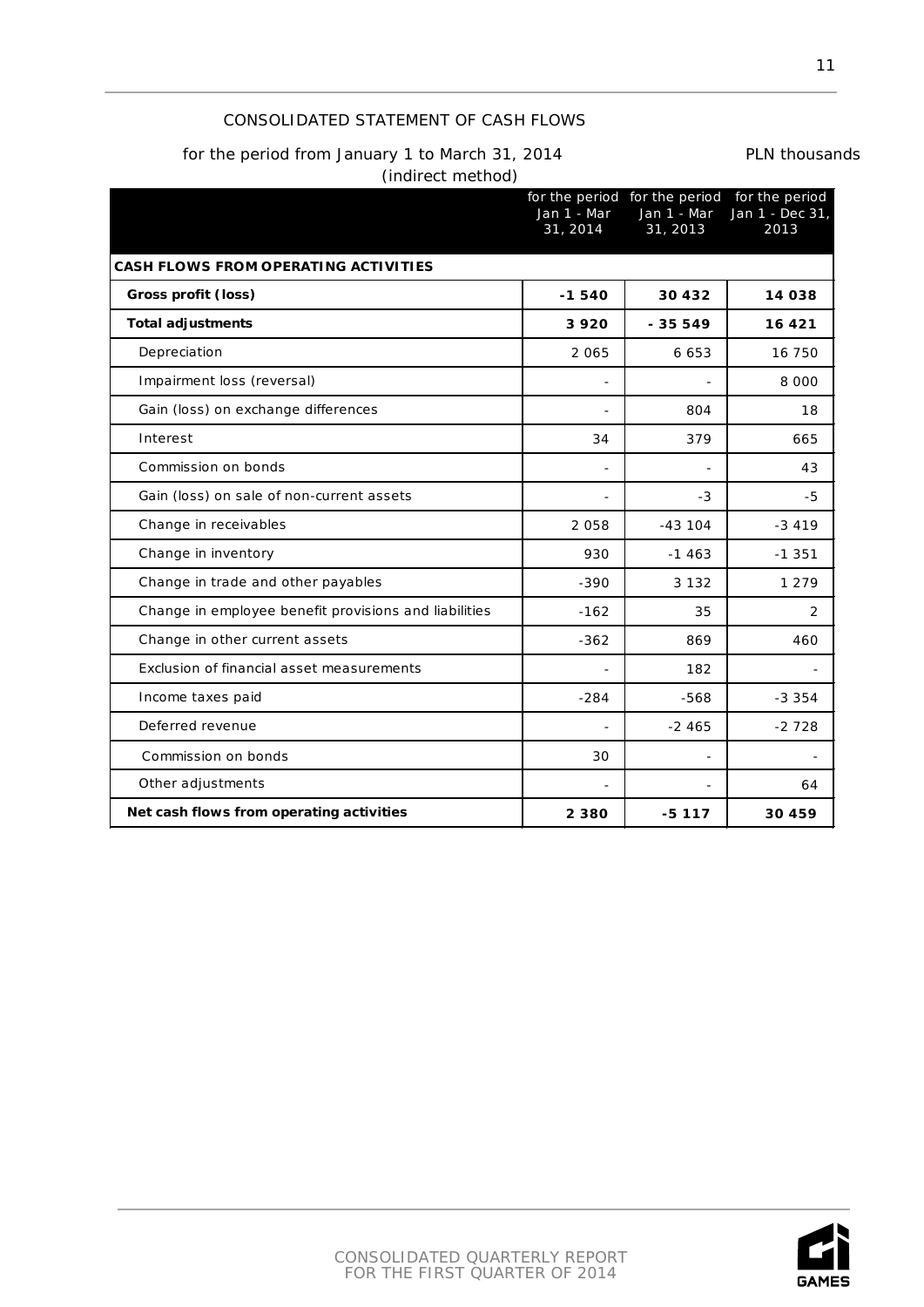# CONSOLIDATED STATEMENT OF CASH FLOWS

# for the period from January 1 to March 31, 2014 (continued) PLN

thousands

# (indirect method)

|                                                                                        | Jan 1 - Mar<br>31, 2014  | Jan 1 - Mar<br>31, 2013 | for the period for the period for the period<br>Jan 1 - Dec 31,<br>2013 |
|----------------------------------------------------------------------------------------|--------------------------|-------------------------|-------------------------------------------------------------------------|
| <b>CASH FLOWS FROM INVESTING ACTIVITIES</b>                                            |                          |                         |                                                                         |
| Proceeds from sale of property, plant and equipment<br>and intangible assets           |                          | 3                       | 5                                                                       |
| Proceeds from sale of financial assets                                                 |                          |                         |                                                                         |
| Repayment of borrowings                                                                | 5                        |                         | 43                                                                      |
| Interest received                                                                      |                          | 10                      | 131                                                                     |
| Other proceeds (sale of a company)                                                     | $\overline{a}$           |                         |                                                                         |
| Cash outflows on acquisition of property, plant and<br>equipment and intangible assets | $-8362$                  | $-6561$                 | $-31205$                                                                |
| Cash outflows on acquisition of subsidiaries                                           |                          | $-14$                   |                                                                         |
| Net cash from investing activities                                                     | -8357                    | -6 562                  | -31025                                                                  |
| <b>CASH FLOWS FROM FINANCING ACTIVITIES</b>                                            |                          |                         |                                                                         |
| Net proceeds from issue of shares and other equity<br>instruments                      |                          |                         | 11 100                                                                  |
| Incurrence of borrowings                                                               | $\overline{a}$           |                         |                                                                         |
| Issuance of debt securities                                                            |                          |                         | 5720                                                                    |
| Commission on bonds                                                                    | $-30$                    |                         | $-43$                                                                   |
| Borrowings granted                                                                     | $\overline{\phantom{a}}$ |                         | $-27$                                                                   |
| Other financial inflows                                                                |                          | 13 268                  | 13 417                                                                  |
| Repayment of finance lease liabilities                                                 | -6                       | $-12$                   | $-51$                                                                   |
| Buy-back of debt securities                                                            |                          |                         | $-20602$                                                                |
| Other financial outflows (factoring)                                                   |                          |                         | $-13417$                                                                |
| Interest                                                                               | $-115$                   |                         | $-796$                                                                  |
| Net cash flows from financing activities                                               | -150                     | 13 256                  | $-4699$                                                                 |
| <b>TOTAL NET CASH FLOWS</b>                                                            | -6 128                   | 1577                    | -5 266                                                                  |
| <b>BALANCE SHEET CHANGES IN CASH AND CASH</b><br><b>EQUIVALENTS, of which:</b>         | $-6128$                  | 1577                    | -5 266                                                                  |
| CASH AND CASH EQUIVALENTS AT THE BEGINNING OF<br><b>PERIOD</b>                         | 11 208                   | 16 474                  | 16 474                                                                  |
| CASH AND CASH EQUIVALENTS AT THE END OF PERIOD                                         | 5 080                    | 18 051                  | 11 208                                                                  |

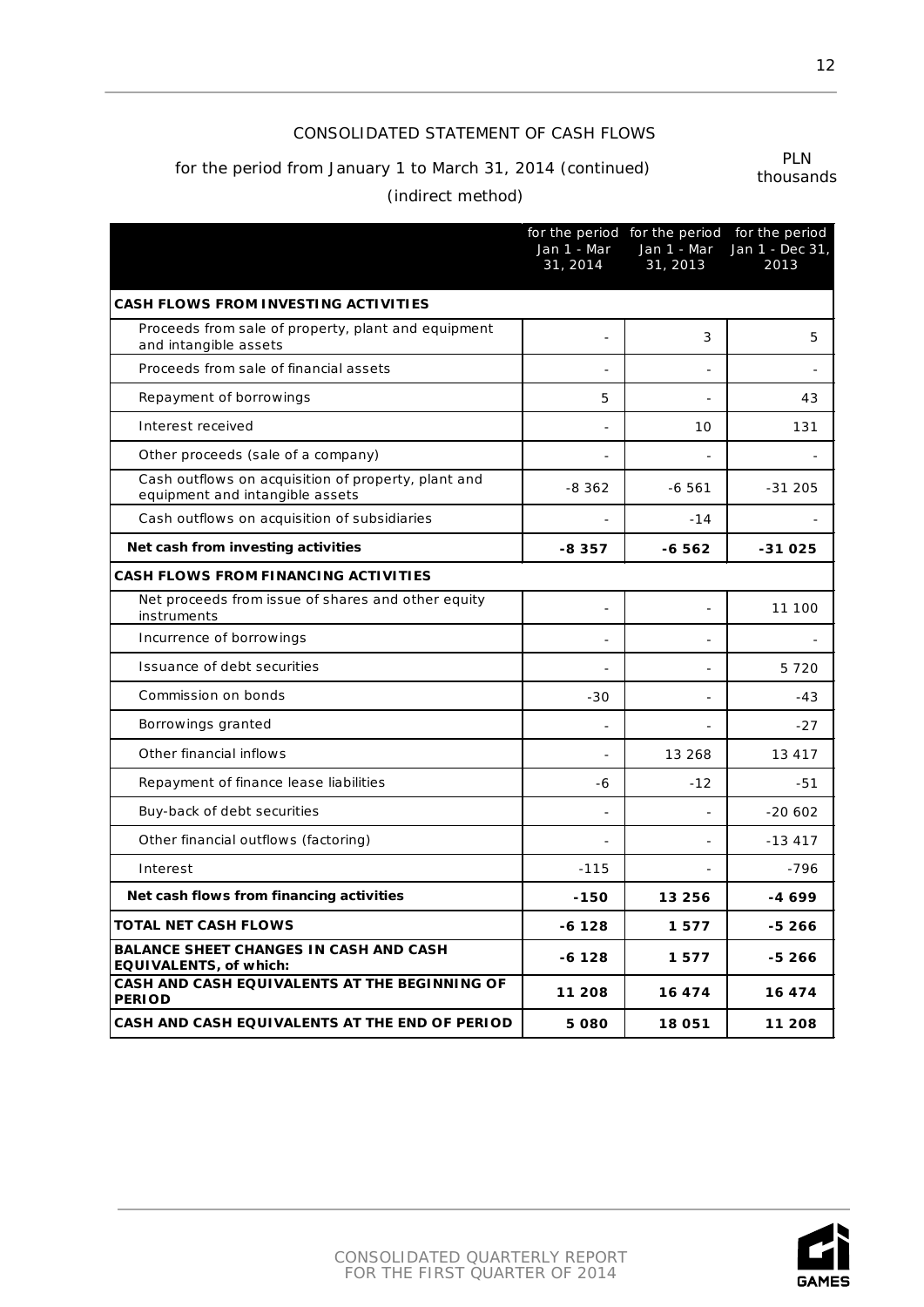# <span id="page-12-0"></span>**II. SEPARATE FINANCIAL DATA - CI GAMES S.A.**

#### SEPARATE BALANCE SHEET

|                      | <b>PLN</b>   |
|----------------------|--------------|
| as at March 31, 2014 | $th^{\circ}$ |

| <b>ASSETS</b> |                                                                          | As at<br>Mar 31, 2014 | As at<br>Mar 31, 2013 | As at<br>Dec 31, 2013 |
|---------------|--------------------------------------------------------------------------|-----------------------|-----------------------|-----------------------|
| Α.            | <b>NON-CURRENT ASSETS</b>                                                | 78 647                | 47469                 | 72087                 |
|               | Property, plant and equipment                                            | 1 3 7 5               | 853                   | 1428                  |
|               | Intangible assets                                                        | 50 229                | 38 091                | 43 7 28               |
|               | Interests in subsidiaries, associates and jointly<br>controlled entities | 4 6 0 3               | 4 5 6 2               | 4 6 0 3               |
|               | Non-current investments                                                  | 340                   |                       |                       |
|               | Deferred income tax assets                                               | 22 100                | 3 9 6 3               | 22 3 29               |
| В.            | <b>CURRENT ASSETS</b>                                                    | 18810                 | 80 216                | 27 135                |
|               | Inventory                                                                | 2 4 0 5               | 3822                  | 3 3 3 6               |
|               | <b>Current investments</b>                                               | 19                    | 938                   | 364                   |
|               | Advance payments                                                         | 369                   | 1 1 2 5               | 408                   |
|               | Trade receivables                                                        | 6 503                 | 58 154                | 7985                  |
|               | Income tax receivables                                                   | 3 4 0 9               |                       | 3 1 2 5               |
|               | Cash and cash equivalents                                                | 4 0 4 0               | 14 970                | 9918                  |
|               | Other current assets                                                     | 2064                  | 1 2 0 6               | 1999                  |
|               | <b>TOTAL ASSETS</b>                                                      | 97457                 | 127 685               | 99 222                |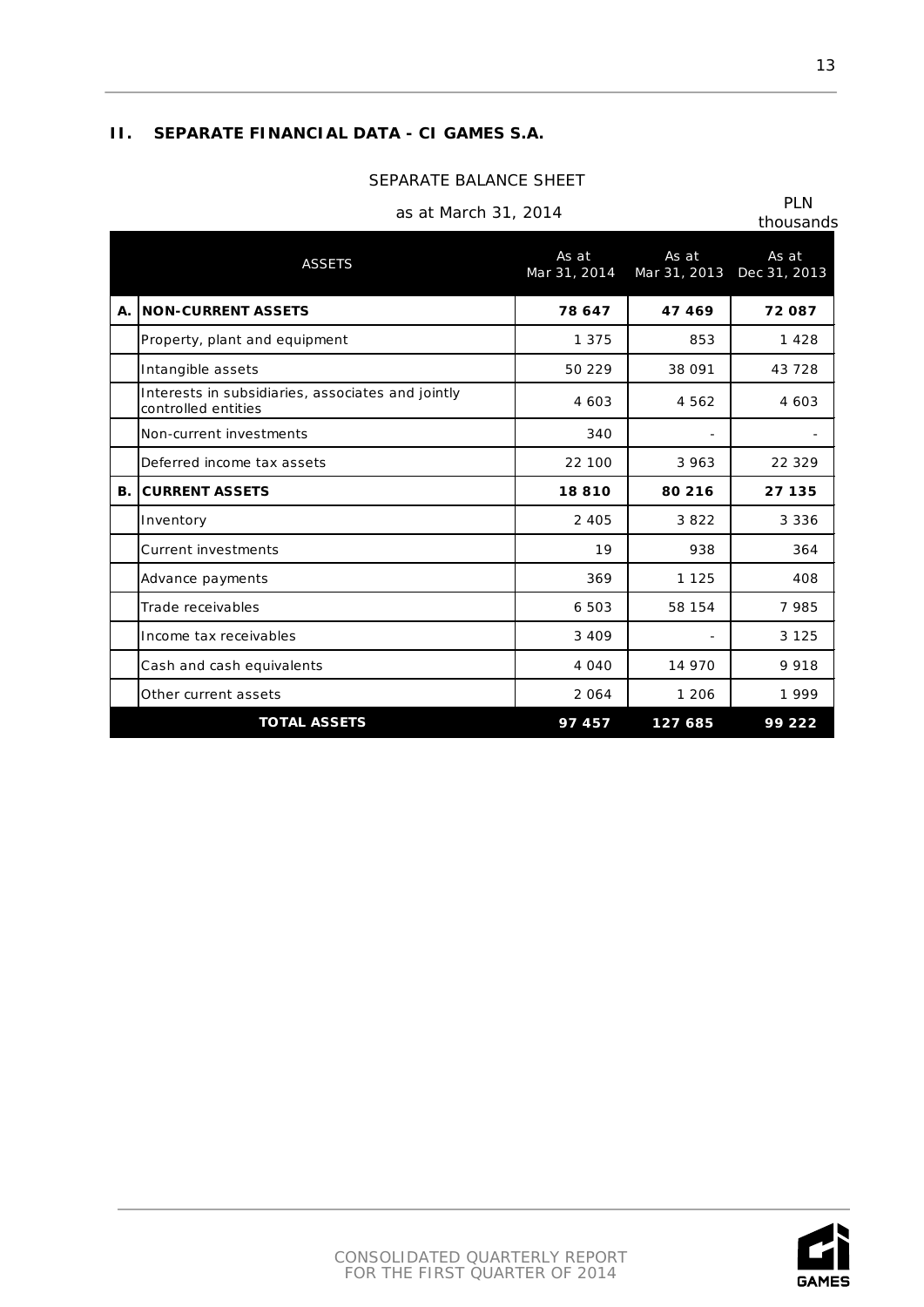#### SEPARATE BALANCE SHEET

# as at March 31, 2014 (continued) PLN

| EQUITY AND LIABILITIES |                                                                   | As at<br>Mar 31, 2014 | As at   | As at<br>Mar 31, 2013 Dec 31, 2013 |
|------------------------|-------------------------------------------------------------------|-----------------------|---------|------------------------------------|
| Α.                     | <b>EQUITY</b>                                                     | 77854                 | 62789   | 79 399                             |
|                        | Share capital                                                     | 1 3 9 1               | 1 265   | 1 3 9 1                            |
|                        | Share premium                                                     | 15 530                | 4556    | 15 530                             |
|                        | Revaluation reserve                                               |                       | $-987$  |                                    |
|                        | Buy-back provision                                                | 16 000                | 16 000  | 16 000                             |
|                        | Retained earnings                                                 | 44 933                | 41 955  | 46 478                             |
|                        | including profit (loss) for the period                            | $-1544$               | 22 154  | 26 677                             |
| В.                     | <b>LIABILITIES</b>                                                | 19 602                | 64896   | 19823                              |
|                        | <b>Non-current liabilities</b>                                    | 781                   | 1837    | 1 1 2 2                            |
|                        | Employee benefit provisions                                       | 33                    | 67      | 33                                 |
|                        | Finance lease liabilities                                         |                       | 33      | 13                                 |
|                        | Deferred income tax provision                                     | 747                   | 1 7 3 8 | 1075                               |
|                        | <b>Current liabilities</b>                                        | 18822                 | 63059   | 18701                              |
|                        | Borrowings including credits, loans and other debt<br>instruments | 5 7 0 3               | 21 1 20 | 5720                               |
|                        | Income tax liabilities                                            |                       | 2 1 1 4 |                                    |
|                        | Trade payables                                                    | 11 557                | 20 856  | 11 4 11                            |
|                        | Finance lease liabilities                                         | 33                    | 45      | 25                                 |
|                        | <b>Financial liabilities</b>                                      |                       | 12 768  |                                    |
|                        | Other liabilities                                                 | 431                   | 340     | 286                                |
|                        | Other current provisions                                          | 1 0 9 8               | 5 5 5 4 | 1 2 5 8                            |
|                        | Deferred revenue                                                  |                       | 264     |                                    |
|                        | <b>TOTAL EQUITY AND LIABILITIES</b>                               | 97457                 | 127 685 | 99 222                             |
|                        | Book value (in PLN thousands)                                     | 77854                 | 62 789  | 79 399                             |
|                        | Number of shares (in thousands)                                   | 13 914                | 12 650  | 13 914                             |
|                        | Book value per share (in PLN)                                     | 5.60                  | 4.96    | 5.71                               |

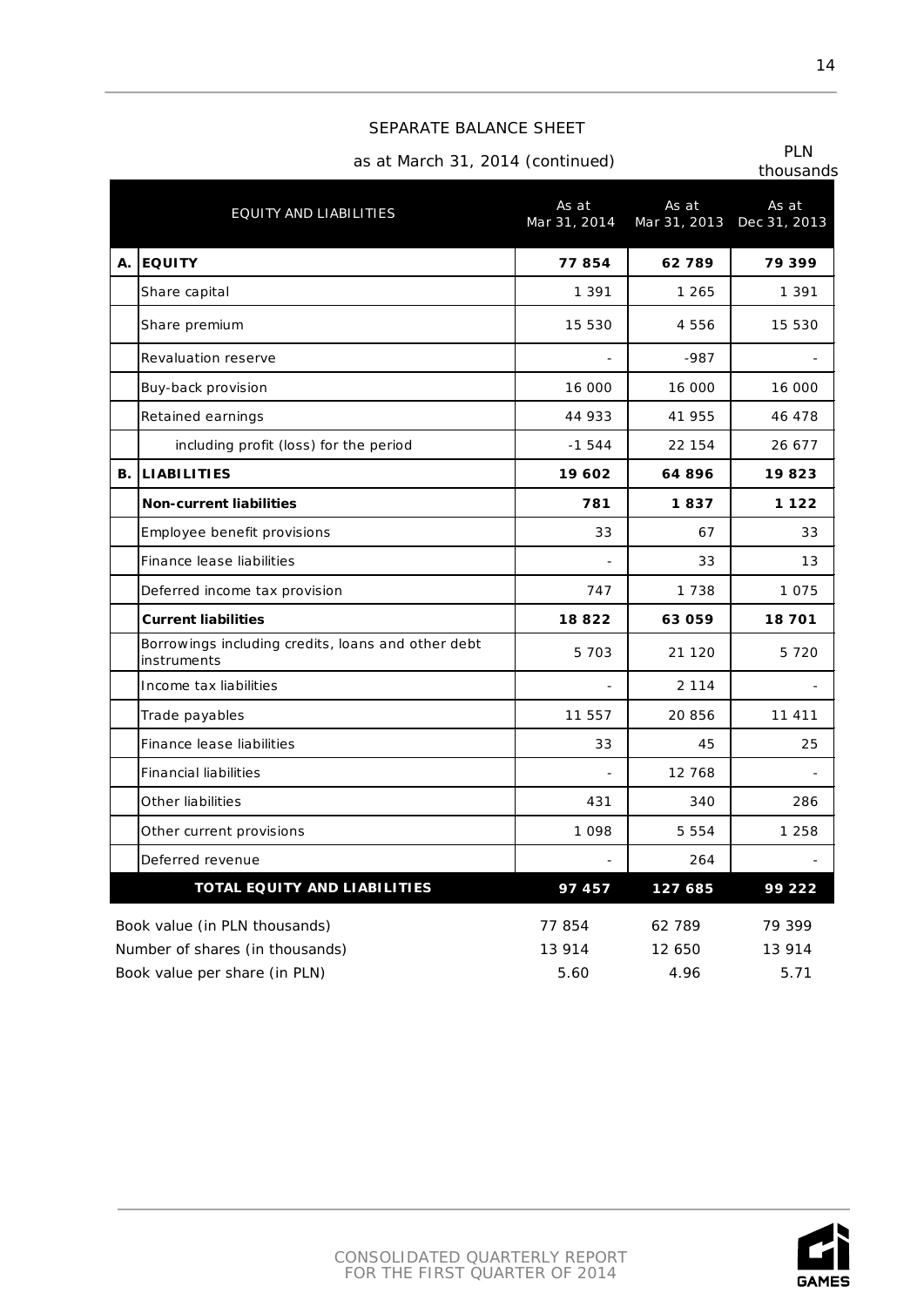# SEPARATE PROFIT AND LOSS STATEMENT for the period from January 1 to March 31, 2014 (multiple-step format) PLN

|                                                      | Jan 1 - Mar<br>31, 2013 | Jan 1 - Mar<br>31, 2013 | For the period For the period For the period<br>Jan 1 - Mar<br>31, 2013 |
|------------------------------------------------------|-------------------------|-------------------------|-------------------------------------------------------------------------|
| <b>Continuing operations</b>                         |                         |                         |                                                                         |
| Net revenue from sales                               | 5946                    | 77375                   | 100 971                                                                 |
| Revenue from sale of products and services           | 5929                    | 77 185                  | 100 318                                                                 |
| Revenue from sale of goods for resale and materials  | 17                      | 190                     | 654                                                                     |
| Cost of products, goods for resale and services sold | 5911                    | 37054                   | 60 138                                                                  |
| Cost of manufacture of products sold                 | 5899                    | 36813                   | 59 533                                                                  |
| Value of goods for resale and materials sold         | 12                      | 241                     | 606                                                                     |
| Gross profit (loss) on sales                         | 34                      | 40 3 20                 | 40833                                                                   |
| Other operating revenue                              | 137                     | 399                     | 1 609                                                                   |
| Distribution costs                                   | 547                     | 8 5 5 7                 | 12 7 17                                                                 |
| Administrative expenses                              | 1 0 2 8                 | 1 3 2 2                 | 5433                                                                    |
| Other operating expenses                             | 158                     | 457                     | 10 115                                                                  |
| Profit (loss) on operating activities                | $-1561$                 | 30 383                  | 14 177                                                                  |
| Finance income                                       | 70                      | 65                      | 123                                                                     |
| Finance costs                                        | 153                     | 2526                    | 3798                                                                    |
| Profit (loss) before tax                             | $-1643$                 | 27921                   | 10 502                                                                  |
| Income tax                                           | -99                     | 5767                    | $-16$ 175                                                               |
| Profit (loss) on continuing operations               | $-1544$                 | 22 154                  | 26 677                                                                  |
| <b>Discontinued operations</b>                       |                         |                         |                                                                         |
| Loss on discontinued operations                      |                         |                         |                                                                         |
| <b>NET PROFIT (LOSS)</b>                             | $-1544$                 | 22 154                  | 26 677                                                                  |
| Net profit (loss) (in PLN thousands)                 | $-1544$                 | 22 154                  | 26 677                                                                  |
| Number of shares (in thousands)                      | 13 914                  | 12 650                  | 13 914                                                                  |
| Profit (loss) per ordinary share (in PLN)            | $-0.11$                 | 1.75                    | 1.92                                                                    |

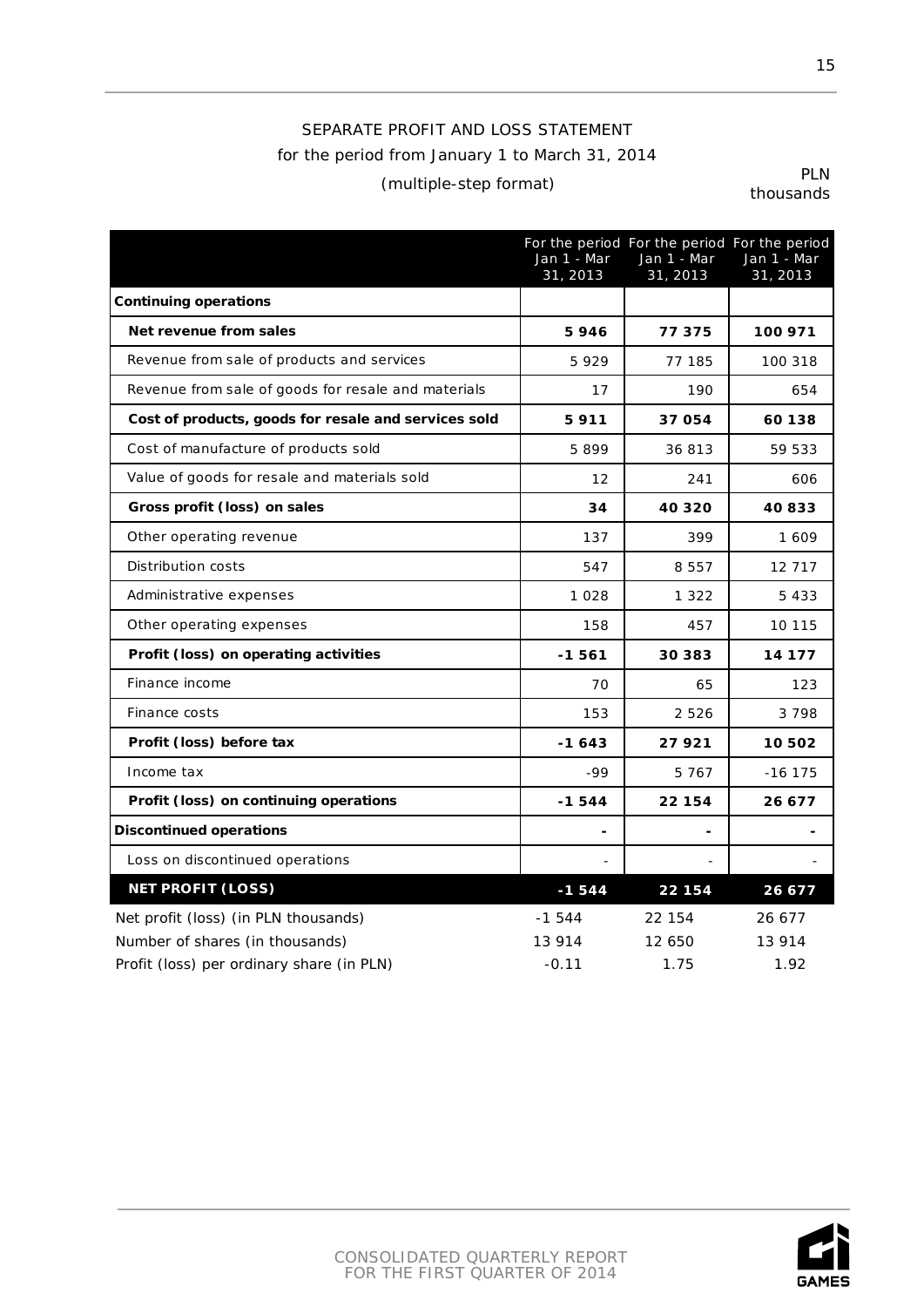# SEPARATE STATEMENT OF COMPREHENSIVE INCOME

for the period from January 1 to March 31, 2014 PLN thousands

|                                           | Jan 1 - Mar<br>31, 2014 | for the period for the period for the period<br>Jan 1 - Mar<br>31, 2013 | Jan 1 - Dec<br>31, 2013 |
|-------------------------------------------|-------------------------|-------------------------------------------------------------------------|-------------------------|
|                                           |                         |                                                                         |                         |
| Net profit (loss)                         | $-1544$                 | 22 154                                                                  | 26 677                  |
| Total other comprehensive income          |                         | $-987$                                                                  |                         |
| Effect of financial asset measurements    |                         |                                                                         |                         |
| Effect of hedging instrument measurements |                         | -987                                                                    |                         |
| Total comprehensive income                | -1544                   | 21 167                                                                  | 26 677                  |

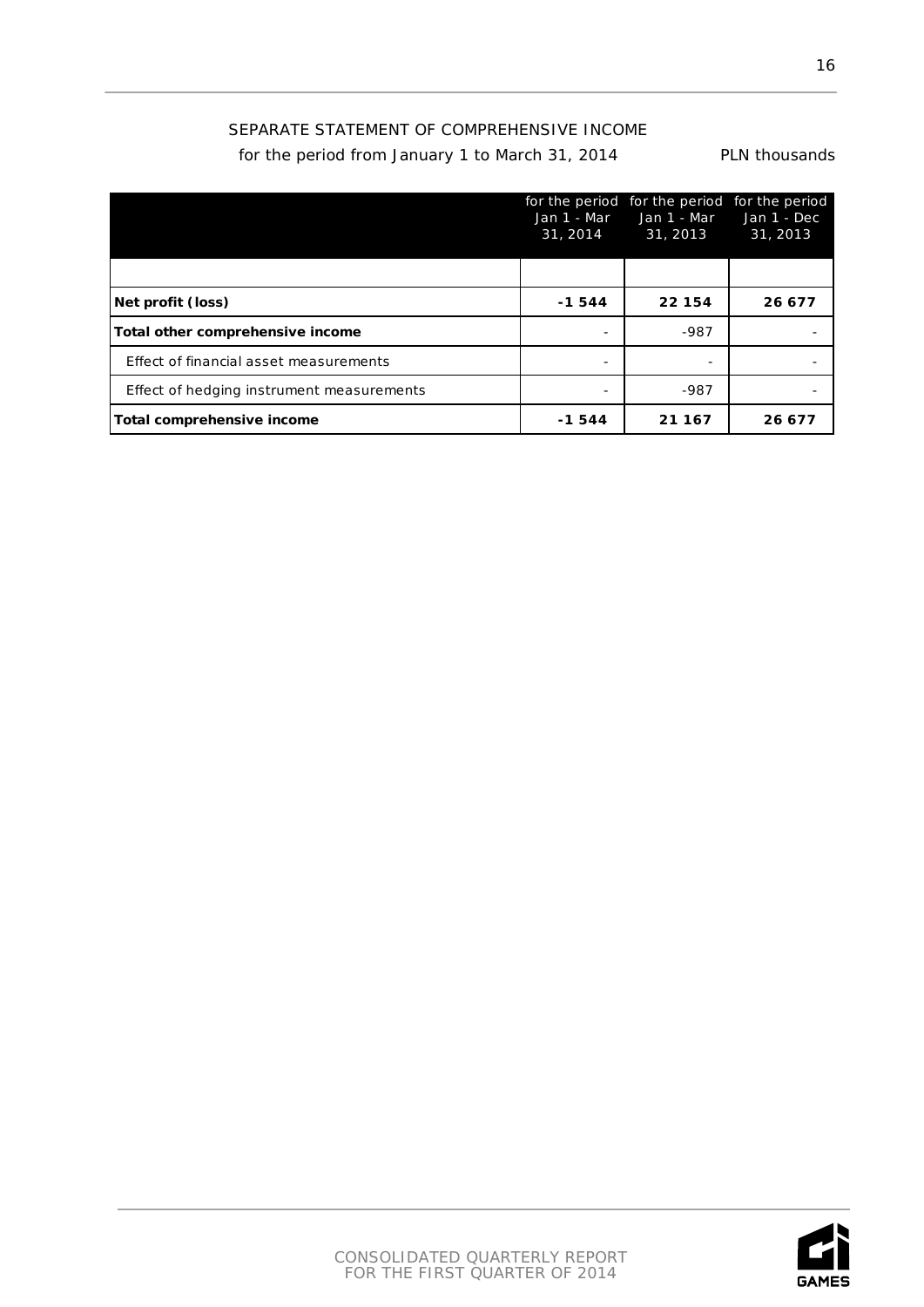# SEPARATE STATEMENT OF CHANGES IN EQUITY

for the period from January 1 to March 31, 2014 PLN

| PI N      |
|-----------|
| thousands |

| For the period Jan 1 - Mar 31, 2014                 |                          | Share capital Share premium | Buy-back<br>provision    | Revaluation<br>reserve   | Retained<br>earnings     | Total equity |
|-----------------------------------------------------|--------------------------|-----------------------------|--------------------------|--------------------------|--------------------------|--------------|
| Balance as at January 1, 2014                       | 1 3 9 1                  | 15 530                      | 16 000                   | $\overline{\phantom{a}}$ | 46 478                   | 79 399       |
| Changes in accounting principles                    | $\overline{\phantom{a}}$ | $\overline{\phantom{0}}$    | $\overline{\phantom{0}}$ | $\overline{\phantom{a}}$ | $\overline{\phantom{a}}$ |              |
| Balance as at January 1, 2014, after<br>restatement | 1 3 9 1                  | 15 530                      | 16 000                   |                          | 46 478                   | 79 399       |
| Changes in equity during the first quarter of 2014  |                          |                             |                          |                          |                          |              |
| Profit (loss) for the period                        | $\overline{\phantom{a}}$ | $\overline{\phantom{0}}$    |                          |                          | $-1544$                  | $-1544$      |
| Balance as at March 31, 2014                        | 1 3 9 1                  | 15 530                      | 16 000                   |                          | 44933                    | 77854        |

| For the period Jan 1 - Mar 31, 2013                 |                          | Share capital Share premium | Buy-back<br>provision    | Revaluation<br>reserve          | Retained<br>earnings     | Total equity |
|-----------------------------------------------------|--------------------------|-----------------------------|--------------------------|---------------------------------|--------------------------|--------------|
| Balance as at January 1, 2013                       | 1 265                    | 4 5 5 6                     | 16 000                   |                                 | 19801                    | 41 622       |
| Changes in accounting principles                    | $\overline{\phantom{a}}$ | ۰.                          | ۰                        | $\overline{\phantom{a}}$        |                          |              |
| Balance as at January 1, 2013, after<br>restatement | 1 265                    | 4 5 5 6                     | 16 000                   | $\overline{\phantom{a}}$        | 19801                    | 41 622       |
| Changes in equity during the first quarter of 2013  |                          |                             |                          |                                 |                          |              |
| Profit (loss) for the period                        | $\overline{\phantom{a}}$ | $\overline{\phantom{a}}$    | ۰                        | $\overline{\phantom{a}}$        | 22 154                   | 22 154       |
| Measurement of hedging instruments                  | $\overline{\phantom{a}}$ | $\overline{\phantom{a}}$    | $\overline{\phantom{a}}$ | 987<br>۰                        | $\overline{\phantom{a}}$ | 987          |
| Balance as at March 31, 2013                        | 1 265                    | 4556                        | 16 000                   | 987<br>$\overline{\phantom{0}}$ | 41955                    | 62789        |

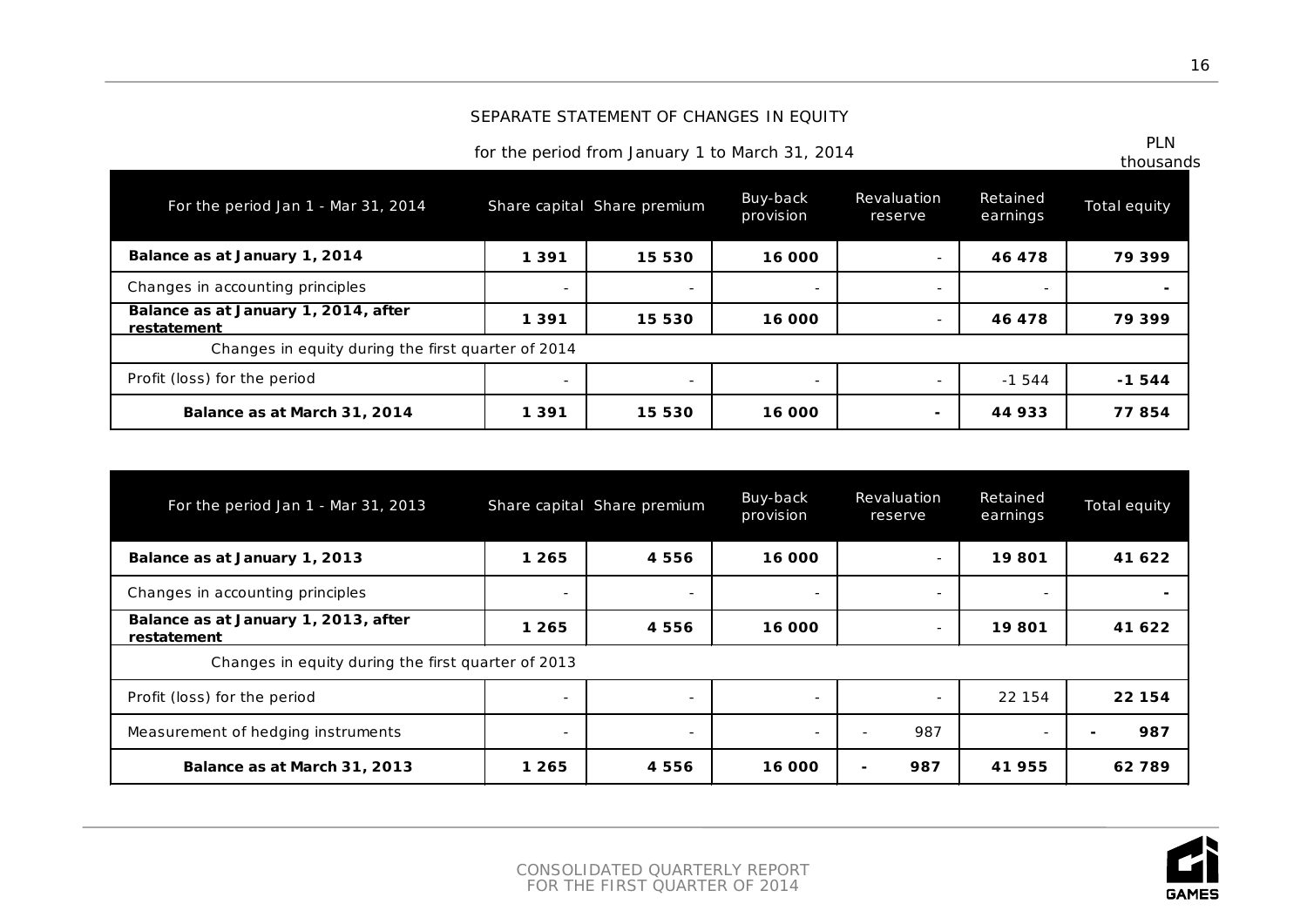# SEPARATE STATEMENT OF CHANGES IN EQUITY

for the period from January 1 to March 31, 2014 (continued)

| PI N      |
|-----------|
| thousands |

| <b>COMPARATIVE DATA</b><br>for the period from Jan 1 to Dec 31, 2013 |                          | Share capital Share premium | Buy-back<br>provision    | Revaluation<br>reserve   | Retained<br>earnings | Total equity |
|----------------------------------------------------------------------|--------------------------|-----------------------------|--------------------------|--------------------------|----------------------|--------------|
| Balance as at January 1, 2013                                        | 1 265                    | 4556                        | 16 000                   | $\blacksquare$           | 19801                | 41 622       |
| Changes in accounting principles                                     |                          | $\overline{\phantom{0}}$    | $\overline{\phantom{0}}$ | $\overline{\phantom{0}}$ |                      |              |
| Balance as at January 1, 2013, after<br>restatement                  | 1 265                    | 4556                        | 16 000                   | $\overline{\phantom{0}}$ | 19801                | 41 622       |
| Changes in equity in 2013                                            |                          |                             |                          |                          |                      |              |
| Profit (loss) for the period                                         | $\overline{\phantom{a}}$ | $\overline{\phantom{0}}$    | $\overline{\phantom{a}}$ | $\overline{\phantom{a}}$ | 26 677               | 26 677       |
| Share issue                                                          | 126                      | 11 259                      | $\overline{\phantom{0}}$ | $\overline{\phantom{0}}$ |                      | 11 3 8 5     |
| Share issue costs                                                    |                          | $-285$                      | $\overline{\phantom{0}}$ | $\overline{\phantom{a}}$ |                      | $-285$       |
| Balance as at December 31, 2013                                      | 1 3 9 1                  | 15 530                      | 16 000                   | $\blacksquare$           | 46 478               | 79399        |

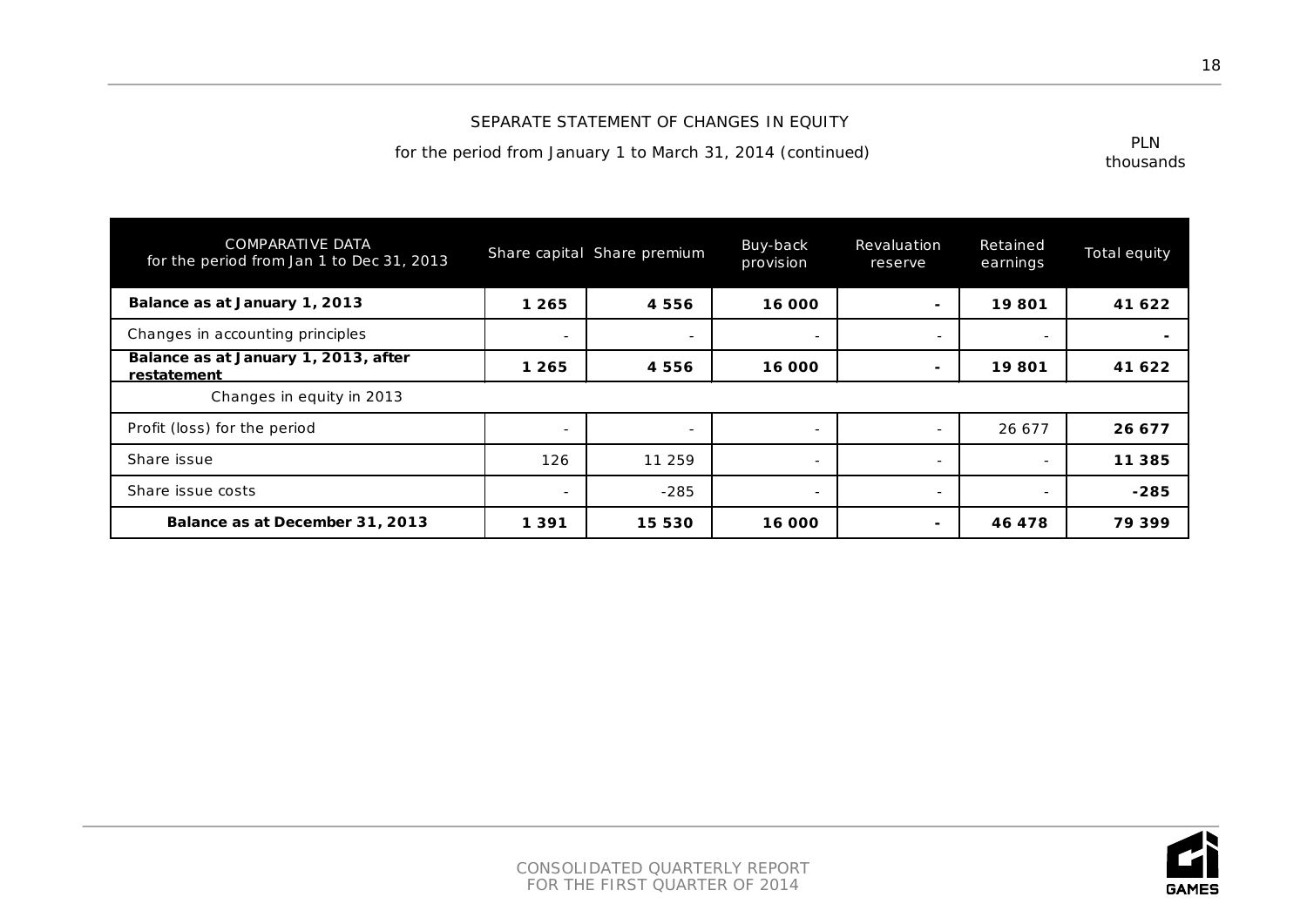# SEPARATE STATEMENT OF CASH FLOWS

# for the period from January 1 to March 31, 2014

thousands

# (indirect method)

|                                                               | Jan 1 - Mar<br>31, 2014 | For the period For the period For the period<br>Jan 1 - Mar<br>31, 2013 | Jan 1 - Dec<br>31, 2013 |
|---------------------------------------------------------------|-------------------------|-------------------------------------------------------------------------|-------------------------|
| Cash flows from operating activities                          |                         |                                                                         |                         |
| Gross profit (loss)                                           | $-1643$                 | 27921                                                                   | 10502                   |
| <b>Total adjustments</b>                                      | 4 4 6 0                 | $-33157$                                                                | 20 644                  |
| Depreciation                                                  | 2019                    | 6 6 1 0                                                                 | 16 564                  |
| Commission on bonds                                           | 30                      |                                                                         |                         |
| Interest                                                      | 34                      | 303                                                                     | 665                     |
| Gain (loss) on sale of non-current assets                     |                         | $-3$                                                                    | -5                      |
| Change in employee benefit provisions and liabilities         | 130                     | 35                                                                      | 2                       |
| Change in inventory                                           | 930                     | $-1798$                                                                 | $-1641$                 |
| Change in receivables                                         | 1521                    | $-50423$                                                                | 789                     |
| Change in current liabilities, excluding borrowings and taxes | 145                     | 12 126                                                                  | 4 4 2 0                 |
| Change in prepayments and accruals                            |                         | $-2465$                                                                 | $-2728$                 |
| Exclusion of investing activity costs                         |                         | 2 0 0 0                                                                 | 2 0 4 3                 |
| In-kind contribution of an organized part of a business       |                         |                                                                         | $-4.392$                |
| Exclusion of financial asset measurements                     |                         | 182                                                                     |                         |
| Impairment losses                                             |                         |                                                                         | 8 0 0 0                 |
| Income taxes paid                                             | $-284$                  | $-568$                                                                  | $-3, 125$               |
| Change in other current assets                                | $-65$                   | 845                                                                     | 52                      |
| Net cash flows from operating activities                      | 2817                    | $-5235$                                                                 | 31 145                  |



19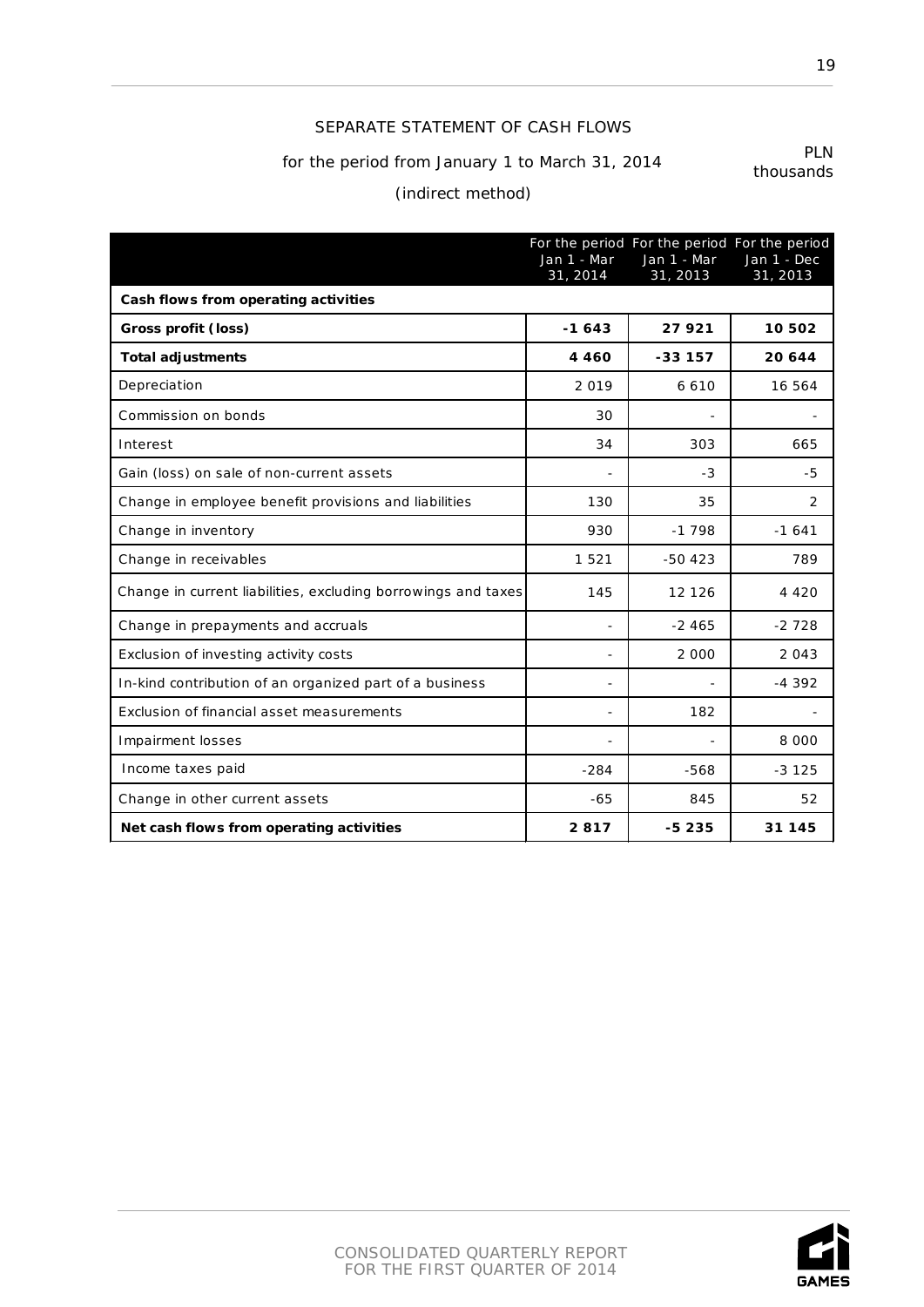#### SEPARATE STATEMENT OF CASH FLOWS

# for the period from January 1 to March 31, 2014 (continued) PLN

| (indirect method)                                                            |                          |                          |                                                                         |
|------------------------------------------------------------------------------|--------------------------|--------------------------|-------------------------------------------------------------------------|
|                                                                              | Jan 1 - Mar<br>31, 2014  | Jan 1 - Mar<br>31, 2013  | For the period For the period For the period<br>Jan 1 - Dec<br>31, 2013 |
| Cash flows from investing activities                                         |                          |                          |                                                                         |
| Proceeds from investing activities                                           | 5                        | 1762                     | 715                                                                     |
| Proceeds from sale of property, plant and equipment and<br>intangible assets |                          | 3                        | 12                                                                      |
| Repayment of borrowings                                                      | 5                        | 1673                     | 572                                                                     |
| Interest received                                                            |                          | 85                       | 131                                                                     |
| <b>Expenditures on investing activities</b>                                  | $-8549$                  | $-8306$                  | -31 669                                                                 |
| Acquisition of property, plant and equipment and intangible<br>assets        | $-8549$                  | $-6292$                  | $-30406$                                                                |
| Acquisition of financial assets                                              | $\overline{\phantom{0}}$ | $-2000$                  | $-329$                                                                  |
| Cash outflows on acquisition of subsidiaries                                 |                          | $-14$                    |                                                                         |
| Expenditures connected with borrowings granted                               |                          |                          | $-934$                                                                  |
| Net cash from investing activities                                           | $-8544$                  | $-6544$                  | -30 954                                                                 |
| Cash flows from financing activities                                         |                          |                          |                                                                         |
| Proceeds from financing activities                                           | -30                      | 13 273                   | 30 194                                                                  |
| Net proceeds from issue of shares and other equity<br>instruments            |                          |                          | 11 100                                                                  |
| Issuance of debt securities                                                  |                          | $\overline{a}$           | 5 7 2 0                                                                 |
| Commission on bonds                                                          | $-30$                    |                          | $-43$                                                                   |
| Other financial inflows                                                      |                          | 13 273                   | 13 417                                                                  |
| <b>Expenditures on financing activities</b>                                  | $-120$                   | -921                     | -34 866                                                                 |
| Buy-back of debt securities                                                  |                          |                          | $-20602$                                                                |
| Borrowings granted                                                           |                          | $-906$                   |                                                                         |
| Repayment of finance lease liabilities                                       | -6                       | $-12$                    | $-51$                                                                   |
| Interest                                                                     | $-115$                   | $\overline{\phantom{0}}$ | $-796$                                                                  |
| Other financial outflows (factoring)                                         |                          | -3                       | $-13417$                                                                |
| Net cash flows from financing activities                                     | $-150$                   | 12 3 5 2                 | $-4672$                                                                 |
| Change in net cash and cash equivalents                                      | -5878                    | 573                      | $-4480$                                                                 |
| Cash and cash equivalents as at the beginning of period                      | 9918                     | 14 398                   | 14 3 9 8                                                                |
| Cash and cash equivalents as at the end of period                            | 4 0 4 0                  | 14 970                   | 9918                                                                    |

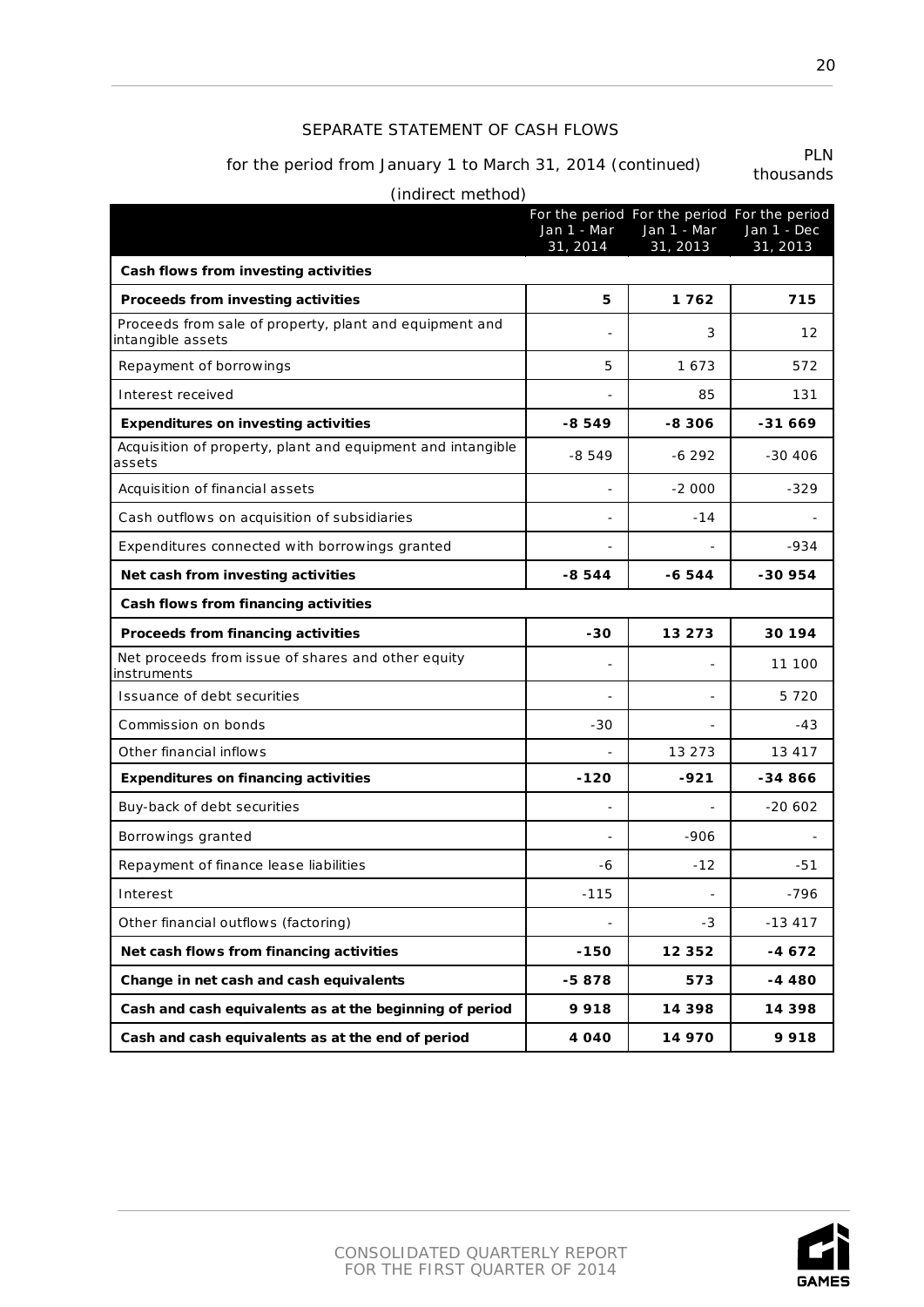#### <span id="page-20-0"></span>**III. FINANCIAL HIGHLIGHTS**

Selected consolidated and separate financial information contained in this report were translated into EUR according to the following principles.

Balance sheet data was translated using the average exchange rate published by the National Bank of Poland as at the end of the reporting period:

- as at March 31, 2014 4.1713
- as at March 31, 2013 4.1774
- as at December 31, 2013 4.1472

Items in the statement of profit and loss and statement of cash flows according to the average exchange rate calculated as the arithmetical average of exchange rates announced by the National Bank of Poland as at the last day of the month in a given period.

- for Q1 2014 4.1894
- for Q1 2013 4.1738
- for FY 2013 4.2110

#### CONSOLIDATED DATA

| <b>CONSOLIDATED BALANCE</b>             | Mar 31, 2014            |                         | Mar 31, 2013            |                         | Dec 31, 2013            |                         |
|-----------------------------------------|-------------------------|-------------------------|-------------------------|-------------------------|-------------------------|-------------------------|
| <b>SHEET</b>                            | <b>PLN</b><br>thousands | <b>EUR</b><br>thousands | <b>PLN</b><br>thousands | <b>EUR</b><br>thousands | <b>PLN</b><br>thousands | <b>EUR</b><br>thousands |
| Non-current assets                      | 74 377                  | 17831                   | 43 7 7 3                | 10 479                  | 68 237                  | 16 454                  |
| Current assets                          | 21 24 2                 | 5 0 9 3                 | 84 276                  | 20 174                  | 29 760                  | 7 1 7 6                 |
| <b>Total assets</b>                     | 95 620                  | 22923                   | 128 049                 | 30 653                  | 97 997                  | 23 630                  |
| <b>Equity</b>                           | 79 073                  | 18 956                  | 63 563                  | 15 216                  | 80 547                  | 19 4 22                 |
| Share capital                           | 1 3 9 1                 | 334                     | 1 265                   | 303                     | 1 3 9 1                 | 336                     |
| Liabilities and liability<br>provisions | 16 547                  | 3 967                   | 64 486                  | 15 437                  | 17450                   | 4 208                   |
| Non-current liabilities                 | 781                     | 187                     | 1838                    | 440                     | 1 1 2 2                 | 271                     |
| <b>Current liabilities</b>              | 15 766                  | 3 7 8 0                 | 62 648                  | 14 997                  | 16 328                  | 3 9 3 7                 |
| <b>Total equity and liabilities</b>     | 95 620                  | 22923                   | 128 049                 | 30 653                  | 97 997                  | 23 630                  |

| <b>CONSOLIDATED STATEMENT OF PROFIT AND</b> |            | Q1 2014                             | Q1 2013    |                                   |  |
|---------------------------------------------|------------|-------------------------------------|------------|-----------------------------------|--|
| <b>LOSS</b>                                 | <b>PLN</b> | <b>EUR</b><br>thousands thousands l | <b>PLN</b> | <b>EUR</b><br>thousands thousands |  |
| Net revenue from sales                      | 6673       | 1593                                | 79 395     | 19 022                            |  |
| Profit (loss) from operating activities     | $-1460$    | $-348$                              | 30 897     | 7 4 0 3                           |  |
| Gross profit (loss)                         | $-1540$    | $-367$                              | 30 432     | 7 2 9 1                           |  |
| Net profit (loss)                           | $-1455$    | $-347$                              | 24 201     | 5 7 9 8                           |  |
| Number of shares (in thousands)             | 13 914     | 13 914                              | 12 650     | 12 650                            |  |
| Profit (loss) per ordinary share            | $-0.10$    | $-0.02$                             | 1.91       | 0.46                              |  |

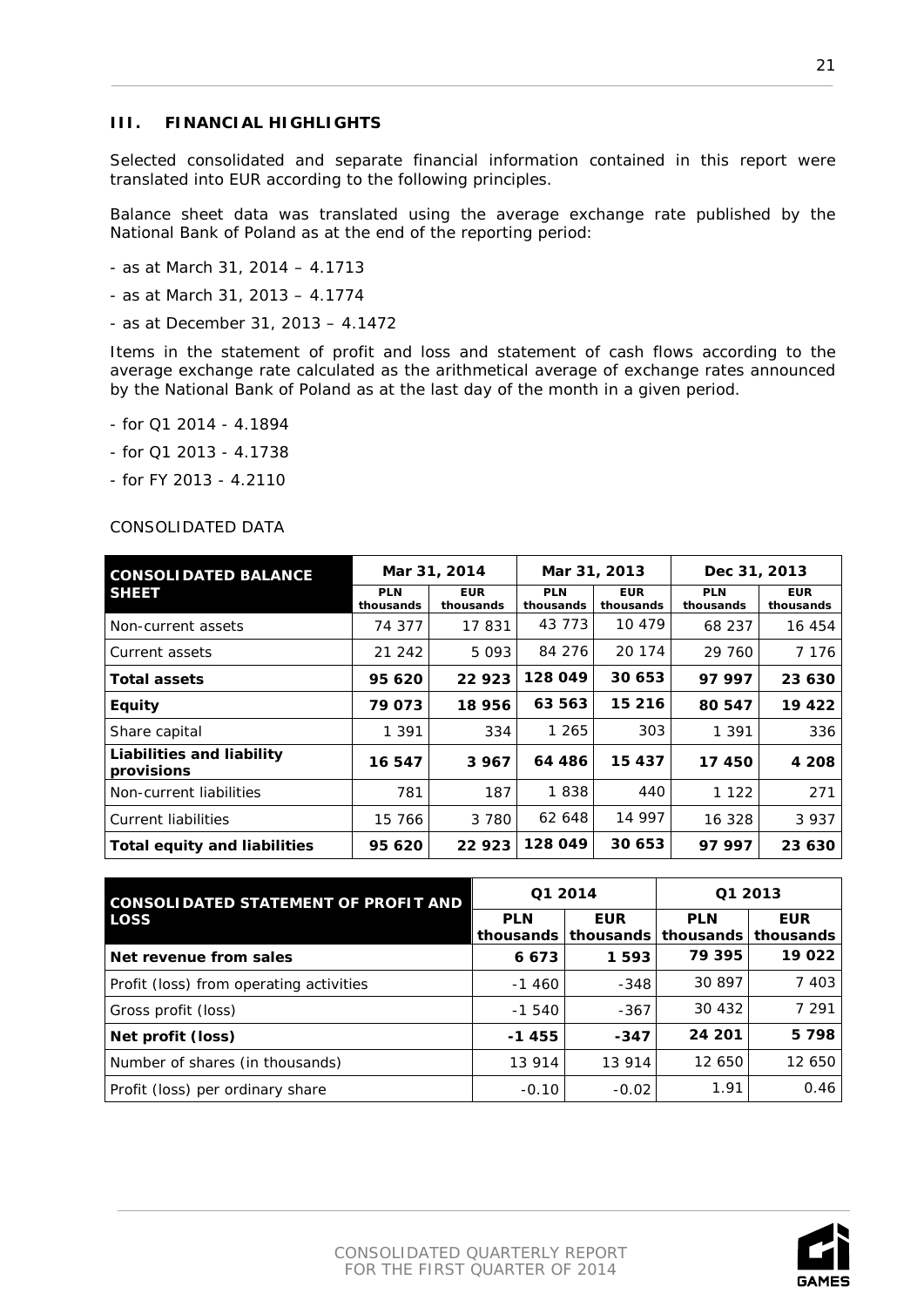| <b>CONSOLIDATED STATEMENT OF CASH</b>    | Q1 2014    |            | Q1 2013    |                                                             |  |
|------------------------------------------|------------|------------|------------|-------------------------------------------------------------|--|
| <b>FLOWS</b>                             | <b>PLN</b> | <b>EUR</b> | <b>PLN</b> | <b>EUR</b><br>thousands   thousands   thousands   thousands |  |
| Net cash flows from operating activities | 2 3 8 0    | 568        | $-5, 117$  | $-1226$                                                     |  |
| Net cash flows from investing activities | $-8.357$   | $-1995$    | $-6562$    | $-1572$                                                     |  |
| Net cash flows from financing activities | $-150$     | $-36$      | 13 256     | 3 1 7 6 1                                                   |  |
| <b>Net cash flows</b>                    | $-6128$    | $-1463$    | 1577       | 378                                                         |  |

#### SEPARATE DATA

| <b>BALANCE SHEET</b>                    | Mar 31, 2014            |                         | Mar 31, 2013            |                         | Dec 31, 2013            |                         |
|-----------------------------------------|-------------------------|-------------------------|-------------------------|-------------------------|-------------------------|-------------------------|
|                                         | <b>PLN</b><br>thousands | <b>EUR</b><br>thousands | <b>PLN</b><br>thousands | <b>PLN</b><br>thousands | <b>EUR</b><br>thousands | <b>PLN</b><br>thousands |
| Non-current assets                      | 78 647                  | 18 854                  | 47 469                  | 11 363                  | 72 087                  | 17 382                  |
| Current assets                          | 18 810                  | 4 509                   | 80 216                  | 19 202                  | 27 135                  | 6 5 4 3                 |
| <b>Total assets</b>                     | 97 457                  | 23 363                  | 127 685                 | 30 566                  | 99 222                  | 23 925                  |
| <b>Equity</b>                           | 77854                   | 18 664                  | 62789                   | 15 031                  | 79 399                  | 19 145                  |
| Share capital                           | 1 3 9 1                 | 334                     | 1 265                   | 303                     | 1 3 9 1                 | 336                     |
| Liabilities and liability<br>provisions | 19 603                  | 4699                    | 64896                   | 15 535                  | 19823                   | 4 7 8 0                 |
| Non-current liabilities                 | 781                     | 187                     | 1837                    | 440                     | 1 1 2 2                 | 271                     |
| <b>Current liabilities</b>              | 18 822                  | 4 5 1 2                 | 63 059                  | 15 0 95                 | 18 701                  | 4 509                   |
| Total equity and liabilities            | 97 457                  | 23 363                  | 127 685                 | 30 566                  | 99 222                  | 23 925                  |

|                                         | Q1 2014    |                                     | Q1 2013    |                                   |  |
|-----------------------------------------|------------|-------------------------------------|------------|-----------------------------------|--|
| <b>STATEMENT OF PROFIT AND LOSS</b>     | <b>PLN</b> | <b>EUR</b><br>thousands   thousands | <b>PLN</b> | <b>EUR</b><br>thousands thousands |  |
| Net revenue from sales                  | 5946       | 1419                                | 77 375     | 18 538                            |  |
| Profit (loss) from operating activities | $-1561$    | $-372$                              | 30 383     | 7 279                             |  |
| Gross profit (loss)                     | $-1643$    | $-392$                              | 27 921     | 6 6 9 0                           |  |
| Net profit (loss)                       | $-1544$    | -369                                | 22 154     | 5 3 0 8                           |  |
| Number of shares (in thousands)         | 13 914     | 13 914                              | 12 650     | 12 650                            |  |
| Profit (loss) per ordinary share        | $-0.11$    | $-0.03$                             | 1.75       | 0.42                              |  |

|                                          |            | Q1 2014               | Q1 2013    |                       |  |
|------------------------------------------|------------|-----------------------|------------|-----------------------|--|
| <b>STATEMENT OF CASH FLOWS</b>           | <b>PLN</b> | <b>EUR</b>            | <b>PLN</b> | <b>EUR</b>            |  |
|                                          |            | thousands   thousands |            | thousands   thousands |  |
| Net cash flows from operating activities | 2 8 1 7    | 672                   | $-5235$    | $-1254$               |  |
| Net cash flows from investing activities | $-8544$    | $-2040$               | $-6544$    | $-1568$               |  |
| Net cash flows from financing activities | $-150$     | $-36$                 | 12 3 5 2   | 2 9 6 0               |  |
| Net cash flows                           | -5878      | -1 403                | 573        | 137                   |  |

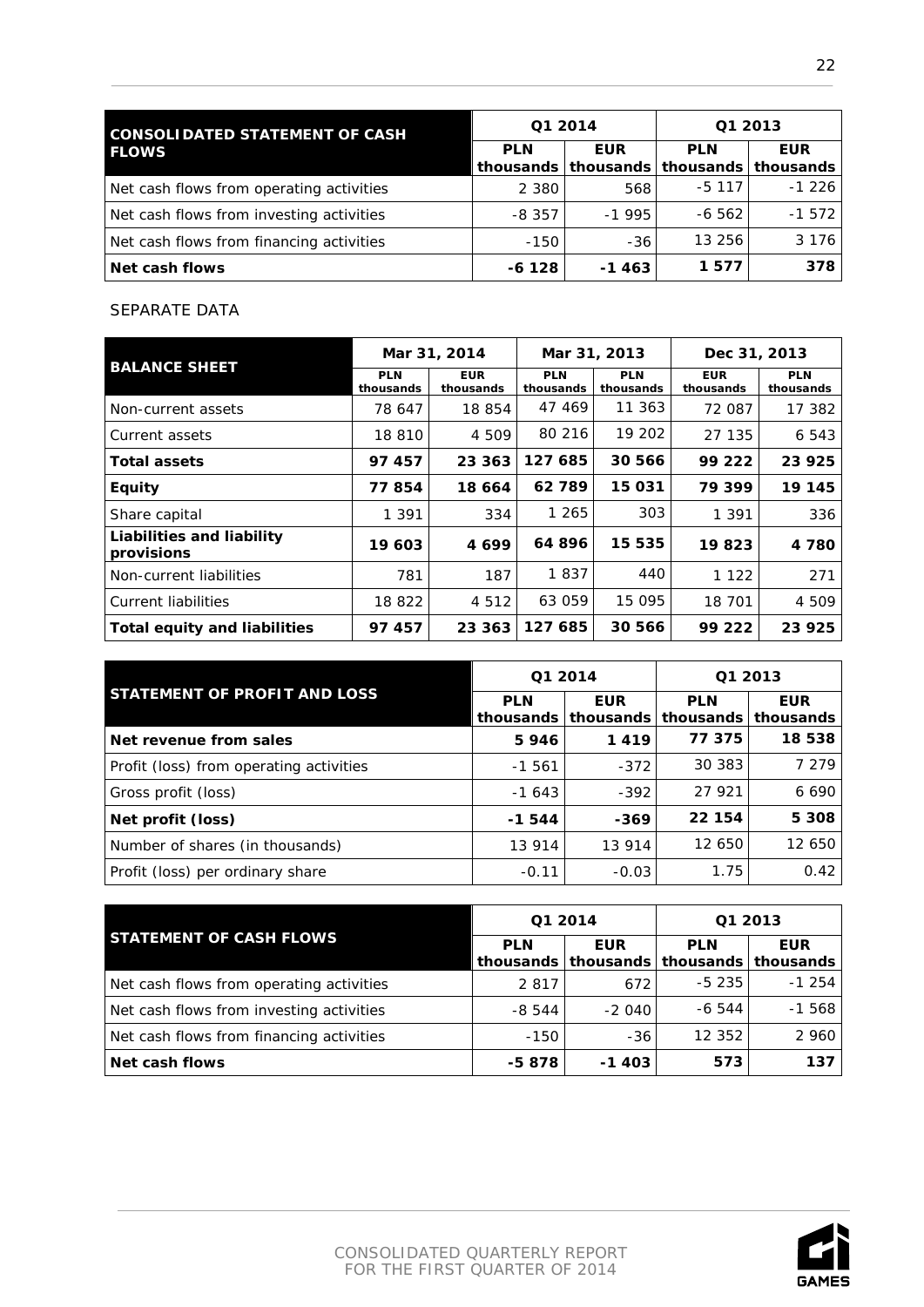#### <span id="page-22-0"></span>**IV. NOTES TO THE FINANCIAL STATEMENTS FOR THE PERIOD FROM JANUARY 1 TO MARCH 31, 2014**

#### <span id="page-22-1"></span>**1. Basis for presentation and preparation of the financial statements**

- a) The financial statements cover the period from January 1 to March 31, 2014. Comparative data covers the period from January 1 to March 31, 2013 and from January 1 to December 31, 2013.
- b) The financial statements were drawn up in accordance with International Accounting Standards and International Financial Reporting Standards (IAS/IFRS).
- c) The financial statements were drawn up on the assumption that the business will continue as a going concern in the foreseeable future and that no events will occur posing a threat to its status as a going concern.

#### <span id="page-22-2"></span>**2. Adopted accounting principles**

#### a) **Application of International Accounting Standards**

The financial statements are drawn up in accordance with International Accounting Standards (IAS) and International Financial Reporting Standards (IFRS) adopted by the European Union and interpretations adopted by the International Accounting Standards Board (IASB) and the International Financial Reporting Interpretations Committee (IFRIC) applicable in the business conducted by the Company and binding in annual reporting periods commencing January 1, 2007, together with the requirements of the Ordinance of the Minister of Finance of February 19, 2009 concerning current and periodical information provided by issuers of securities and the terms and conditions for information required by the provisions of law of a nonmember state being recognized as equivalent (Polish Journal of Laws no. 33, item 259).

The financial statements for the period from January 1 to March 31, 2014 are subsequent financial statements prepared in accordance with IAS/IFRS. Comparative data is sourced from the financial statements prepared in accordance with IAS/IFRS. IAS/IFRS were adopted on January 1, 2007.

#### b) **Basis for preparing the consolidated financial statements**

Figures in the consolidated financial statements are given in Polish zloty, which is the presentation currency and functional currency.

The consolidated financial statements were drawn up on historical cost basis. Preparation of consolidated financial statements in accordance with IAS/IFRS requires that the Management Board provide professional judgments, estimates and assumptions which have an impact on the adopted principles and the value of assets, liabilities, revenues and costs presented. Estimates and associated assumptions are based on previous experience and other factors which are acknowledged as rational in given circumstances and their results provide a basis for professional judgment concerning the carrying amount of assets and liabilities which does not directly result from their sources. Actual values may differ from estimates.

Estimates and associated assumptions are subject to systematic verification. Changes in assumptions are recognized in the period in which they were made.

The principles of the accounting policy presented below were applied in relation to all periods presented in the submitted consolidated financial statements as well as in drawing up an opening balance sheet in accordance with IAS/IFRS as at January 1,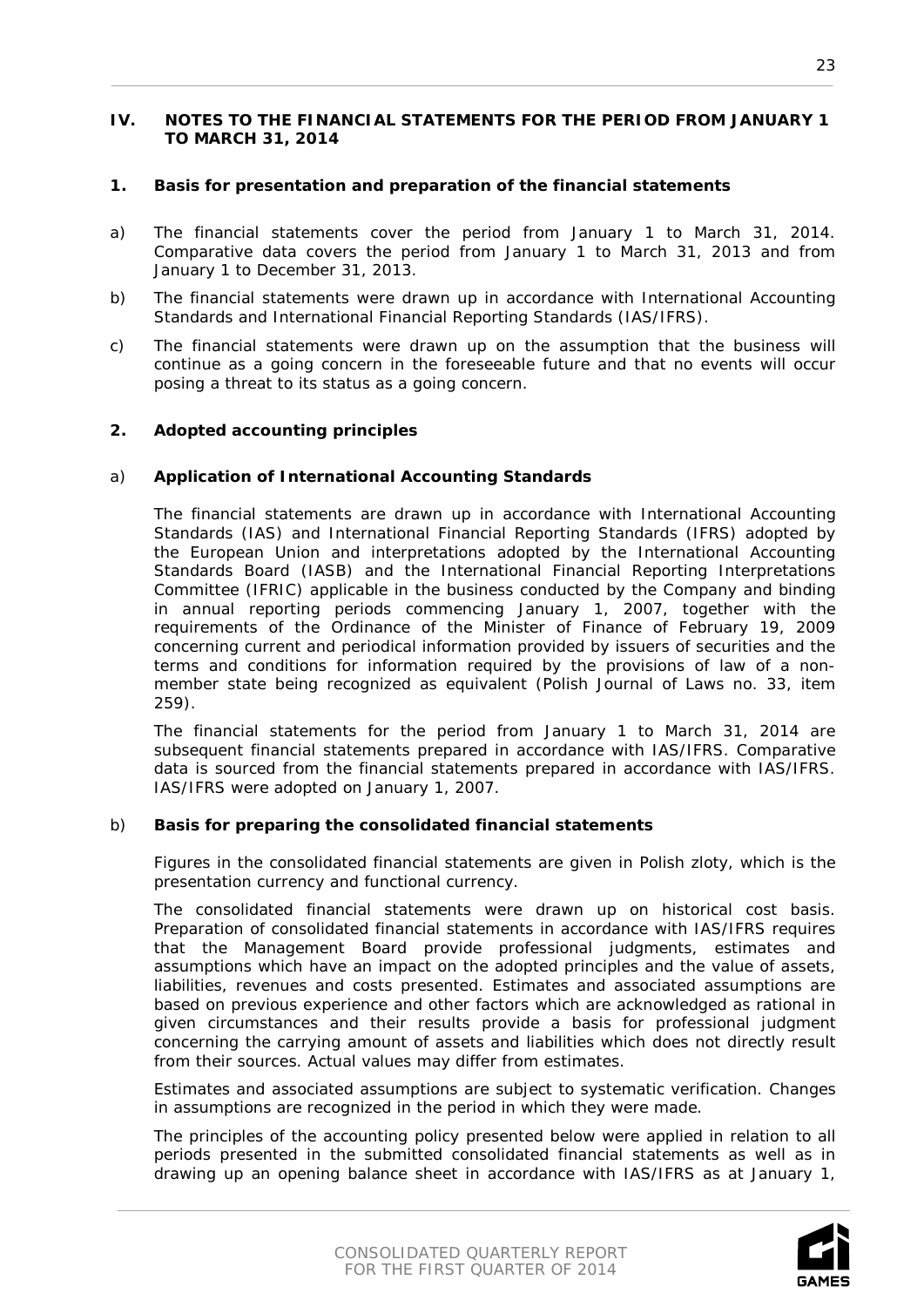2007 for the purposes of implementing the transition from Polish accounting standards to IAS/IFRS-compliant reporting.

#### c) **Principles of consolidation**

#### *(i) Subsidiaries*

The CI Games Group consolidated financial statements were drawn up applying the acquisition method as the means of settlement adopted on the date of the share purchase transaction (fully consolidated). In drawing up the financial statements, the parent combines the financial statements of the parent and subsidiaries through summing up individual assets, liabilities, shares in equity, revenues and costs.

In order to ensure appropriate presentation of financial information concerning the Group in the consolidated financial statements as if it constituted a single commercial entity, only the carrying amount of the parent's investments in subsidiaries and such part of the subsidiary's equity as corresponds to the parent's share is presented.

The method applied for translation of the financial statements of foreign operations depends on the means by which they are financed and the type of business activity conducted in relation to the entity drawing up the financial statements. For this reason, in accordance with IAS 21, entities operating abroad are broken down into: "entities operating abroad, whose operations constitute an integral part of the operations of the entity drawing up the financial statements" and "foreign operations."

For conversion of the financial statements of subsidiaries operating abroad, the aforementioned entities have been classified as "foreign operations" in accordance with IAS 21. After converting the financial statements of foreign operations, in order for these to be included in the financial statements of the entity drawing up the financial statements, the following principles were applied:

- ─ assets and liabilities, both monetary and non-monetary, were translated at the closing rate;
- ─ revenue and cost items of foreign operations were translated at the exchange rate as at the date of executing transactions, with the exception of situations where the foreign operation is drawing up reports in hyper-inflationary economic conditions. In this situation items would be converted at the closing rate.
- ─ all exchange rate differences are recognized in equity until disposal of the net investment.

The financial results of entities acquired or disposed of during the year are recognized in the consolidated financial statements from / to the moment of their acquisition / disposal, respectively, if this constitutes significant value for the presented financial statements.

Where necessary, adjustments are made in the financial statements of subsidiaries or associates in order to unify the accounting principles applied by the entity with the principles applied by the parent. All transactions, balances, revenues and costs between related parties covered by consolidation are subject to exclusion.

#### *(ii) Associates, joint ventures*

Associates are business entities where the Company exerts significant influence, although does not control their operational and financial policies.

The Company's joint ventures are entities where the Company exercises joint control over their operations pursuant to contractual arrangements.

The consolidated financial statements contain the Group's share of the profits and losses of associates / joint ventures using the equity method, from the moment of acquiring significant influence / joint control until the expiry of such influence / control. The Group also measures the loss in value of shares in the net assets of



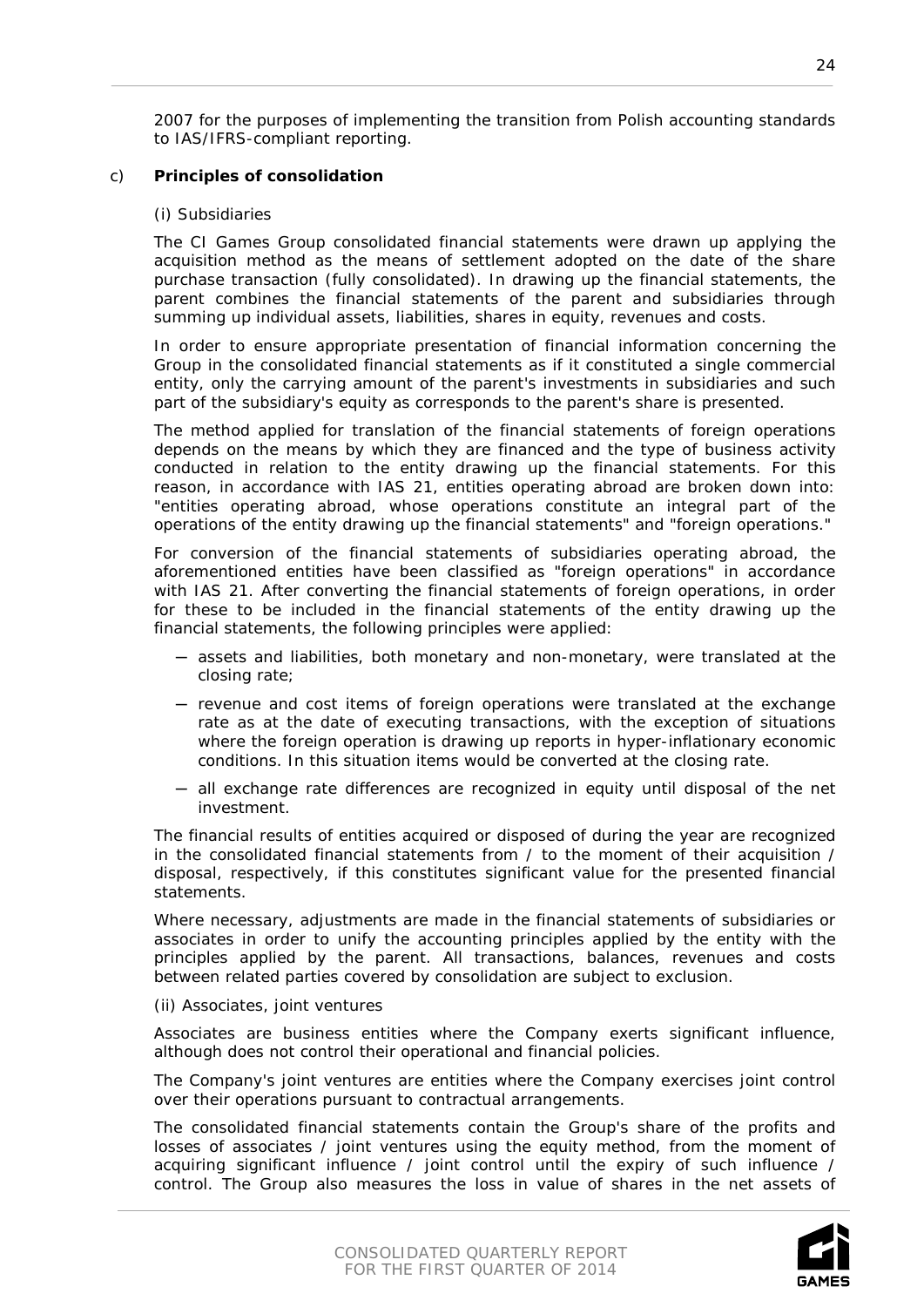associates / joint ventures and makes the appropriate revaluation decreases. In the event of the Group's participation in losses exceeding the carrying amount of the associate / joint venture, such amount is reduced to zero and ceases to be recognized in further losses in as far as there is no legal obligation to cover losses or payment had not already been made to cover such liabilities.

Goodwill arising during consolidation results from the occurrence as at the acquisition date of a surplus of the cost of acquiring the entity over the fair value of identifiable assets and liabilities of the subsidiary, associate or joint venture as at the acquisition date.

Goodwill acquired through a merger of commercial entities is not amortized. Goodwill is subject to impairment testing at least once per year. Any impairment is immediately recognized in the profit and loss statement. In disposal of a subsidiary, associate or joint venture, the appropriate part of goodwill is taken into consideration in calculating the profit or loss on disposal.

#### *(iii) Consolidation adjustments*

The balance of internal settlements between Group entities, transactions executed within the Group and all unrealized profits or losses resulting thereunder, together with Group revenues and costs, are excluded during the preparation of the consolidated financial statements. Unrealized profits resulting from transactions with associates and joint ventures are excluded from the consolidated financial statements proportionally to the level of the Group's participation in such entities. Unrealized losses are excluded from the consolidated financial statements on the same principles as profits, until the moment when evidence indicating impairment arises.

# d) **Property, plant and equipment**

#### *(i) Own property, plant and equipment*

Property, plant and equipment are fixed assets which are retained to be used in the production process or in supplying goods and providing services, in order for them to be handed over to other entities for use pursuant to a rental agreement and where there is expectation that they will not be used for longer than one period.

Costs borne at a later time are included in the carrying amount of an asset or are indicated as a separate asset only if it is probable that the Group will achieve future economic benefit connected with such asset and the purchase price for a given item may be measured reliably. Expenses for repair and maintenance are recognized in the profit and loss statement in the period in which they were borne. The cost of production is augmented by fees and for defined assets by the costs of external finance capitalized in accordance with the principles defined in the Group's accounting policy.

Property, plant and equipment is measured at purchase price or manufacture cost less depreciation and impairment at the end of the reporting period.

Depreciation concerning such fixed assets commences at the moment they are commissioned. Each new fixed asset must, in as far as possible, be broken down into separate components and depreciated as a separate asset.

Fixed assets under construction intended for production, lease or administrative purposes, as well as for undefined purposes, are presented in the balance sheet at cost of manufacture less impairment.

Profit or loss arising from disposal / liquidation or suspension of the use of fixed assets is defined as the difference between revenues from disposal and the net value of such fixed assets and are included in the profit and loss statement.

Land – the right of perpetual usufruct of plots of land is presented at purchase price.

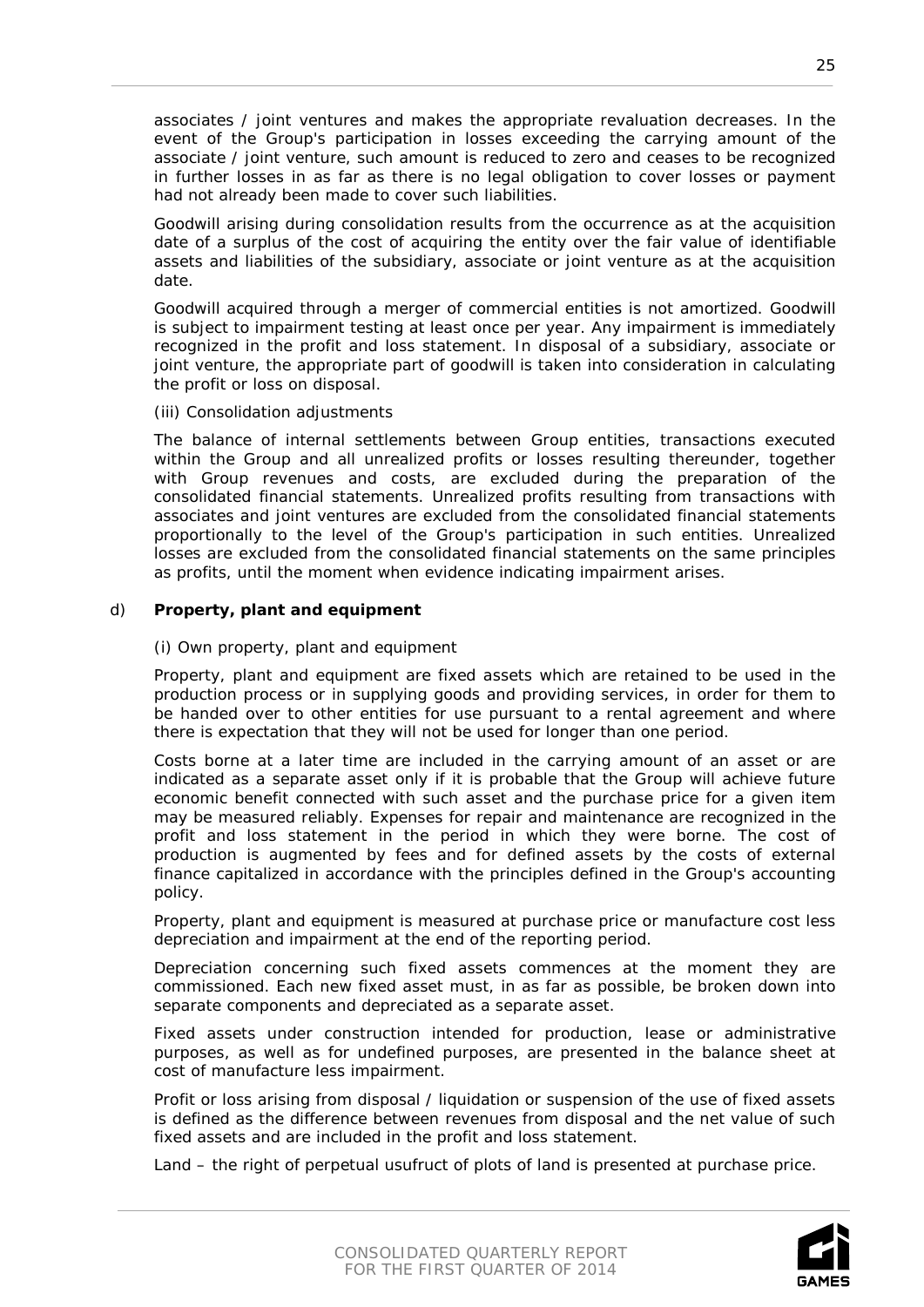The Group does not amortize rights to perpetual usufruct of land. Depreciation rates have been established with consideration to the period of economic usefulness of fixed assets.

Property, plant and equipment is depreciated using the straight-line method with the following rates:

- technical equipment and machinery: 20-60%
- other fixed assets: 20%

#### *(ii) Property, plant and equipment used pursuant to lease agreements*

Leases are classified as finance leases if in principle the terms and conditions of the agreement transfer all potential ownership benefits and risk to the lessee. All other types of leases are treated as operating leases.

Assets used pursuant to a finance lease agreement are treated as the Group's assets and are measured at fair value as of the moment of their acquisition, although at a level not exceeding the value of their current minimum lease payments.

Liability towards the lessor arising on this account is presented in the balance sheet under finance lease liabilities.

Lease payments are divided into interest and principal. Financial costs are recognized in the profit and loss statement.

#### *(iii) Subsequent expenses*

Costs aimed at exchange of separate components of an element of property, plant and equipment borne in a subsequent period are capitalized. Other costs are capitalized only if they can reliably be measured and increase future economic benefits connected with a fixed asset. Other expenses are systematically recognized in the profit and loss statement.

#### e) **Intangible assets**

#### *(i) Intangible assets*

The Group recognizes intangible assets only when:

- ─ it is probable that the future economic benefits that are attributable to the assets will flow to the Group, and
- ─ the purchase price or cost of production of a given asset may be measured reliably.

An intangible asset is initially valued at purchase price or cost of production. Intangible assets are subject to amortization. Amortization rates have been established with consideration to the period of economic usefulness of intangible assets.

Intangible assets are amortized using the straight-line method with the following rates:

- ─ licenses: 20%-90%
- ─ computer software: 50%

Expenses on development work are recognized as costs at the moment they are borne.

Costs of development works borne before the commencement of production or application of new technological solutions are classified as intangible assets if the Company can prove the following:



26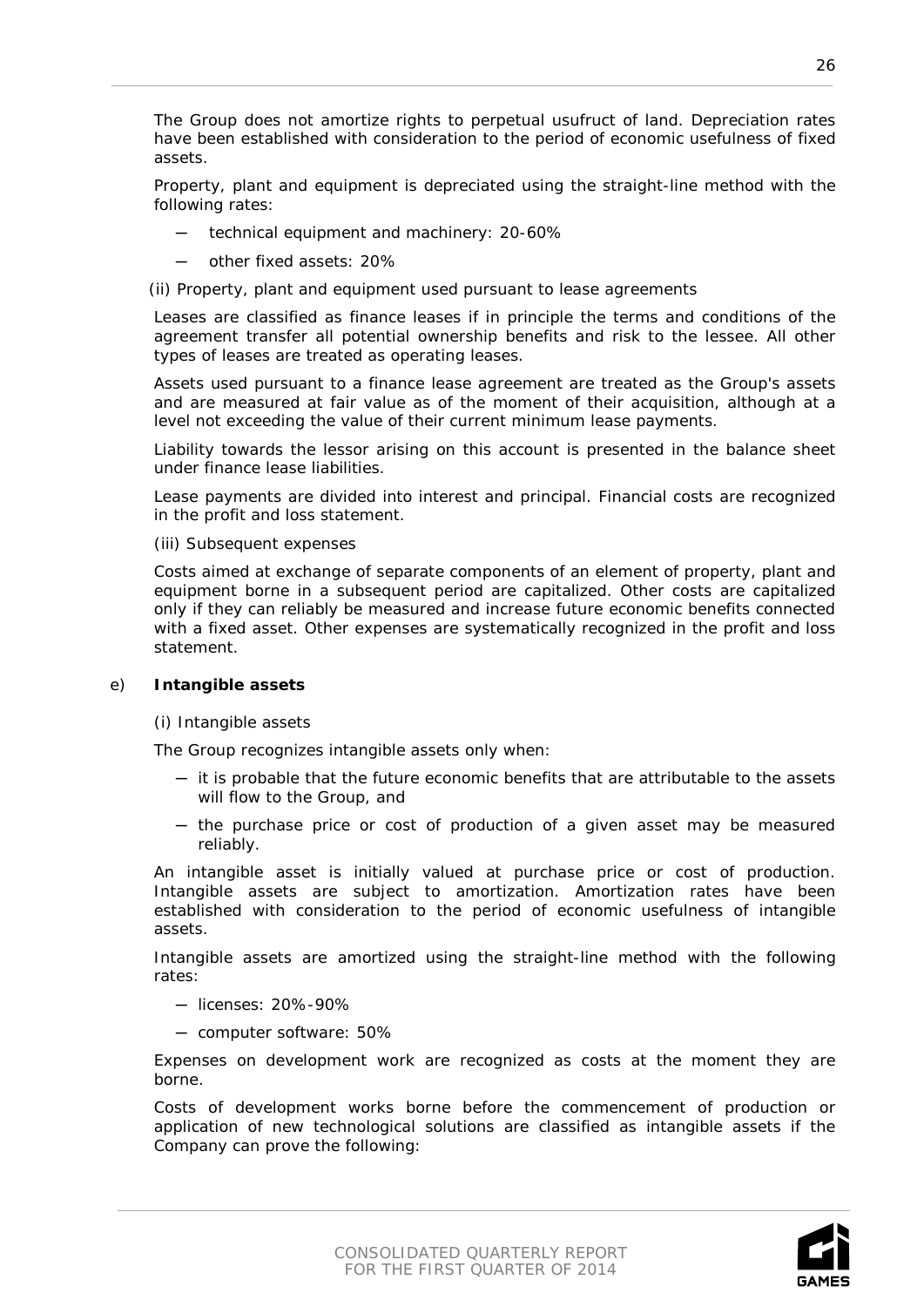- ─ the possibility, from a technical point of view, to complete an intangible asset so that it is suitable for use or sale,
- ─ the intent to complete an intangible asset and to use or sell it,
- ─ the capacity to use or sell an intangible asset,
- ─ the means in which an intangible asset will create potential economic benefits. Amongst others, the Group should prove the existence of a market for products arising due to the intangible asset or the asset itself or  $-$  if the asset is to be used by the entity – the usefulness of the intangible asset,
- ─ the availability of appropriate technical, financial and other resources which are to serve completion of development works and the use or sale of the intangible asset,
- ─ the possibility to establish outlays borne during development works which may be assigned to such intangible asset.

The costs of development works with a useful life assumed in advance are subject to amortization. Amortization charges commence as of the date when a given asset is ready for use, whereas they end at the moment when a given asset is allocated for sale or ceases to be included in the accounts.

The amortization period is equal to the period of economic usefulness of a resource held. The adopted amortization period and method for the costs of development works are verified at least as at the end of the financial year. Costs of development works are amortized during the anticipated period of achieving revenues from sale of a product, however not longer than three years.

The Group does not amortize the costs of development works with an undefined useful life. Intangible assets with undefined useful life are subject to an annual impairment test, in application of the guidelines of IAS 36 Impairment of Assets.

External financing costs (e.g. interest on loans and borrowings and exchange differences on loans and borrowings denominated in foreign currencies) which may be directly assigned to the purchase or production of assets increase the purchase or production cost of such item. Net financing costs include interest payable on debt established based on the effective interest rate, interest receivables on funds invested by the Group, due dividends, gains and losses on foreign exchange differences and gains and losses on hedging instruments, which are recognized in the statement of profit and loss.

*(ii) Impairment*

At the end of each reporting period the Group reviews fixed assets in order to confirm that there have been no circumstances indicating the possibility of their impairment.

In the event of such circumstance existing, the recoverable amount of a given asset is estimated in order to establish a potential write-down.

In a situation where an asset does not generate cash flows which are to a large extent independent of cash flows generated by other assets, analysis is carried out for the group of assets generating cash flows to which a given asset belongs.

In the case of intangible assets with a defined useful life, the impairment test is carried out both annually and in the event of circumstances indicating the possibility of impairment. The recoverable amount is established as the higher of two values: fair value less costs to sell, or its value in use. This final amount corresponds to the current value of estimated future discounted cash flows using a discount rate taking into consideration the present value of money and asset-specific risk.

If the recoverable amount is lower than the net book value of an asset (or group of assets), the book value is decreased to the recoverable amount.

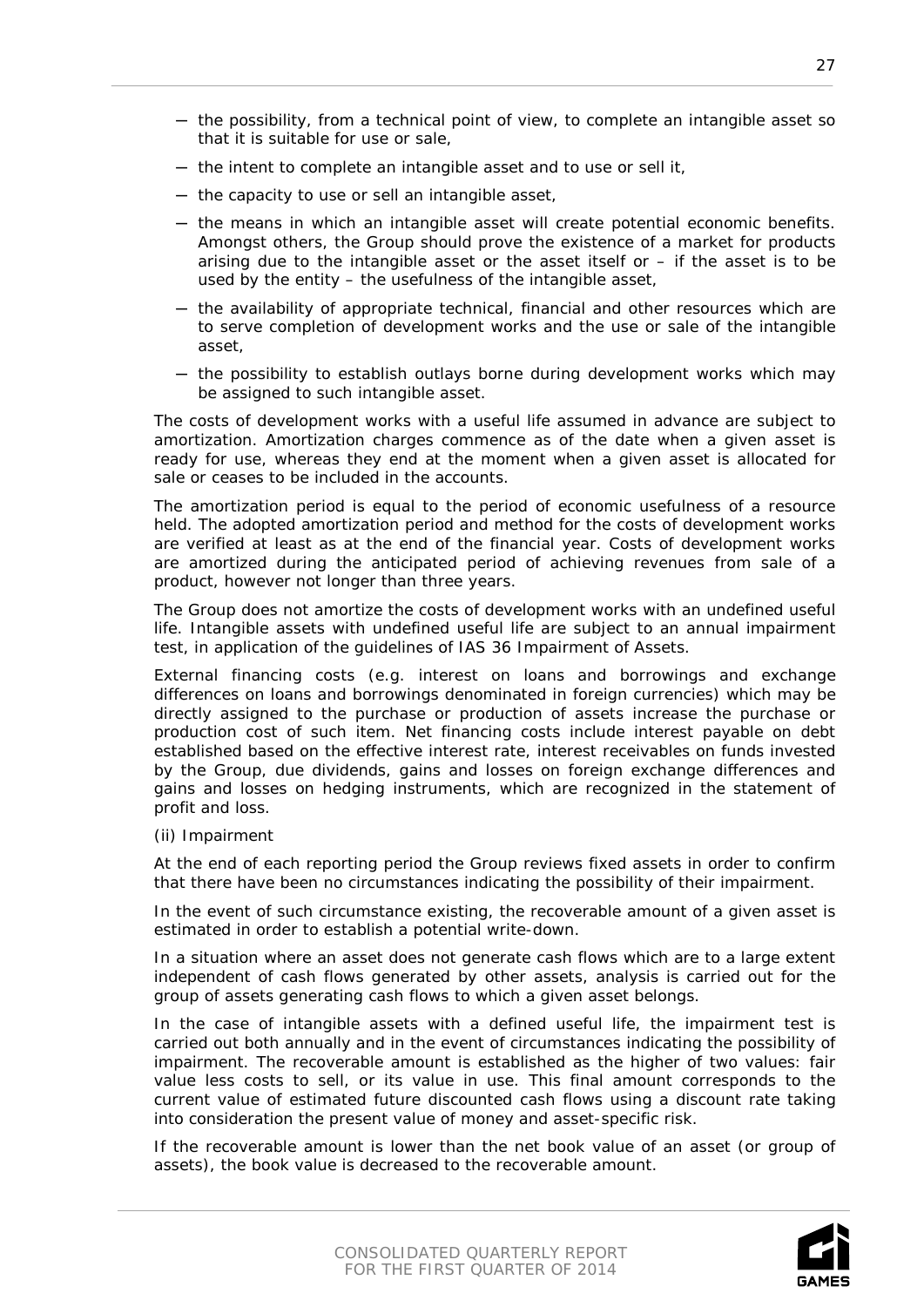Impairment loss is recognized as a cost in the period it occurred, with the exception of a situation where an asset has been recognized at restated value (in this case the impairment is treated as a decrease in the previous restatement).

At the moment where the impairment is subject to subsequent reversal, the net value of the asset (or group of assets) is increased to the new estimated recoverable amount, however not higher than the net value of such asset as it would have been established had impairment not been identified in previous years.

Reversal of impairment is recognized in revenue in as far as the asset has not been subject to prior restatement – in this event reversal of impairment is recorded in the revaluation reserve.

#### f) **Investments**

Investments other than property, intangible and financial assets are recognized at purchase price, less impairment.

Investments recognized at historical cost expressed in a foreign currency as at the end of the reporting period are valued using the average exchange rate announced by the National Bank of Poland as at the end of the reporting period.

#### g) **Financial instruments**

Financial assets and liabilities are recognized in the balance sheet at the moment when the Group becomes a party to a binding agreement.

The Group classifies each agreement which results in simultaneous occurrence of a financial asset with one party and a financial liability or equity instrument with the other party as a financial instrument, on condition that unambiguous economic effects result from a contract executed between two or more parties.

In accordance with IAS 39, the Group classifies financial instruments as:

- ─ instruments held for trading (at fair value through profit or loss) financial assets or liabilities which have been acquired or have arisen in order to generate profit achieved due to short-time price fluctuations,
- ─ financial instruments held to maturity financial assets with fixed or determinable payments or fixed maturity dates, which the Group has the intent and capability to hold to maturity, carried at amortized cost with application of the effective interest rate method, with the exception of loans granted by associates and own debt claims, valued using the effective interest method,
- ─ available-for-sale financial instruments financial assets other than loans granted and own receivables, assets held to maturity or financial assets not held for trading. Carried at fair value,
- ─ loans and receivables non-derivative financial assets with fixed or determinable payments which are not quoted in an active market. At initial recognition, the Group values financial assets and liabilities at purchase cost (price), i.e. according to the fair value of the payment made in the case of assets, or the amount received in the case of liabilities.

The Group includes transaction costs in the initial value of all financial assets and liabilities.

Differences in restatement and revenues achieved or costs borne appropriate to classification of a financial asset are recognized in profit or loss or the revaluation provision as available-for-sale financial assets, respectively.

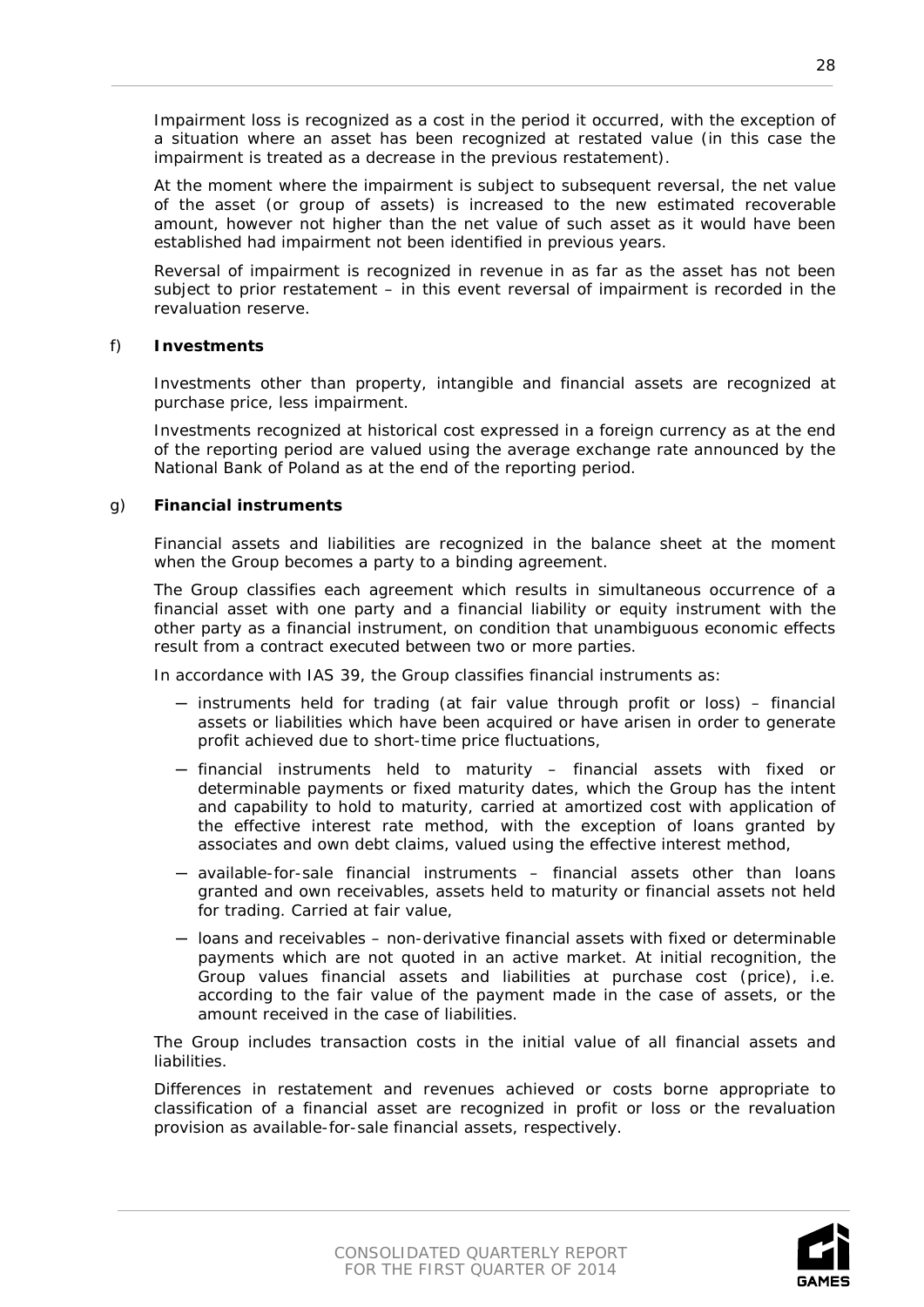Principles for valuation of financial instruments as at the end of the reporting period. The Group makes valuation at amortized costs, with consideration of the effective interest rate of:

- ─ assets held to maturity,
- ─ loans granted and receivables, and
- ─ other financial liabilities not classified as held for trading.

Valuation may also take place:

- ─ at the amount requiring payment if the discount effect is not significant;
- ─ at the amount requiring payment: receivables and liabilities with short maturity period;
- ─ at fair value: financial assets and liabilities held for trading and available-for-sale financial assets.

Changes in the fair value of financial assets held for trading not being part of hedges are recognized as finance income or costs when they arise.

Interests in other entities are valued at purchase price less impairment.

#### h) **Trade and other receivables**

Current trade and other receivables are valued at repayment value in as far as the effect of charging interest is not significant. Otherwise receivables are initially recognized at fair value and subsequently valued at amortized cost in application of the effective interest rate. In accordance with the principle adopted by the Group, receivables with maturity of longer than 180 days are subject to discounting.

#### i) **Inventory**

The initial value (cost) of inventories includes all costs (acquisition, production, etc.) borne in connection with bringing inventories to their current location and condition.

The purchase price of inventories includes the purchase price increased by import duty and other taxes (not subject to subsequent refund from tax authorities), costs of transport, loading, unloading and other costs directly connected with the acquisition of inventories, decreased by discounts, rebates and other similar reductions.

Inventories are measured at initial value (purchase price or cost of production) or at net sale price depending on which is lower.

In relation to other inventories, costs are established using the first in, first out (FIFO) method.

#### *Impairment losses on inventory*

Impairment losses on current property, plant and equipment connected with their impairment or valuation as at the end of the reporting period correspond to their own cost of purchase (IAS 2).

The Group creates impairment losses equity to net recoverable values of inventory. The net recoverable value is the sale price established in normal operations less finishing costs and estimated costs necessary for sale to be effected.

Reversal of an impairment loss on inventory resulting from an increase in the net recoverable value is recognized as a decrease in inventory recognized as cost of sales which the impairment reversal concerns.

As at the end of the reporting period inventory is valued at acquisition or purchase price, while such price may not exceed the net sales price for a given inventory item.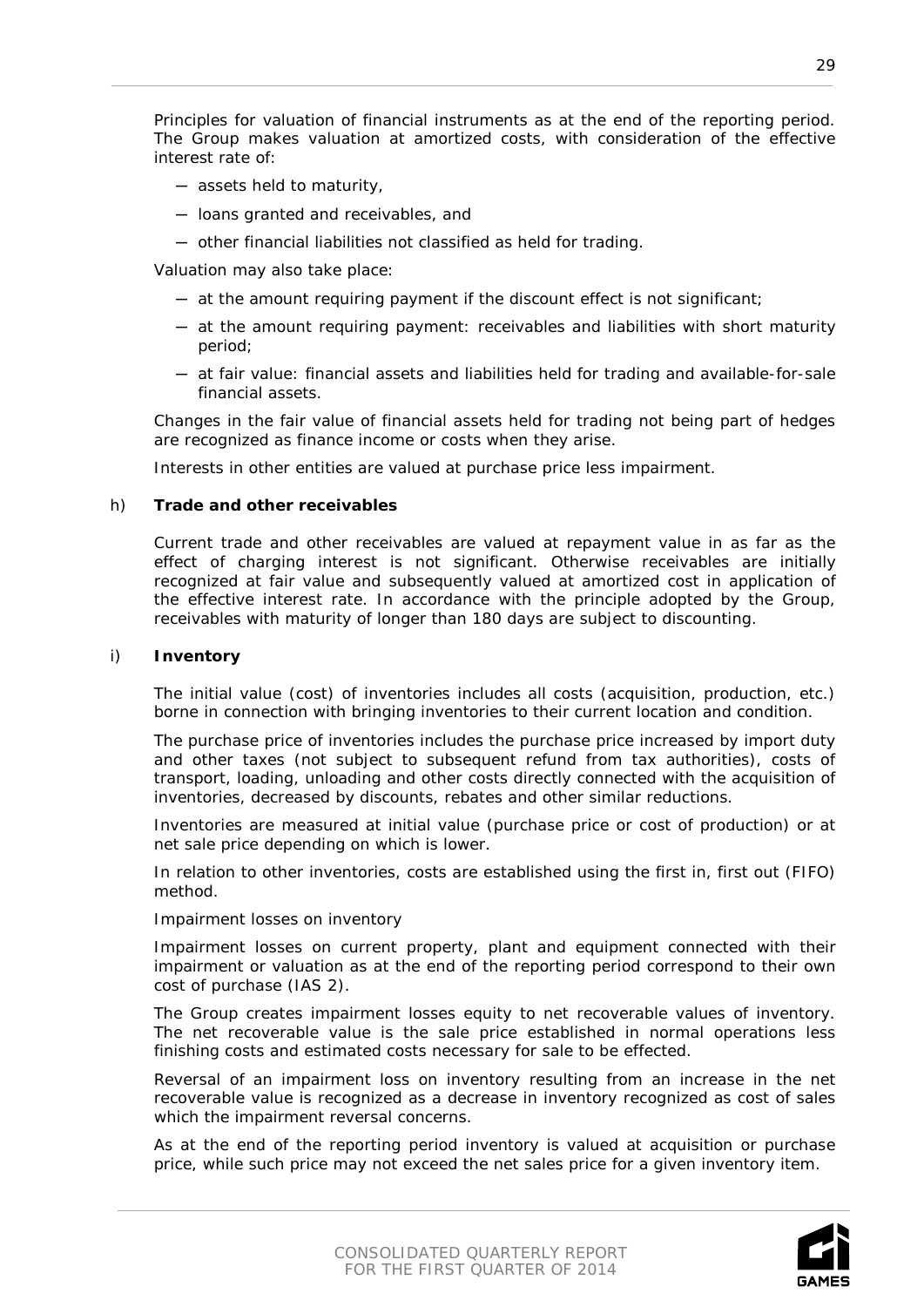Foreign-currency advance payments are recognized at the ask rate of the bank used by the Group.

The Group measures advance payments for inventory at nominal value and presents these in the financial statements at the historic rate less impairment. The Group inventories prepayments through the provision by contracting parties of confirmation that prepayments included in auxiliary ledgers to general ledger "supplier accounts," and provides explanations and settlement of potential variance.

#### j) **Cash and cash equivalents**

Cash and cash equivalents include cash on hand and demand deposits. Short-term investments which are not subject to significant change in value, which may be easily exchanged for a defined amount of cash and which constitute a part of the Company's liquidity management policy are recognized as cash and cash equivalents for the purposes of the statement of cash flows.

#### k) **Share capital**

Share capital is recognized at the nominal value of issued and registered shares.

#### *(i) Purchase of own shares*

In the event of purchase of own shares, the payment amount, together with direct transaction costs, is recognized as a change in equity. Purchased shares are recognized as a decrease in equity.

#### *(ii) Dividends*

Dividends are recognized as a liability in the period in which they are authorized.

#### l) **Provisions**

Provisions are liabilities of uncertain time and amount. Group companies create provisions when all of the following conditions are met simultaneously:

- ─ the companies are burdened with an existing obligation (legal or constructive) resulting from future events,
- ─ it is probable that fulfillment of an obligation will result in necessary outflow of resources (payment),
- ─ the amount of such obligation can be reliably estimated.

The Group creates the following provisions for liabilities:

- ─ deferred income tax provision created in connection with the occurrence of positive differences between the book value of assets and liabilities and their tax value,
- ─ provisions for employee benefits provisions for pension gratuities are calculated based on own estimates, however with regard to the low average age of employees and the insignificant value of the provision resulting from this, there is currently no provision created,
- ─ other provisions.

Release of unused provisions occurs as at the date on which they are acknowledged as unnecessary.

#### m) **Trade and other payables**

Trade and other payables are divided into current and non-current payables through application of the following criteria:

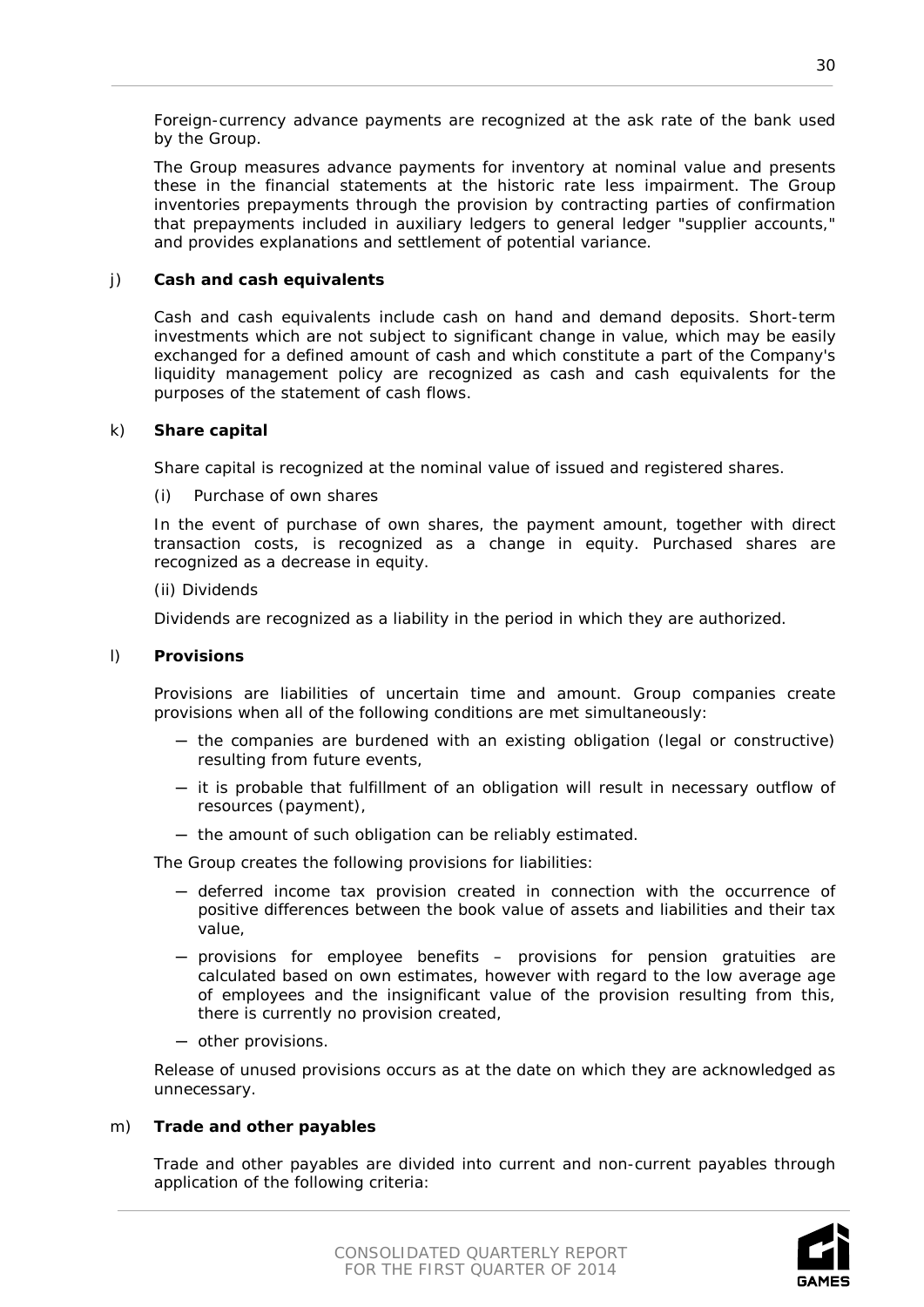- ─ maturing in under 12 months from the end of the reporting period classified as current payables,
- ─ payables not classified as trade payables and which do not fulfill the criteria for classification as current constitute non-current payables.

Trade payables with maturity of up to 180 days are valued as at the end of the reporting period at repayment value increased by potential interest for delay due as at the valuation date.

Trade payables within maturity of over 180 days are valued as at the end of the reporting period at amortized cost (i.e. discounted in application of the effective interest rate).

All trade and account balances should be reconciled, and potential adjustments should be included in the accounts, including in the financial statements of the entity. In the event of discrepancies in agreeing a balance between the entity and the contracting party, the seller's position prevails and, after closing the year, potential adjustments are entered in the accounts for the current year.

Payables denominated in foreign currencies are valued at the current average exchange rate for a given currency on a given date established by the National Bank of Poland.

Interest for late payment of payables is not charged if the authorized entity submits a written declaration on opt-out of such interest. In other instances interest is calculated and recorded as per the principles below:

- ─ systematically, pursuant to interest notes received,
- ─ at estimated value, where estimation is based on historical data reflecting the amount of interest charged by specific contracting parties in relation to the level of debt.

In each instance other significant risks meaning that such interest may be charged should be taken into consideration when calculating interest.

In each instance other significant risks meaning that such interest may be charged should be taken into consideration when calculating interest.

#### n) **Revenue**

Revenue from sale of products and services includes sale of products manufactured by the Group to which it has exclusive license rights for their production or it purchased a license for release and distribution, together with services provided by the Group to other entities.

Revenue from sale of goods for resale and materials includes sale of products which were purchased and are held for further sale in a non-processed form, together with sale of materials for manufacture.

Revenue from sale of products and goods for resale is recognized if the following conditions are met:

- ─ the Group has transferred significant risk and benefits resulting from the right of ownership of goods for resale and products to the purchaser,
- ─ the Group ceases to be permanently involved in managing the sale of goods for resale or products to the extent that such function is usually exercised in relation to goods for resale and products to which there is right of ownership, and it does not exercise effective control over them,
- ─ the revenue amounts may be measured reliably,
- ─ it is probable that the Group will achieve economic benefits from the transaction,



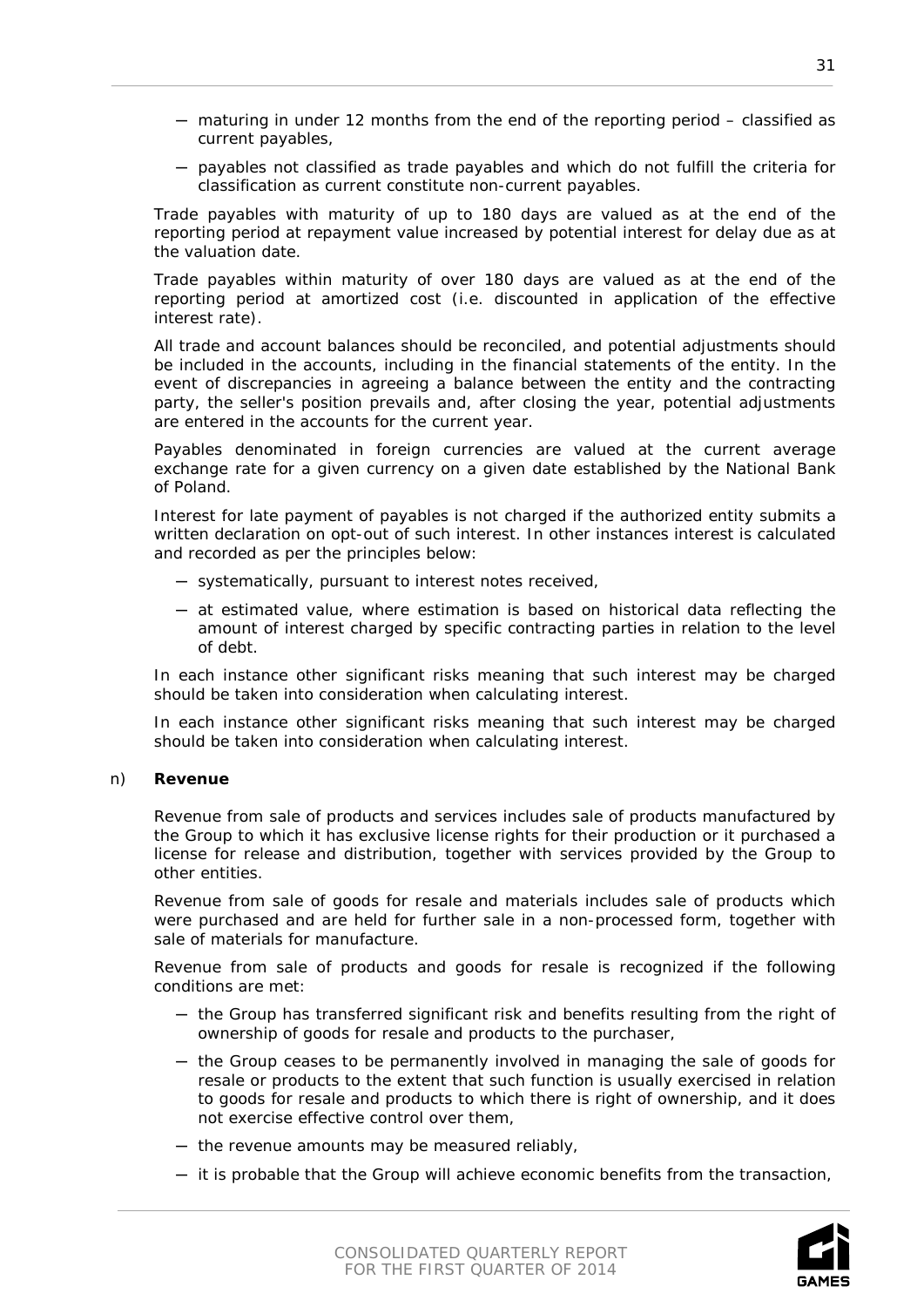─ costs borne and those which will be borne by the Group in connection with the transaction may be valued in a reliable manner.

Revenue is recognized if achievement by the Group of economic benefits connected with the executed transaction is probable.

If there is uncertainty regarding the collectability of an amount due which is already counted as revenue, then the uncollectible amount in relation to which achievement has ceased to be probable is recognized as costs and not as a correction of the initially recognized revenue amount.

Revenue from sale is recognized at the fair value of payments received or due and represents receivables for products, goods for resale and services supplied under normal business activity after decrease by discounts, VAT and other sales-related taxes.

Revenue from interest is recognized cumulatively in relation to the principal amount, in accordance with the effective interest rate method on lease.

#### o) **Costs**

The Group draws up a consolidated profit and loss statement in multiple-step format. Costs are classified in accordance with their function.

#### *(i) Finance lease payments*

Lease payments are divided into a part constituting the cost of finance and a part decreasing the liability. The part constituting the cost of finance is allocated to specific periods during the term of the lease applying the effective interest rate method.

#### *(ii) Net financing costs*

Net financing costs include interest payable on debt, established on the basis of the effective interest rate, interest due on funds invested by the Group, dividends due, foreign exchange gains and losses and profit and loss concerning collateralized instruments which are recognized in the statement of profit and loss.

Interest income is recognized in the statement of profit and loss on an accrual basis applying the effective interest rate. Income from dividends is recognized in the statement of profit and loss at the moment when the Group acquires the right to receipt thereof. The part constituting the cost of finance arising in connection with finance lease fees is indicated in the statement of profit and loss applying the effective interest rate method.

#### p) **Tax**

Mandatory encumbrances on the result include current tax and deferred tax.

The current tax obligation is calculated on the basis of the tax result (basis for taxation) for a given financial year. Tax for the current and previous periods is recognized as a liability in the amount which has not been paid.

Tax profit (loss) differs from net book profit (loss) in connection with the exclusion of revenues subject to taxation and tax-deductible expenses in subsequent years and items of cost and revenue which will never be subject to taxation.

Deferred tax is calculated using the balance sheet method as tax subject to payment or refund in the future on the difference between the carrying amounts of assets and liabilities and the corresponding tax values used to calculate the basis for taxation.

Deferred income tax assets and provisions for deferred income tax are valued with application of tax rates which will be applied, according to predictions, if an asset is realized or a provision liquidated, adopting the basis as the tax rates (and tax regulations) legally in force or actually binding as at the end of the reporting period.

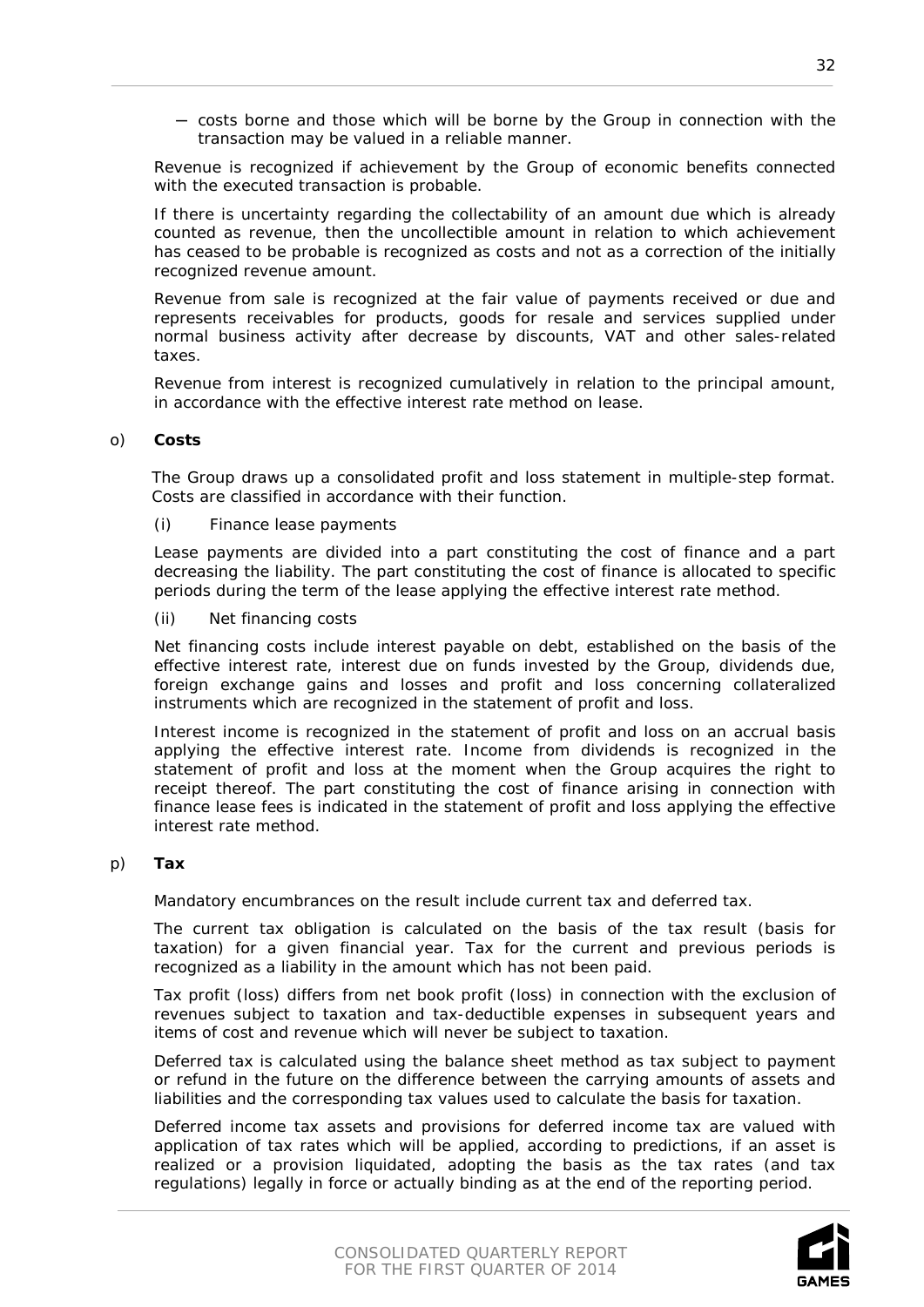A deferred tax asset is subject to analysis as at the end of the reporting period, and in the event of it being expected that future tax profits will be insufficient to realize an asset or part thereof, it is written off. Deferred income tax assets and provisions for deferred income tax are not discounted.

Deferred tax is recognized in the profit and loss statement, aside from a situation where it concerns items directly recognized in equity. In this last instance deferred tax is also settled directly in equity. The Group offsets deferred income tax assets with provisions for deferred income tax exclusively when it has an enforceable legal title to offset deferred income tax assets with provisions for deferred income tax.

#### q) **Foreign-currency transactions**

Transactions executed in foreign currencies are translated into the functional currency in application of exchange rates in force on the date of executing such transactions, in the following manner:

- ─ in the case of selling foreign currencies and receivable repayment transactions using the bid rate applied by the bank used by the Group;
- ─ in the case of purchasing foreign currencies and liability repayment transactions – using the ask rate applied by the bank used by the Group;
- $-$  in the case of other transactions  $-$  according to the average exchange rate announced for a given currency by the National Bank of Poland in as far as customs documents do not give another exchange rate.

Cash items recognized at historical cost expressed in a foreign currency are recorded at the end of the reporting period using the average exchange rate announced by the National Bank of Poland as at the end of the reporting period. Non-monetary balance sheet items recorded at historical cost expressed in a foreign currency are recorded in application of the exchange rate as at the date the transaction is executed. Nonmonetary balance sheet items recorded at fair value in a foreign currency are recorded in application of the exchange rate in force during establishment of fair value.

Foreign exchange gains and losses resulting from settlement of transactions in foreign currencies and from translation of cash assets and liabilities according to average National Bank of Poland exchange rates as at the end of the year are indicated in the statement of profit and loss, with the exception of settlement in equity fulfilling the criteria for recognition of cash flow hedges.

# r) **Segment reporting**

A reportable segment is a separate part of the Group which deals with the supply of defined products or services (operating segment) or supply of products or services in a defined economic environment (geographical segment), which is subject to risks and derives benefits differently to other segments.

The Group presents revenue from sales broken down into the following segments:

- ─ operating covering sales divided into products, goods for resale and services,
- $-$  geographical covering sales divided into the following areas: Europe, America, and Asia and Australia.

Revenue from sale of products covers sale of products manufactured by the Group to which it has exclusive licensing rights for their production or it purchased a license for release and distribution.

Revenue from sale of services covers revenues for services provided by the Group to other entities.

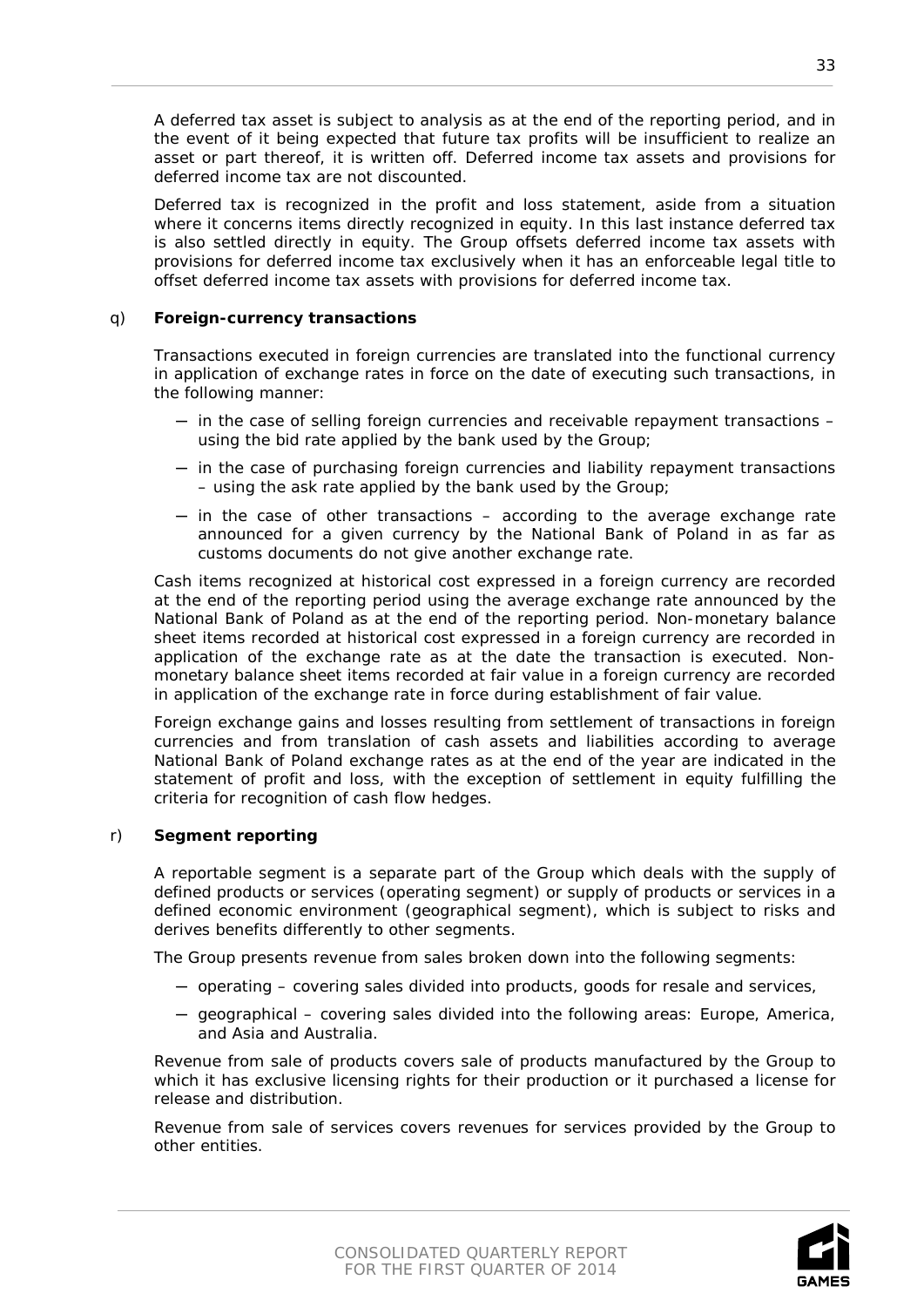Revenue from sale of goods for resale covers sale of products which have been purchased and are held for further sale in a non-processed form, together with sale of materials for manufacture.

Operating costs are divided as follows:

- ─ direct costs, which may be assigned to a given product or service, or the value of goods for resale or materials sold at purchase price,
- ─ indirect costs, i.e. costs which cannot be directly assigned to a defined product, e.g. administrative, sales and other operating costs.

Segment reporting – assignment to specific operating segments – concerns direct costs and such part of indirect costs as can be assigned to a given segment.

#### s) **Operations being discontinued and non-current assets held for sale**

Immediately before reclassification to the group of assets held for sale, valuation of assets (or all assets and liabilities constituting a group held for sale) is updated in accordance with the appropriate IFRS. Subsequently, as at the day of initial classification as held for sale, a fixed asset or group of assets held for disposal are recognized according to the lower value: carrying amount or fair value less cost to sell.

Impairment identified at initial classification as held for sale is recognized in the profit and loss statement even in the event of value restatement. This also concerns profit and loss resulting from subsequent change in value.

Discontinued operation is a part of the Group's activity which constitutes a separate main business line or geographic segment or is a subsidiary acquired exclusively for further sale.

Classification as discontinued operation takes place as a result of disposal or at the moment when the operation fulfils the criteria for classification to the group held for sale.

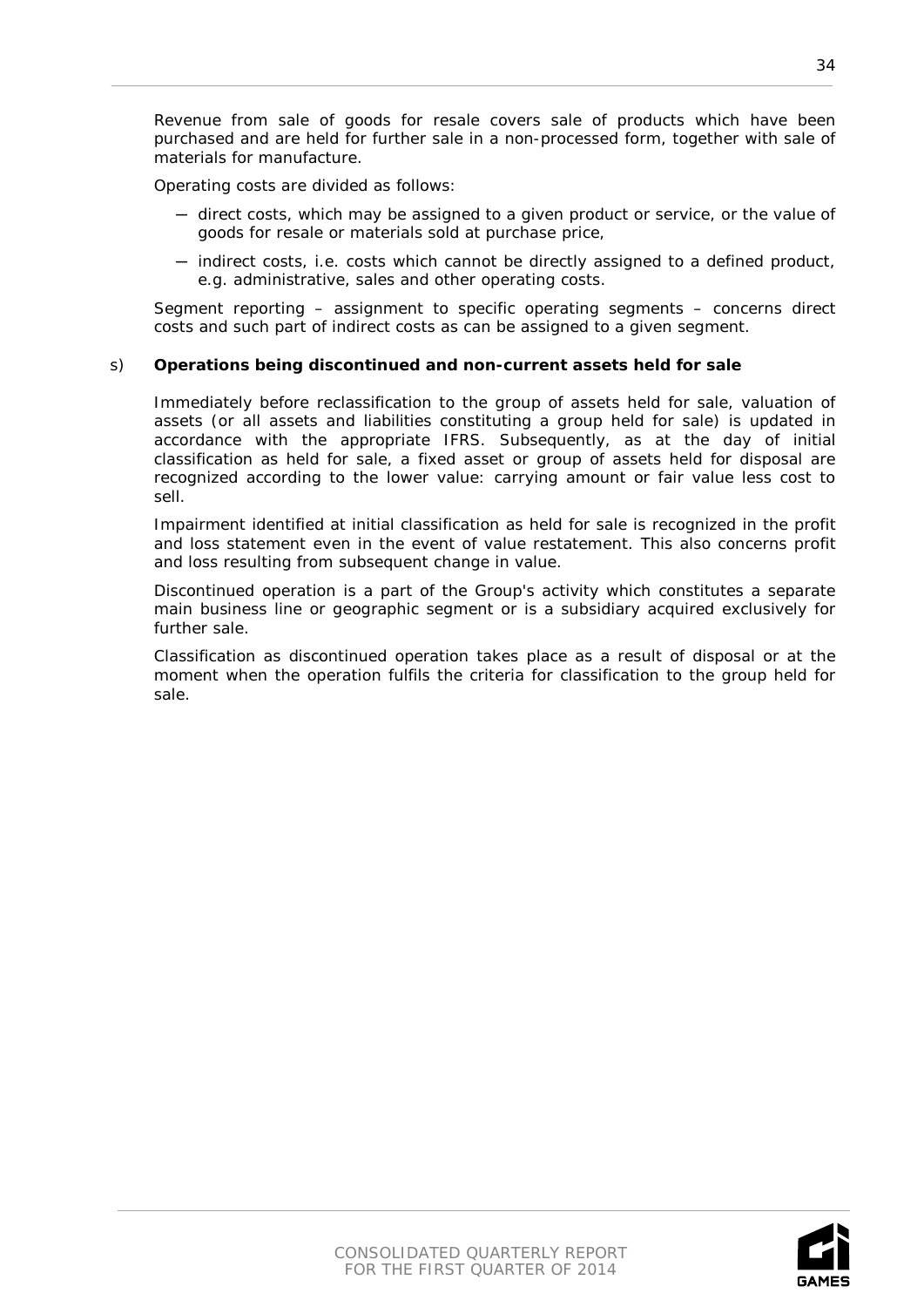# <span id="page-34-0"></span>**3. General description of CI Games Group operations**

The CI Games Group operates in the global video game development and publishing market. The parent company, CI Games S.A., is the first publicly traded company in this sector in Central and Eastern Europe and the first to emerge as an international player and generate outstanding market and financial performance. The Group's strategic goal is to build a portfolio of recognizable brands in the most popular video-game genres using its advanced know-how and experienced team.

In the gaming market, the Group operates as:

- Developer, with in-house production studios,
- Publisher of own games and licensed products, being responsible for marketing strategy and product roll outs using local distributors,
- Distributor, selling products directly to retail chains and online.

The Group is investing in expanding its management and creative talent through hiring developers with years of experience in managing projects at well-respected studios throughout the world. The Group also works with leading technology providers and makes use of the latest equipment and software. The Issuer has executed agreements on game development and independent distribution with owners of the most popular gaming consoles, i.e. Sony and Microsoft. The Group produces games for current-generation platforms (PlayStation®3 and Xbox360®), next-gen (Xbox One® and PlayStation®4), as well as for PCs. In order to maximize sales performance and marketing potential, CI Games collaborates with international distributors who operate in specific regional markets and are responsible for implementing promotional plans.

Through combining the above three functions, the Group may effectively control the process of game development and distribution.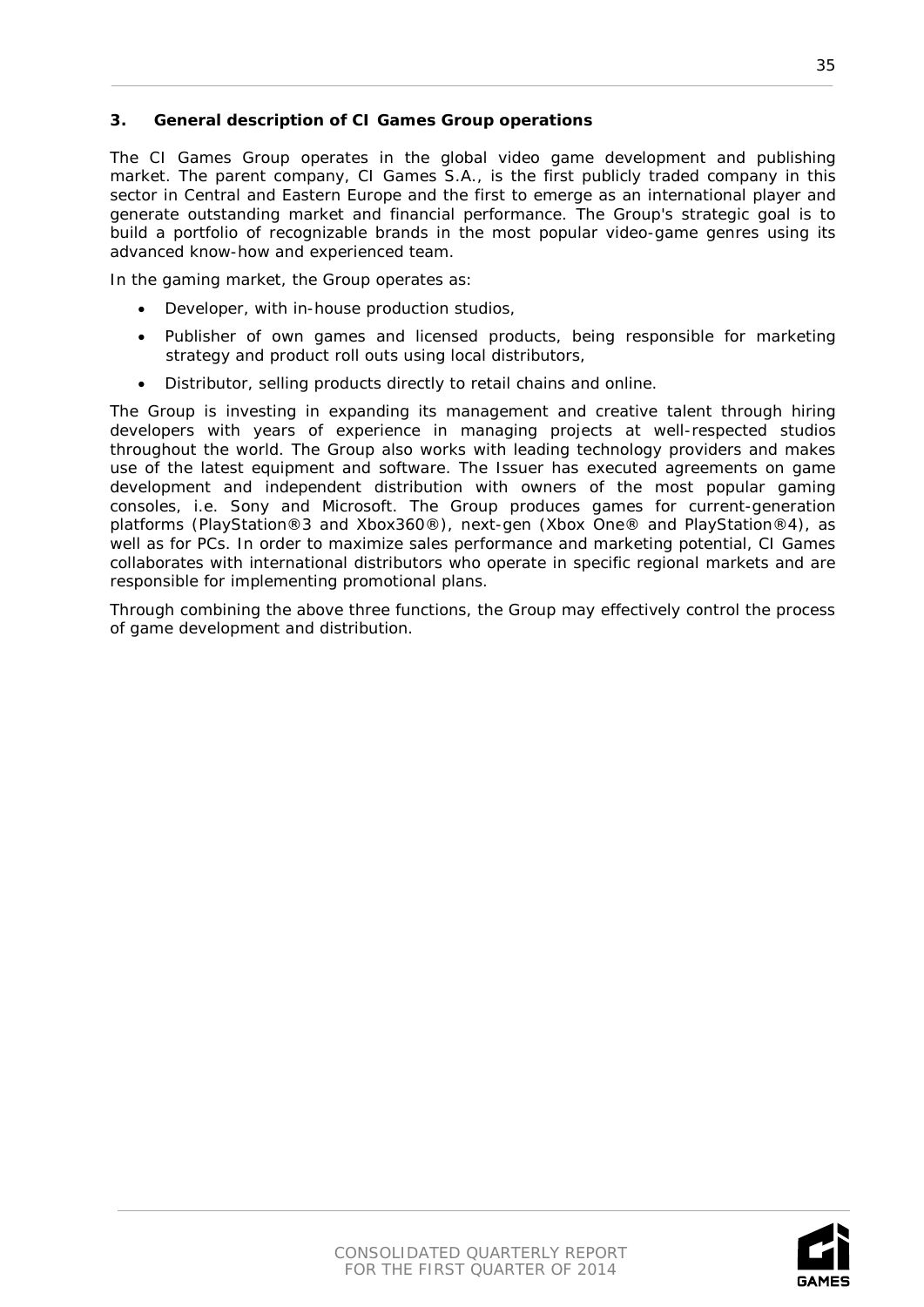# <span id="page-35-0"></span>**4. Organizational structure of the Issuer's Group, including consolidated entities**

Composition of the CI Games Group as at March 31, 2014:

- **CI Games S.A.** (formerly City Interactive S.A.) a Warsaw-based company. Share capital of PLN 1 391 449.90. Group parent.
- **CI Games USA Inc**. (formerly City Interactive USA Inc.) a company having its registered office in Delaware, USA. Share capital USD 50 000. 100% of shares held by CI Games S.A. Company subject to consolidation from Q2 2008.
- **CI Games Germany GmbH** (formerly City Interactive Germany GmbH) a company having its registered office in Frankfurt am Main, Germany. Share capital of EUR 25 000. 100% of shares held by CI Games S.A. Company subject to consolidation from Q2 2008.
- **City Interactive S.R.L.** a company having its registered office in Bucharest, Romania. 100% of shares held by CI Games S.A. This company is subject to consolidation from Q4 2011. On November 7, 2013, the company filed for bankruptcy at the VII Civil Division, Court in Bucharest.
- **Business Area Sp. z o.o.**  a company having its registered office in Warsaw, subject to consolidation from Q3 2010. Share capital PLN 5 000. 100% of shares held by CI Games S.A.
- **Business Area Sp. z o.o. Spółka Jawna** (transformed from Business Area Sp. z o.o. S.K.A.) – a Warsaw-based company. Share capital of PLN 1 050 000. The company is subject to consolidation from Q1 2013. On September 26, 2013, Business Area Spółka z ograniczoną odpowiedzialnością S.K.A. was transformed into Business Area Spółka z ograniczoną odpowiedzialnością Spółka Jawna.
- **CI Games Spółka Akcyjna Spółka Jawna** (transformed from CI Games IP Sp. z o.o.) – a Warsaw-based company. Share capital of PLN 114 092 350. On May 13, 2013, pursuant to an agreement between CI Games Cyprus Ltd. and Business Area Spółka z ograniczoną odpowiedzialnością S.K.A., a 99.99% stake held by CI Games Cyprus Ltd. was transferred to Business Area Spółka z ograniczoną odpowiedzialnością S.K.A.; a 0.01% stake is held by the Group's parent. The company is subject to consolidation from Q1 2013. On September 19, 2013, CI Games IP Sp. z o.o. was transformed into CI Games Spółka Akcyjna Spółka Jawna.
- **CI Games Cyprus Ltd.** a company headquartered in Nicosia, Cyprus. Share capital of EUR 1 200. 100% of shares held by CI Games S.A. Company subject to consolidation from Q1 2013.
- **City Interactive Canada Inc.**  a company based in Ontario, Canada, established in October 2010. Share capital CAD 10.00. 100% of shares held by CI Games S.A. The company is not subject to consolidation with regard to the fact that its financial results are not significant for assessment of the Issuer's situation.

Furthermore, throughout 2008 CI Games S.A. acquired shares in the following entities operating in South America and subsequently in 2009 opted out of their further development. Currently these entities are not subject to consolidation, as their operations have been discontinued and the Parent has created appropriate provisions:

- City Interactive Peru SAC (formerly UCRONICS SAC) a company having its registered office in Lima, Peru. 99% share. Share capital SOL 2 436 650. The company was subject to consolidation from the date of acquisition of a controlling block of shares to the end of 2008.
- City Interactive Jogos Electronicos LTDA a company having its registered office in Sao Paulo, Brazil. Founding capital of BRL 100 000. 90% share, remaining 10% held by CI Games USA, Inc.

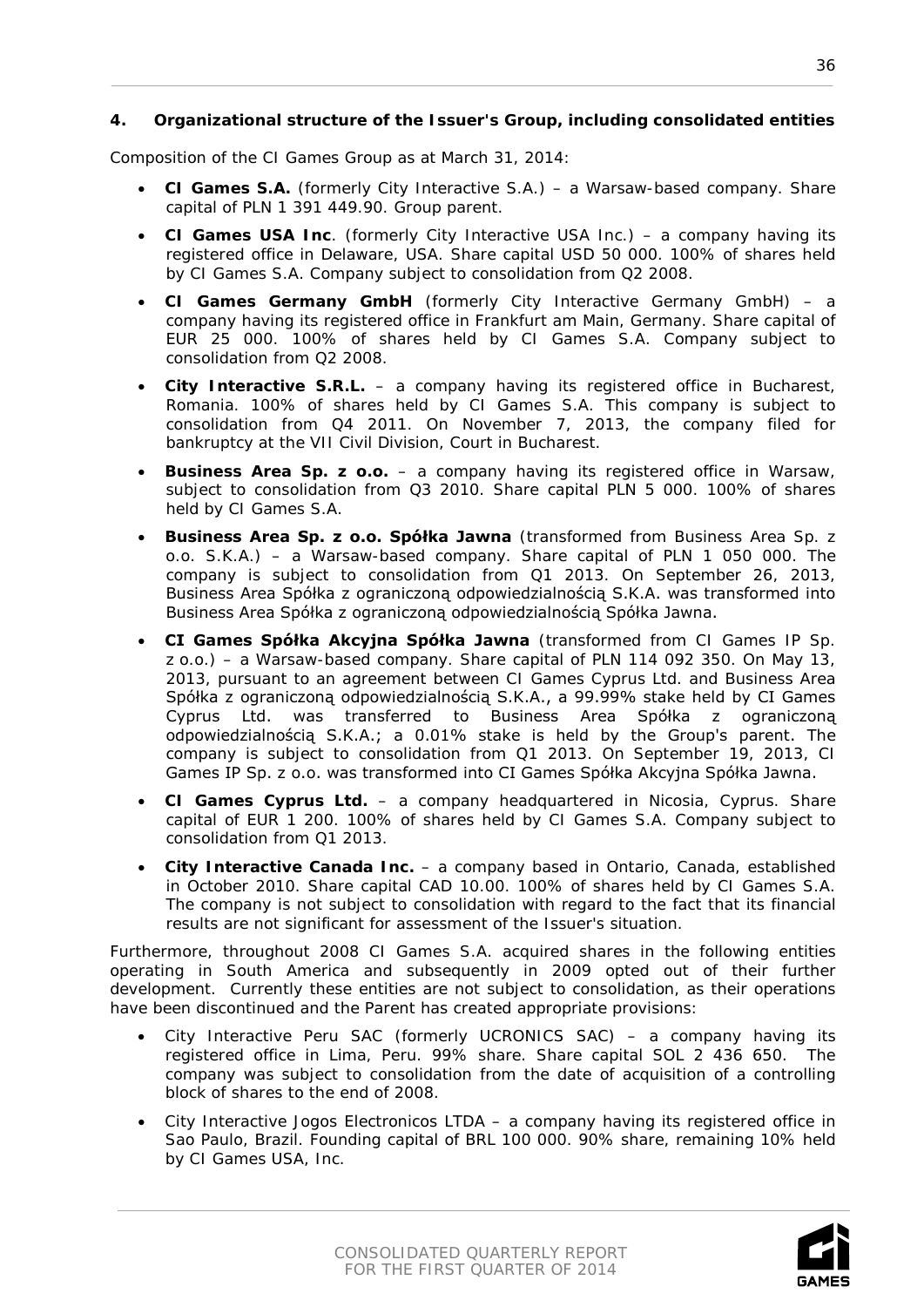- City Interactive Mexico S.A. de C.V. company having its registered office in Mexico City, Mexico. Founding capital of MXN 50 000. 95% share, remaining 5% held by CI Games USA, Inc.
- <span id="page-36-0"></span>**5. Indication of shareholders directly or indirectly through subsidiaries holding at least 5% of total votes at the Parent's General Meeting as at the date of publishing the quarterly report, with indication of the number of shares held by such entities, their percentage in share capital, the number of votes carried thereby and their percentage share in the total number of votes at the General Meeting, together with indication of changes in the ownership structure of significant blocks of the Issuer's shares during the period from publication of the previous annual report**

The total number of votes at the general meeting of the parent, CI Games S.A., is 13 914 999.

| <b>I</b> tem     | Number of<br>shares | % in share<br>capital | votes at GM | Number of % of votes at<br><b>GM</b> |
|------------------|---------------------|-----------------------|-------------|--------------------------------------|
| Marek Tymiński   | 6 356 357           | 45.68%                | 6 356 357   | 45.68%                               |
| Quercus TFI S.A. | 846 962             | $6.09\%$              | 846 962     | $6.09\%$                             |
| I Other          | 6 711 680           | 48.23%                | 6 711 680   | 48.23%                               |

# **CI Games S.A. shareholding structure as at the publication date of this report:**

During the period from publication of the Issuer's preceding report (i.e. during the period from March 21, 2014 to May 15, 2014), there were no changes in ownership of significant interests in the Issuer.



# **CI Games S.A. Shareholding Structure**

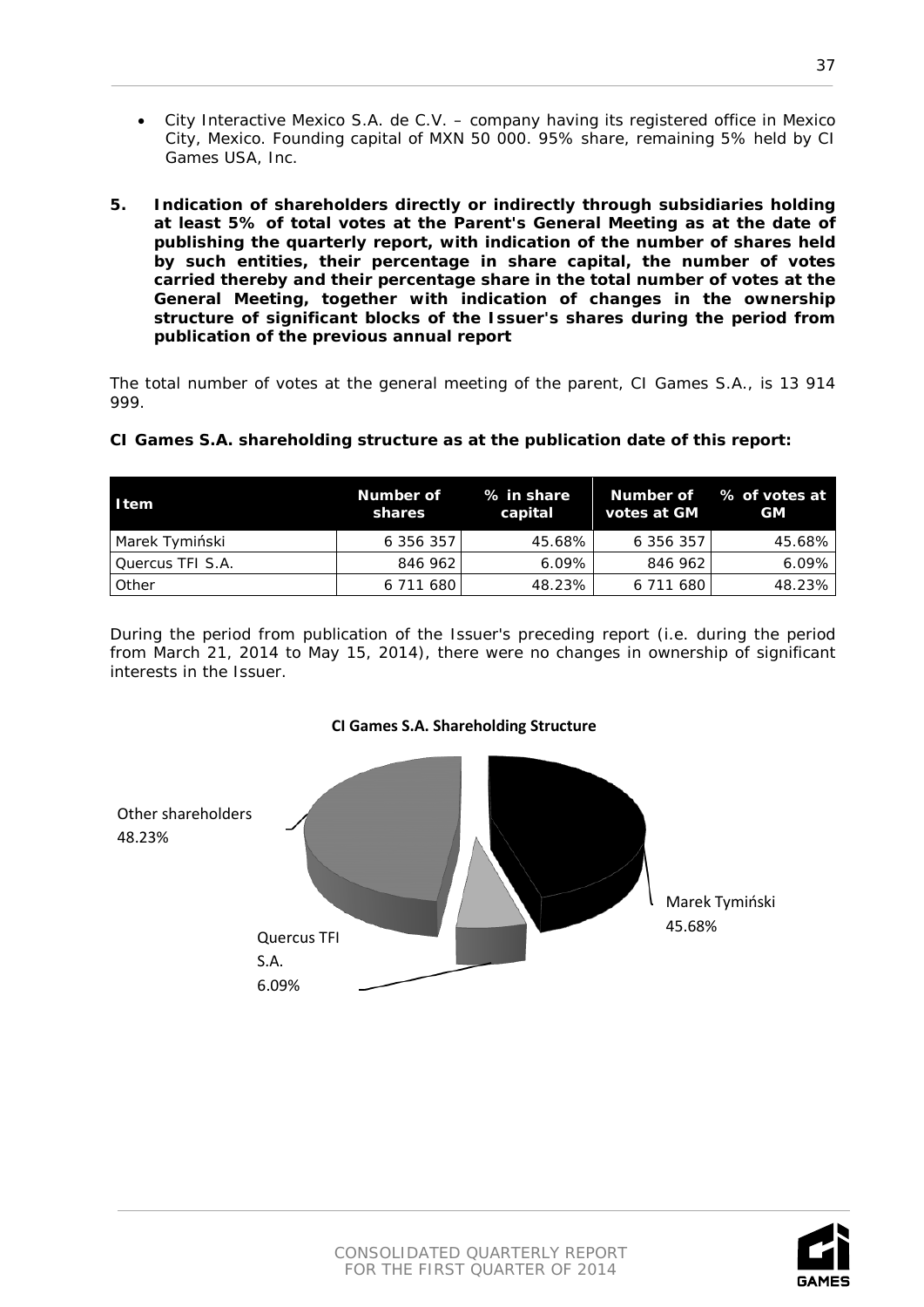<span id="page-37-0"></span>**6. Presentation of shareholdings in CI Games S.A. or right to shares by the Issuer's management or supervisory personnel as at the date of publishing the quarterly report, together with indication of change in shareholding during the period from publication of the previous interim report, presented individually for each person**

| Person            | <b>Position</b>                            | As at March 21,<br>2014 (2013<br>annual report<br>publication<br>date) | Increase in<br>shareholding<br>during the period<br>from March 21.<br>2014 to May 15,<br>2014 | Decrease in<br>shareholding<br>during the period<br>from March 21.<br>2014 to May 15,<br>2014 | As at May 15,<br>2014 (Q1 2014<br>report<br>publication<br>date) |
|-------------------|--------------------------------------------|------------------------------------------------------------------------|-----------------------------------------------------------------------------------------------|-----------------------------------------------------------------------------------------------|------------------------------------------------------------------|
| Marek<br>Tymiński | President of<br>the<br>Management<br>Board | 6 356 357                                                              |                                                                                               |                                                                                               | 6 356 357                                                        |
| Lech<br>Tymiński  | Member of the<br>Supervisory<br>Board      | 9 565                                                                  |                                                                                               |                                                                                               | 9 565                                                            |

# <span id="page-37-1"></span>**7. Description of the Group's significant achievements or set-backs in Q1 2014 and events impacting its financial results**

# • **Admission of series E shares to trading**

On February 4, 2014, the Company's Management Board received resolution no. 122/2014 of the management board of the Warsaw Stock Exchange concerning the admission and introduction to trading on the Warsaw Stock Exchange main market of series E ordinary bearer shares in CI Games S.A. In accordance with the resolution, 1 264 999 series E ordinary bearer shares in CI Games S.A., with a nominal value of PLN 0.10 each, were admitted to stock exchange trading on the parallel market.

On February 6, 2014, the series E shares were registered and admitted to trading on the parallel market via a regular procedure.

#### • **Distribution agreements concerning Enemy Front and Lords of the Fallen for North America and key European markets**

On January 16, 2014, the Management Board of CI Games S.A. received a signed distribution agreement with Namco Bandai Games America Inc. concerning Enemy Front (Sony Playstation®3, Xbox®360) and Lords of the Fallen (Sony Playstation®4, Xbox®One) sales in North America, Latin America (including the Caribbean) and South America.

On March 27, 2014 the Company entered into a distribution agreement with Koch Media GmbH concerning the sale of Enemy Front for the Sony Playstation®3, Xbox®360 and PC, and Lords of the Fallen for the Sony Playstation®4, Xbox®One, and PC in Germany, Austria and Switzerland.

On April 7, 2014 the Issuer's Management Board received a signed distribution agreement from UK-based Square Enix Limited concerning the sale of Enemy Front for the Sony Playstation®3, Xbox®360 and PC, and Lords of the Fallen for the Sony Playstation®4, Xbox®One, and PC in the UK and Ireland.

On the same day, the Management Board of CI Games S.A. received a signed distribution agreement from France-based Square Enix France SARL, concerning the sale of the above games in France.

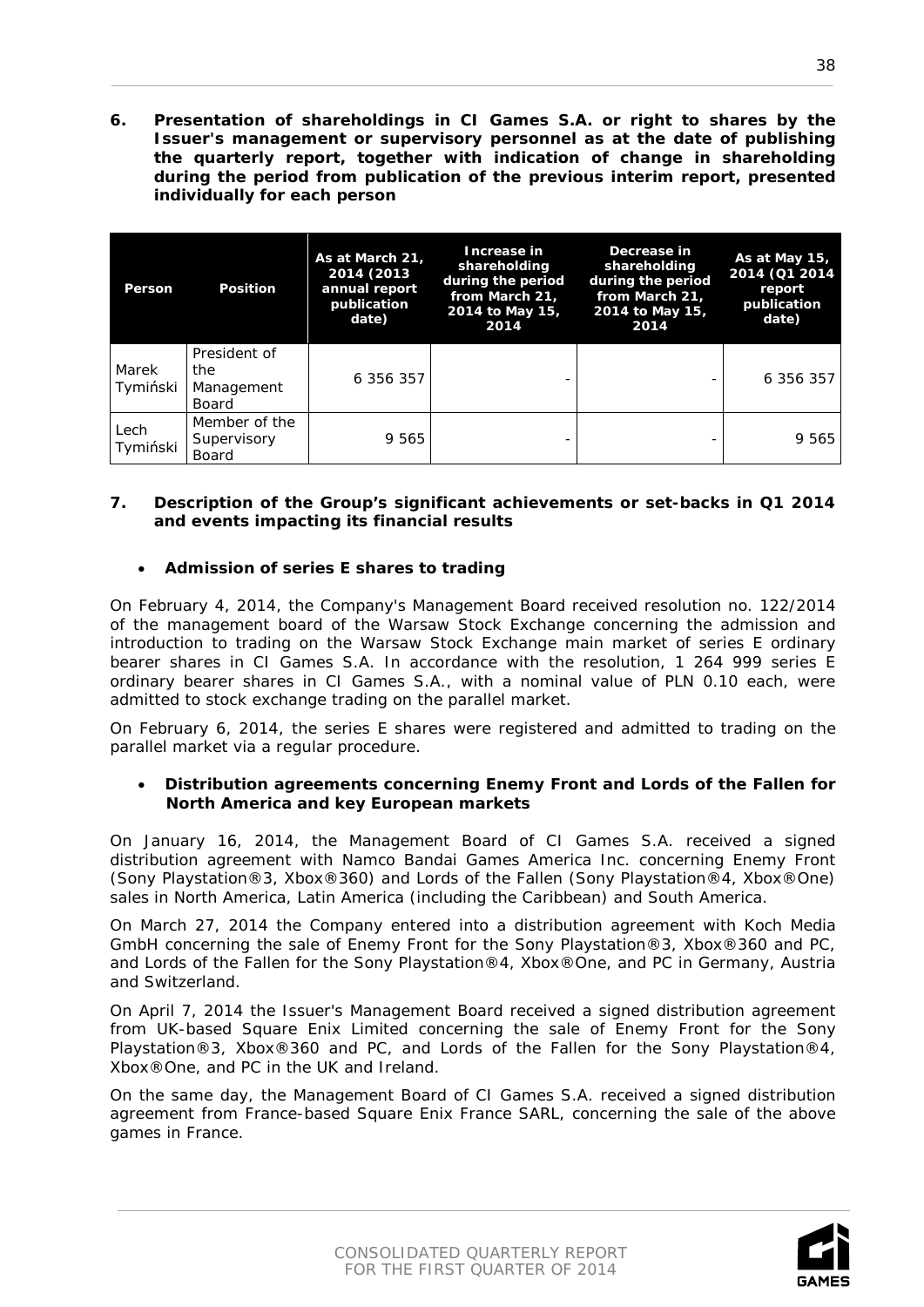#### • **New credit agreement**

On February 21, 2014, the Parent signed a current-account loan agreement with Bank Spółdzielczy, having its registered office in Ostrów Mazowiecka, ul. 3-go Maja 32. The Parent received a PLN 5 million limit to be used for general corporate purposes, including Enemy Front and Lords of the Fallen development and marketing. Interest: variable-rate WIBOR 1M for the preceding month plus a 2.99% bank margin. Commitment fee (calculated annually based on unused balance): 0.7%; origination commission - 1.3% of the loan amount. The loan is secured by a registered pledge of CI Games S.A. shares held by Marek Tymiński - president of the management board and principal shareholder of the Issuer, up to 2.5x the loan amount, alongside a loan repayment guarantee from BGK under a PLD de minimis portfolio guarantee line in the amount of 60% of the loan, i.e. PLN 3 million for the loan term plus three months, i.e. until June 30, 2015; together with a power of attorney for use of funds in the current account maintained by the Bank.

The final repayment date is March 31, 2015.

A description of events which could have a significant impact on the Issuer's future financial results may be found in points 19 and 20 of this report.

#### <span id="page-38-0"></span>**8. Description of factors and events, in particular extraordinary ones, affecting the financial results**

First-quarter revenue was PLN 6.7 million. The principal factors contributing to the results achieved during the period were as follows: sales of Sniper: Ghost Warrior 2, which was released in Q1 2013.

Console games continue to account for the largest share of the Group's sales. During the reporting period, the share of PC games in total revenue increased to 17%, resulting mainly from a larger share of PC games in online distribution.

| Sales structure | Q1 2014 | Q1 2013 | FY 2013 |
|-----------------|---------|---------|---------|
| Console games   | 83%     | 90%     | $85\%$  |
| PC games        | 17%     | 10%     | 15%     |

Just as in the previous year, Europe accounted for the largest share in Group sales in Q1 2014 (56% of total Group sales). The second key market within the Group's geographical sales structure was North America with 44%. During the reporting period, the Group did not record revenue in the Asia and Australia region, which constituted 13% of Group sales in Q1 2013, resulting mainly from licensing sales of Sniper: Ghost Warrior 2.

# Data in PLN thousands

| <b>Geographical structure</b> | Q1 2014 |         | Q1 2013 |         | <b>FY 2013</b> |         |
|-------------------------------|---------|---------|---------|---------|----------------|---------|
|                               | Revenue | % share | Revenue | % share | Revenue        | % share |
| Europe                        | 3 7 2 4 | 56%     | 40 061  | 50%     | 50 416         | 47%     |
| North America                 | 2 9 5 0 | 44%     | 29 319  | 37%     | 44 999         | 42%     |
| Asia and Australia            |         | 0%      | 10 015  | 13%     | 11 875         | 11%     |
| l TOTAL                       | 6673    | 100%    | 79 395  | 100%    | 107 290        | 100%    |

Revenue from sale and margins in specific product segments during the reporting periods are presented below.

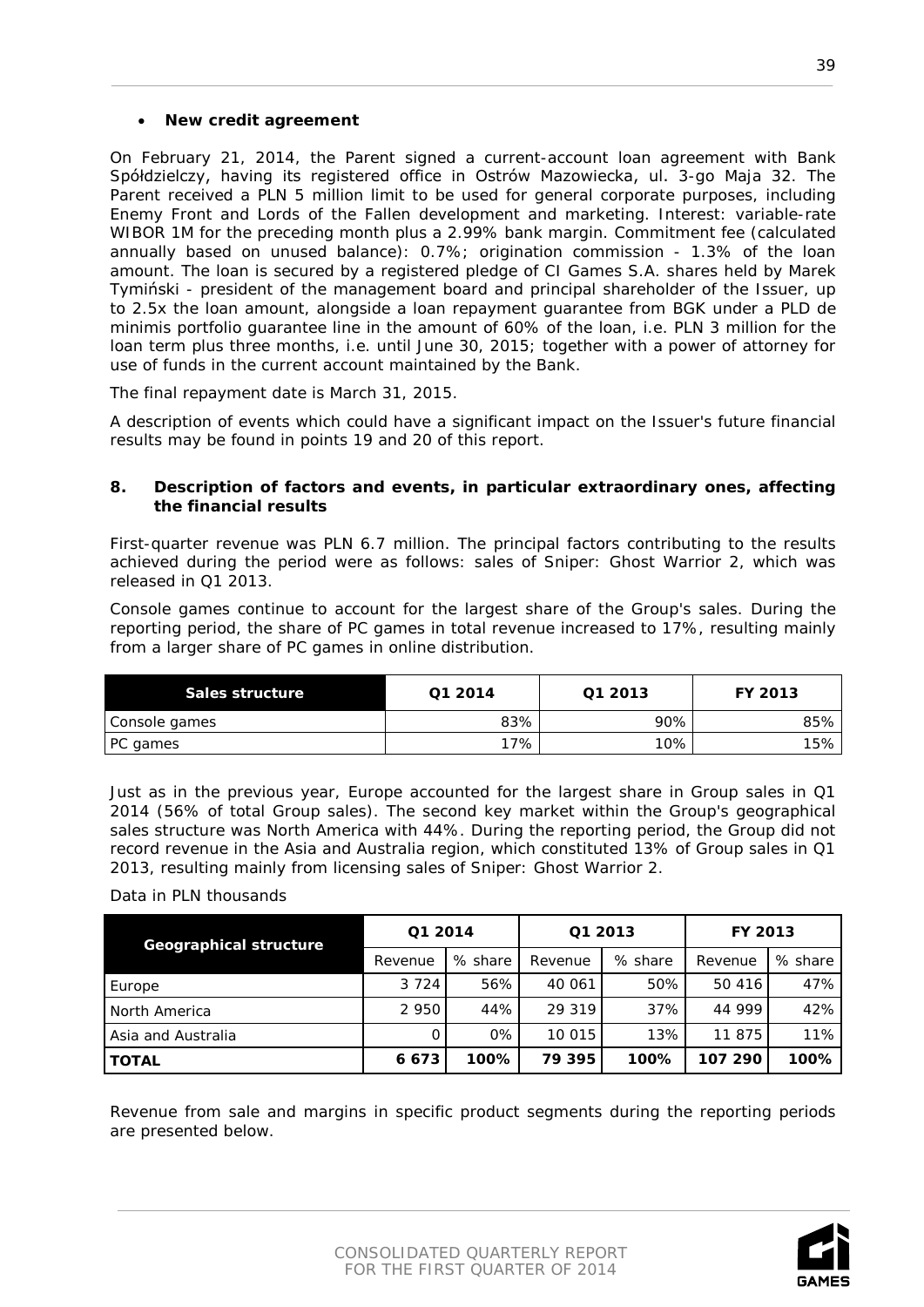# Data in PLN thousands

| <b>Product segment</b> | Q1 2014 |         |        |             | Q1 2013 |         |         |             |
|------------------------|---------|---------|--------|-------------|---------|---------|---------|-------------|
|                        | Revenue | % share | Result | %<br>margin | Revenue | % share | Result  | %<br>margin |
| Own products           | 5838    | 87%     | 438    | 7%          | 69 601  | 87%     | 35 573  | 51%         |
| Licenses               | 653     | 10%     | 431    | 66%         | 9 3 1 1 | 12%     | 8 4 7 7 | 91%         |
| Other sales            | 183     | 3%      | 11     | 6%          | 483     | 1%      | 138     | 28%         |
| <b>TOTAL</b>           | 6673    | 100%    | 880    | 13%         | 79 395  | 100%    | 44 188  | 56%         |

The Group's margin, calculated as gross profit on sales over revenue, was 13% in Q1 2014, compared to 56% in Q1 2013. The high level of margin in Q1 2013 resulted from the release of Sniper: Ghost Warrior 2 during that period, where sales were at discount prices, and high-margin revenue from this game's licensing was recognized.

During the past quarter, administrative expenses were PLN 1.3 million, down by PLN 0.6 million from Q1 2013. Distribution costs amounted to PLN 1.2 million. A substantial decrease in distribution costs results mostly from marketing expenditure in Q1 2013, incurred in connection with the release of Sniper: Ghost Warrior 2.

The CI Games Group's carrying amount as at March 31, 2014 was PLN 95.6 million and did not substantially change from December 31, 2013 (a 2% decrease). Current assets decreased (trade receivables fell to PLN 7.5 million, and cash and cash equivalents decreased to PLN 5.1 million), while development costs grew (a PLN 6.5 million increase in intangible assets, as compared with December 31, 2013).

The Group's equity as at March 31, 2014 was PLN 79.1 million, a PLN 1.5 million decrease in relation to December 31, 2013, resulting mostly from a net loss generated in the first quarter. Also lower in comparison with the 2013 year-end were the Group's liabilities, mostly due to a lower level of provisions and trade payables.

As at March 31, 2014, the Group held PLN 5.1 million in cash and cash equivalents (a decrease of PLN 6.1 million in comparison to December 31, 2013). During Q1 2014, the Group generated positive cash flows from operating activities, amounting to PLN 2.4 million, resulting mostly from a decrease in trade receivables. The Group also incurred PLN 8.4 million in capital expenditure, comprising finance for new game development.

Estimated amounts as at March 31, 2014

Data in PLN thousands

|                                                      | CI Games S.A.        | Group                |  |
|------------------------------------------------------|----------------------|----------------------|--|
| <b>Estimates</b>                                     | As at March 31, 2014 | As at March 31, 2014 |  |
| Receivables impairment                               | 1 7 3 3              | 1 7 3 3              |  |
| Inventory impairment                                 | 80                   | 80                   |  |
| Employee benefit provisions                          | 33                   | 33                   |  |
| Deferred income tax provision                        | 747                  | 747                  |  |
| Provision for costs and liabilities                  | 1 0 9 8              | 1 3 3 7              |  |
| <b>TOTAL</b>                                         | 3692                 | 3931                 |  |
| Net revenue provision for returns and<br>adjustments | 240                  | 500                  |  |

# <span id="page-39-0"></span>**9. Explanations concerning the seasonal or cyclical nature of the Issuer's business in the reporting period**

Due to the variety of revenue streams (domestic distribution, international distribution, sale of licenses) and specifics of the computer gaming industry, the Group is subject to sales

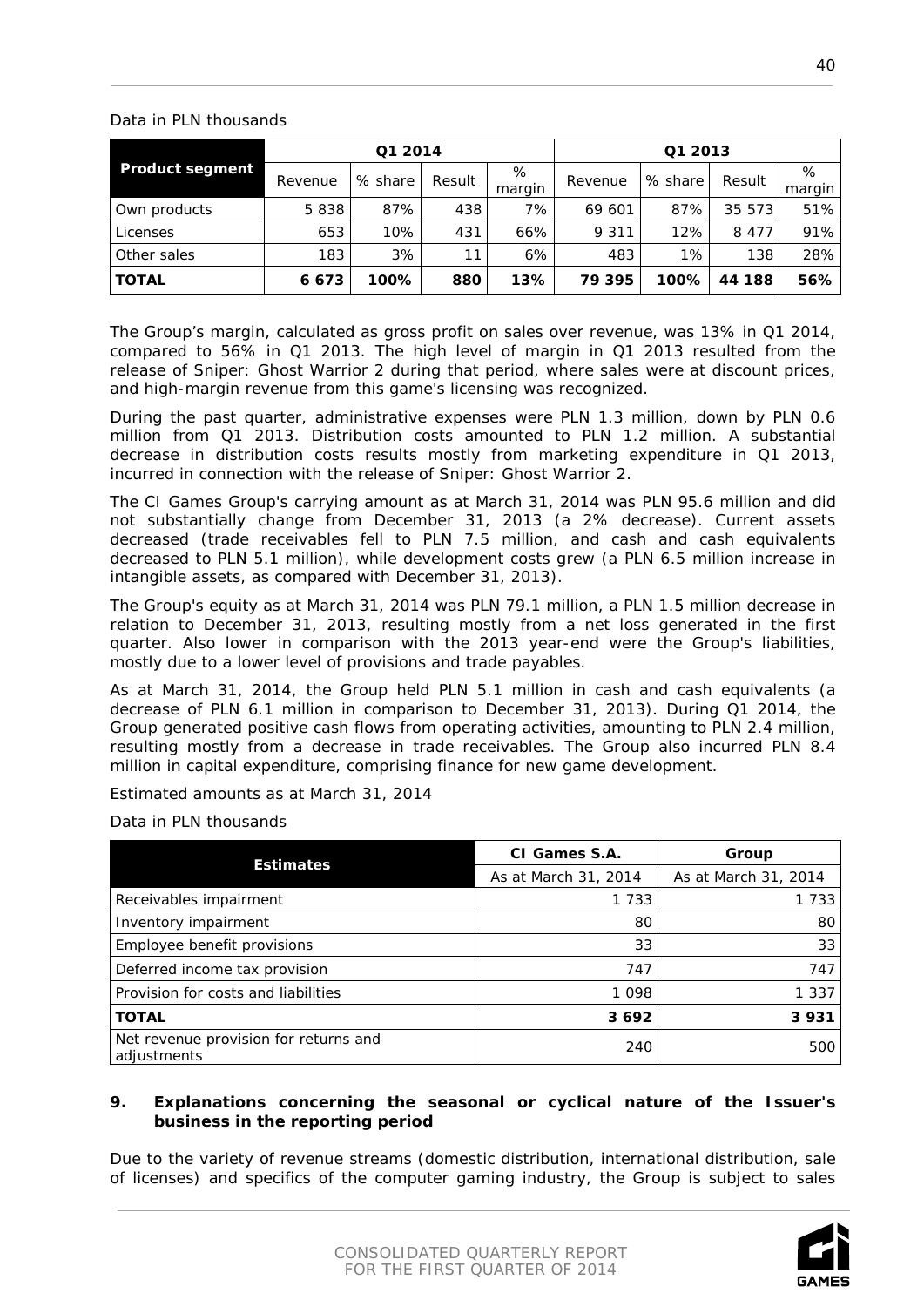revenue volatility during the financial year, determined by the release of new products. The Issuer establishes the dates for release of its games in order to select the most beneficial competitive environment and in order for the release to generate optimal financial results.

#### <span id="page-40-0"></span>**10. Indication of proceedings in progress before a court, competent authority for arbitration proceedings or public administration authority**

The Issuer's Management Board has no information concerning any proceedings in progress against it or its subsidiaries the value of which (separately or jointly) exceeds 10% of the Issuer's equity.

#### <span id="page-40-1"></span>**11. Information on change in contingent liabilities or assets which have occurred since the end of the last financial year**

As at 31 March, 2014, the Parent held the following contingent liabilities:

- an in-blanco promissory note issued by CI Games S.A. to secure a guarantee issued by BGK, which constitutes collateral for repayment of a credit facility issued by Bank Spółdzielczy in Ostrów Mazowiecka.
- a bank guarantee issued by Alior Bank S.A. on April 23, 2013 up to the amount of PLN 420 000 for Bertie Investment Sp. z o.o. concerning the lease of office space at ul. Puławska 182. The guarantee is valid until April 22, 2015.

The Group does not have any other contingent liabilities.

#### <span id="page-40-2"></span>**12. Information on grant by the Issuer or one of its subsidiaries of sureties for credit or loans or grant of guarantees – to one entity or subsidiary from such entity if the total value of existing sureties or guarantees constitutes the equivalent of at least 10% of the Issuer's equity**

During the period from January 1 to March 31, 2014, neither the Issuer nor any of its subsidiaries issued loan sureties or guarantees, the value of which could constitute at least 10% of the Issuer's equity.

#### <span id="page-40-3"></span>**13. Information concerning the issue, buy-back and repayment of equity and debt instruments**

During the reporting period the Issuer did not issue, redeem or repay any other debt or equity instruments.

As at March 31, 2014, the debt to equity ratio, defined as consolidated net financial debt over equity, was a negative 0.01. Net financial debt is understood as the Group's liabilities relating to credits, loans and other interest-bearing or discounted financial instruments, less any related derivative hedges, cash and cash equivalents, available-for-sale marketable securities and restricted cash, calculated using figures from the Group's consolidated financial statements.

<span id="page-40-4"></span>**14. Effects of changes in organizational structure of the economic entity, including as a result of merging economic entities, acquisition or disposal of group entities, non-current investments, divisions, restructuring and discontinuation of activity**

The CI Games Group's organizational structure did not change during the reporting period.

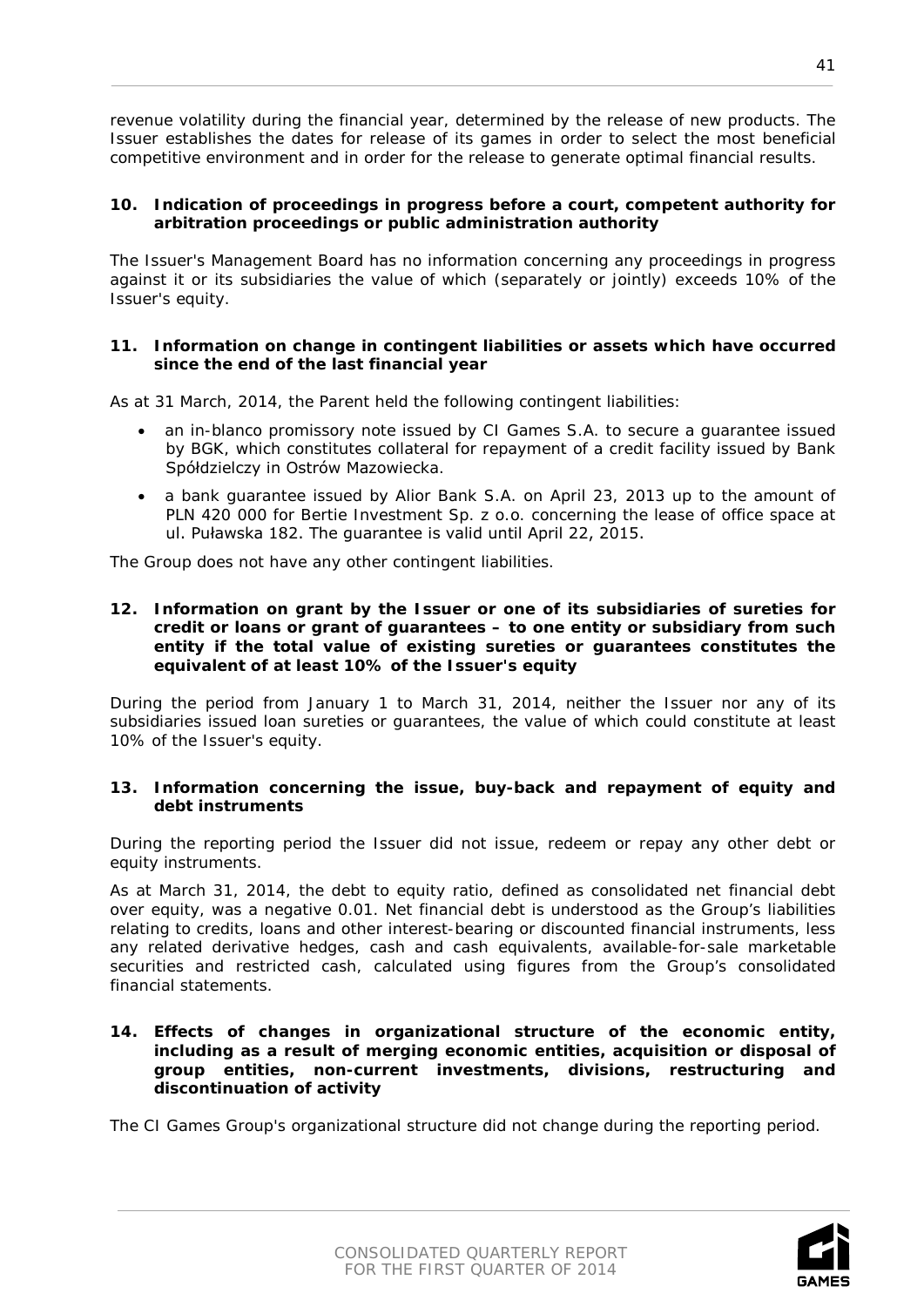#### <span id="page-41-0"></span>**15. Information on conclusion by the Issuer or one of its subsidiaries of one or more transactions with related entities, if these are individually or jointly significant and were executed on conditions other than market conditions, with indication of their values**

During the reporting period the parent and subsidiaries did not execute transactions which were atypical, exceeded the normal course of operating activities with related entities and which were significant either individually or jointly.

#### <span id="page-41-1"></span>**16. Information concerning paid (or declared) dividends, both total and per share, with division into ordinary and preferred shares**

During the reporting period the parent, CI Games S.A., neither paid out nor declared any dividends.

#### <span id="page-41-2"></span>**17. Other information which the Issuer's management believes is essential for assessment of its HR, asset or financial situations, financial result and change thereto, as well as information essential for assessing the Issuer's ability to satisfy its liabilities**

In the opinion of the Management Board of CI Games S.A., no information other than that included in this report will appear which could be significant for assessing the Issuer's HR, asset and financial situation (including financial result) and changes in these and for assessing the Issuer's and its subsidiaries' ability to perform their obligations.

#### <span id="page-41-3"></span>**18. Management's position concerning the possibility to meet previously published earnings forecasts for a given financial year in light of results presented in the quarterly report in relation to forecast results**

The Issuer's management did not publish any estimates or forecasts concerning the CI Games Group's consolidated results other than those presented in this report.

- <span id="page-41-4"></span>**19. Indication of events which occurred after the date as of which the quarterly financial statements were drawn up such as were not recognized in the statements and which may have a significant impact on the Issuer's future financial results**
	- **HR restructuring at the Group**

On April 25, 2014, the Issuer's Management Board announced a human resources restructuring at the CI Games Group. The Management Board decided to base game development operations in Warsaw, so as to ensure better management over the production process. As a result, the studio in Bydgoszcz was closed, staff in Rzeszów was reduced (to about 20 people), and several people in Warsaw were laid off. The studio in Bucharest, Romania was also closed for good.

#### • **Enemy Front certified for Sony PlayStation®3 in North America, Europe and Australia**

On May 7, 2014, CI Games S.A.'s Management Board received confirmation from Sony Computer Entertainment America LLC that Enemy Front for Sony PlayStation®3 successfully completed the certification process. This will mean that the product is approved by Sony Computer Entertainment America LLC for a Sony PlayStation®3 release in North America.

On May 8, 2014, CI Games S.A.'s Management Board received confirmation from Sony Computer Entertainment Europe Ltd. that Enemy Front for Sony PlayStation®3 successfully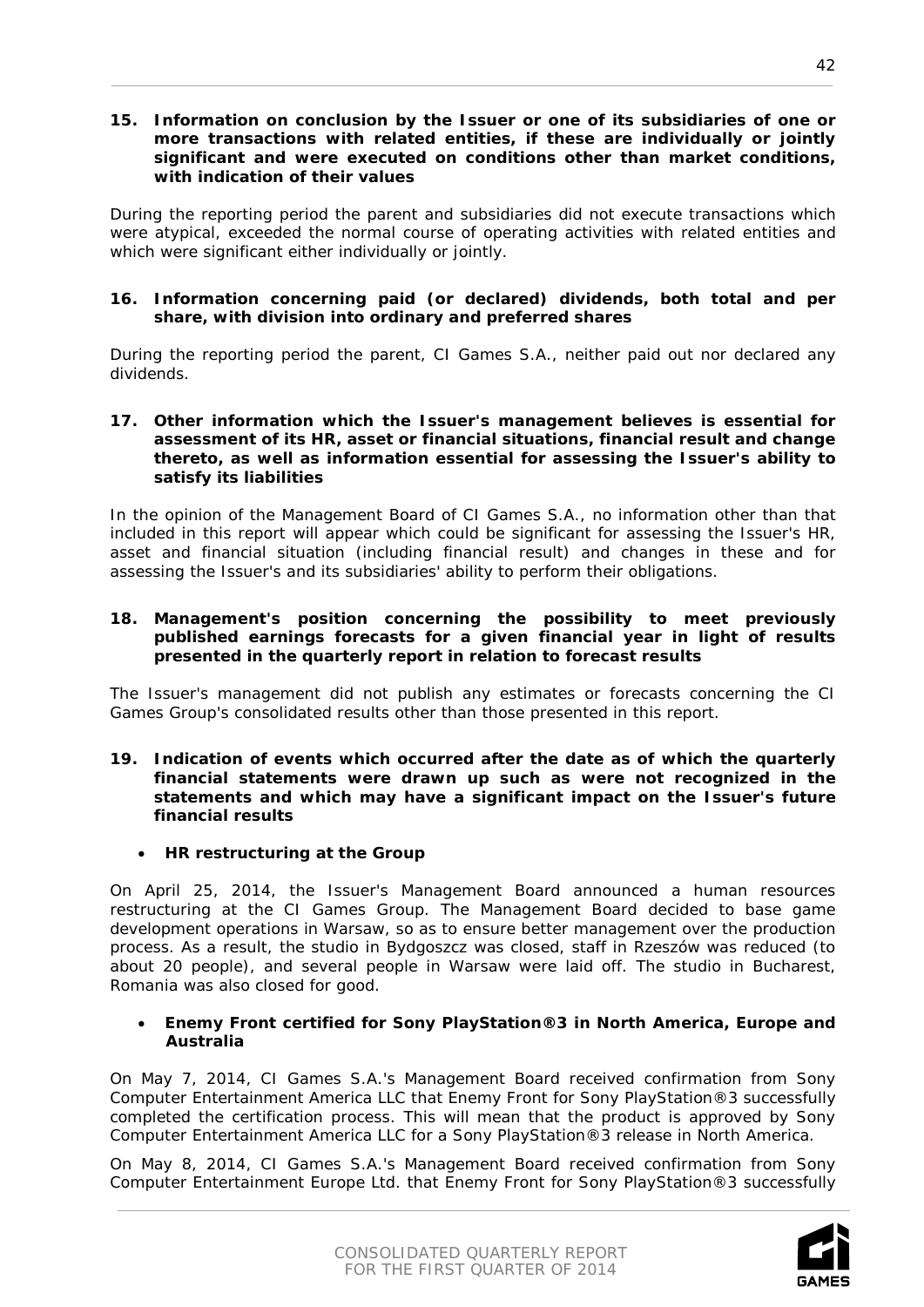completed the certification process. Therefore, Enemy Front was also approved by Sony Computer Entertainment Europe Ltd for a Sony PlayStation®3 release in Europe and Australia.

# • **Reverse factoring agreement**

On May 13, 2014, CI Games S.A.'s Management Board executed a reverse factoring agreement with Warsaw-based Alior Bank S.A., under which the bank issued a EUR 2 million limit to the Issuer for financing products/licenses/production work concerning Enemy Front and Lords of the Fallen. Final repayment date: February 28, 2015. Factoring interest: EURIBOR 1M + a bank margin of 2% annualized, a 0.8% origination fee and no commitment fee. The product was secured as follows: a notarized assignment of CI Games USA Inc.'s receivables, transfer of funds to a dedicated bank account, declaration on submission to enforcement proceedings, power of attorney to the Issuer's accounts maintained by Alior Bank S.A.

At the same time, the Issuer's Management Board executed an annex with Alior Bank S.A. to a treasury services framework agreement, under which forward contracts may be executed, which extended the framework agreement to May 12, 2015.

# • **Enemy Front certified for Xbox360®**

On May 15, 2014, the Management Board of CI Games S.A. received confirmation from Microsoft® that Enemy Front successfully passed the certification process for Xbox360®. This will mean that the product is approved by Microsoft® for a Xbox360® release in North America, Europe and Australia.

A description of events which could have a significant impact on the Issuer's future financial results may be found in point 20 of this report.

#### <span id="page-42-0"></span>**20. Indication of factors which, in the opinion of the Issuer's management, may have an impact on achievement by the company of financial results in the perspective of at least the subsequent quarter**

The CI Games Group consistently implements its growth strategy aimed at regular releasing high quality video games. Currently, the quality of the game development, marketing and sales process is the decisive factor impacting product planning and development activities. The Group produces games for PCs and consoles, including next-gen - which began selling in Q4 2013 and are gradually replacing the existing platforms. By releasing games for users of both new- and older-generation consoles, the Issuer aims to reach a larger target group.

In March last year, the long-awaited release of Sniper: Ghost Warrior 2 took place, and the game has since sold in over 1.7 million copies. Total sales of the Sniper: Ghost Warrior series exceeded 5.2 million copies.

Work on the Issuer's newest title - Enemy Front - took over three years. This WWII FPS is scheduled for release in mid-June 2014. It will be available for Xbox360®, PlayStation®3 and PC.

The Issuer's next significant project, an RPG called Lords of the Fallen, is currently under development by an experienced team at Deck13 of Germany. The game, set to be released in H2 2014, will be available on Xbox One®, PlayStation®4 and PCs.

The Group's products will be distributed in regional markets by leading players in the given area, some of them being branches of the largest global video gaming companies.

The Issuer's management believes that the current strategy will allow the CI Games Group to continue delivering strong financial performance and to strengthen its position in global markets. The management believes that the company has the necessary competences and technical capabilities to develop, release and distribute high quality games.

43